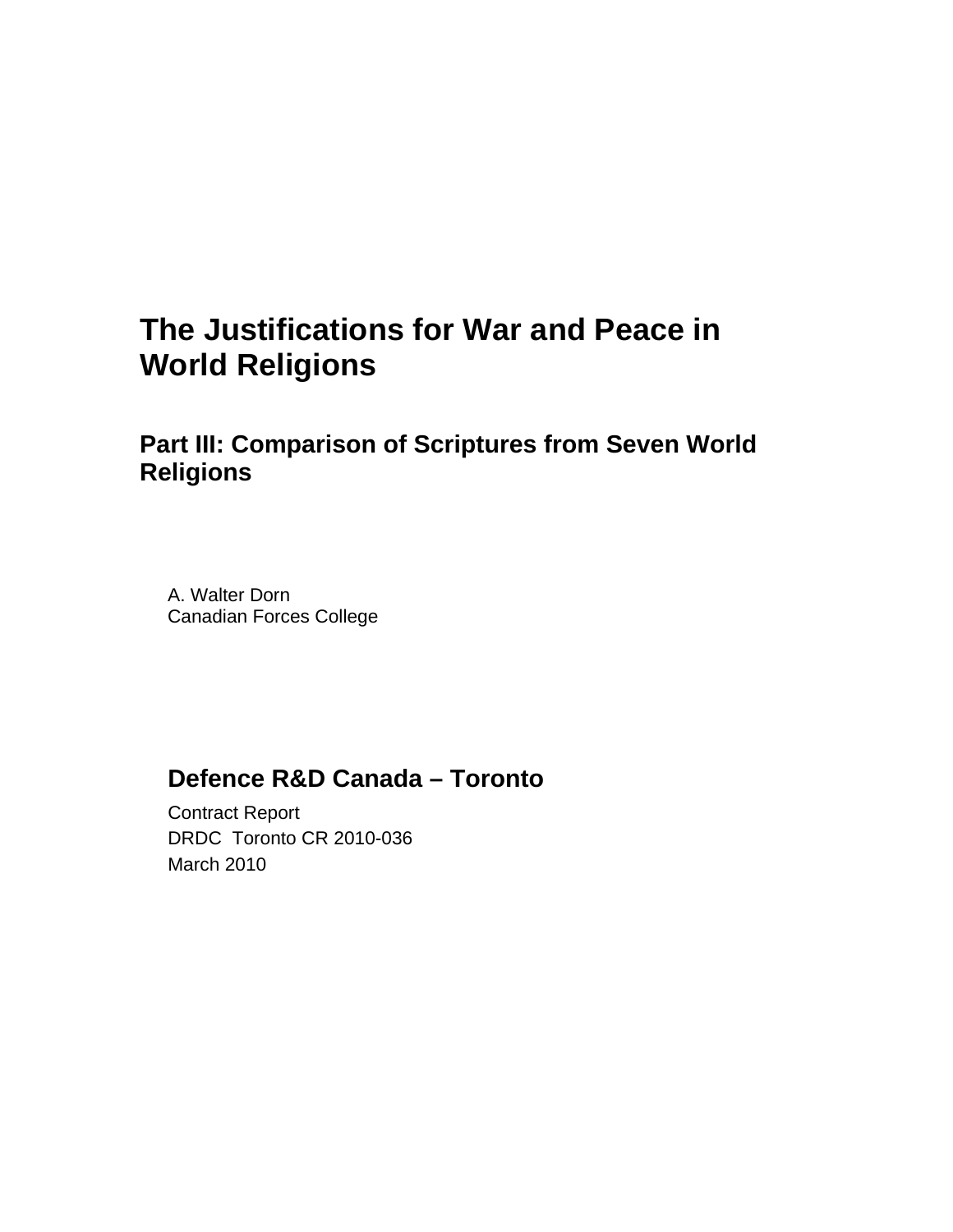### Principal Author

*Original signed by Dr. A. Walter Dorn* 

A. Walter Dorn

Associate Professor of Defence Studies, Canadian Forces College

### Approved by

*Original signed by Dr. David R. Mandel* 

Dr. David R. Mandel

Group Leader, Thinking, Risk, and Intelligence Group

Approved for release by

*Original signed by Marko Jovanovic* 

Marko Jovanic

for Chair, Knowledge and Information Management Committee

© Her Majesty the Queen in Right of Canada, as represented by the Minister of National Defence, 2010

© Sa Majesté la Reine (en droit du Canada), telle que représentée par le ministre de la Défense nationale, 2010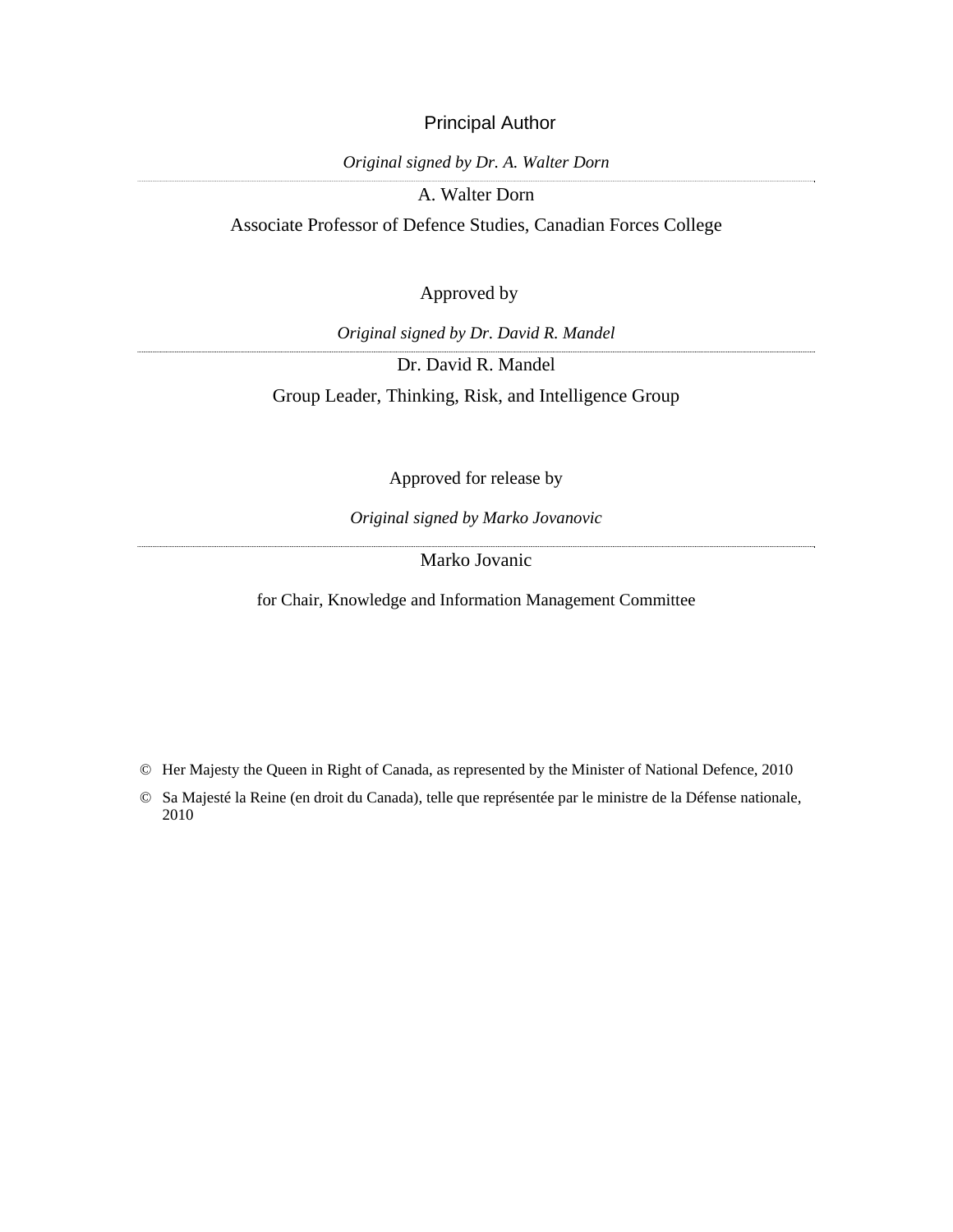# <span id="page-2-0"></span>**Abstract ……..**

One of the most important decisions of any nation or armed group is when, if ever, to wage war or apply armed force. Such life-and-death judgements are informed by and sometimes determined by ethical principles and religious beliefs. World religions all provide guidelines on when armed force is justified. Are the permissions and prohibitions similar among religions? The present work seeks to map out the range of religious approaches to armed force, as expressed in the scriptures of the world's largest religions. Though the interpretations of religious scriptures vary considerably, the texts themselves provide a sense of each religion's approach to the important issue. Covering values from absolute pacifism, where armed force is not permissible under any circumstances, to strong militancy, where armed force is readily adopted, this research compiles, compares and contrasts important scriptural passages. Along with the associated DRDC reports, it presents a *tour d'horizon,* surveying scriptures from seven world religions. The previous reports analysed the three Abrahamic religions (Part I: Christianity, Islam and Judaism) and religions of Indic origin (Part II: Buddhism, Hinduism, Jainism and Sikhism). The important scriptures from each religion were briefly introduced and the relevant verses were extracted, categorized and summarized. This makes possible, in each religion, the juxtaposition of passages justifying the use of force with passages suggesting the opposite. More broadly, a comparison is presented here, in Part III, in both a descriptive and a schematic fashion to illustrate the differences between the scriptures within each religion and the differences between the religions. The religious approaches are compared by examining how they answer basic questions about war: Why? Who? When? Where? What? How? This variance is illustrated in this report by locating religious scriptures along a spectrum of force.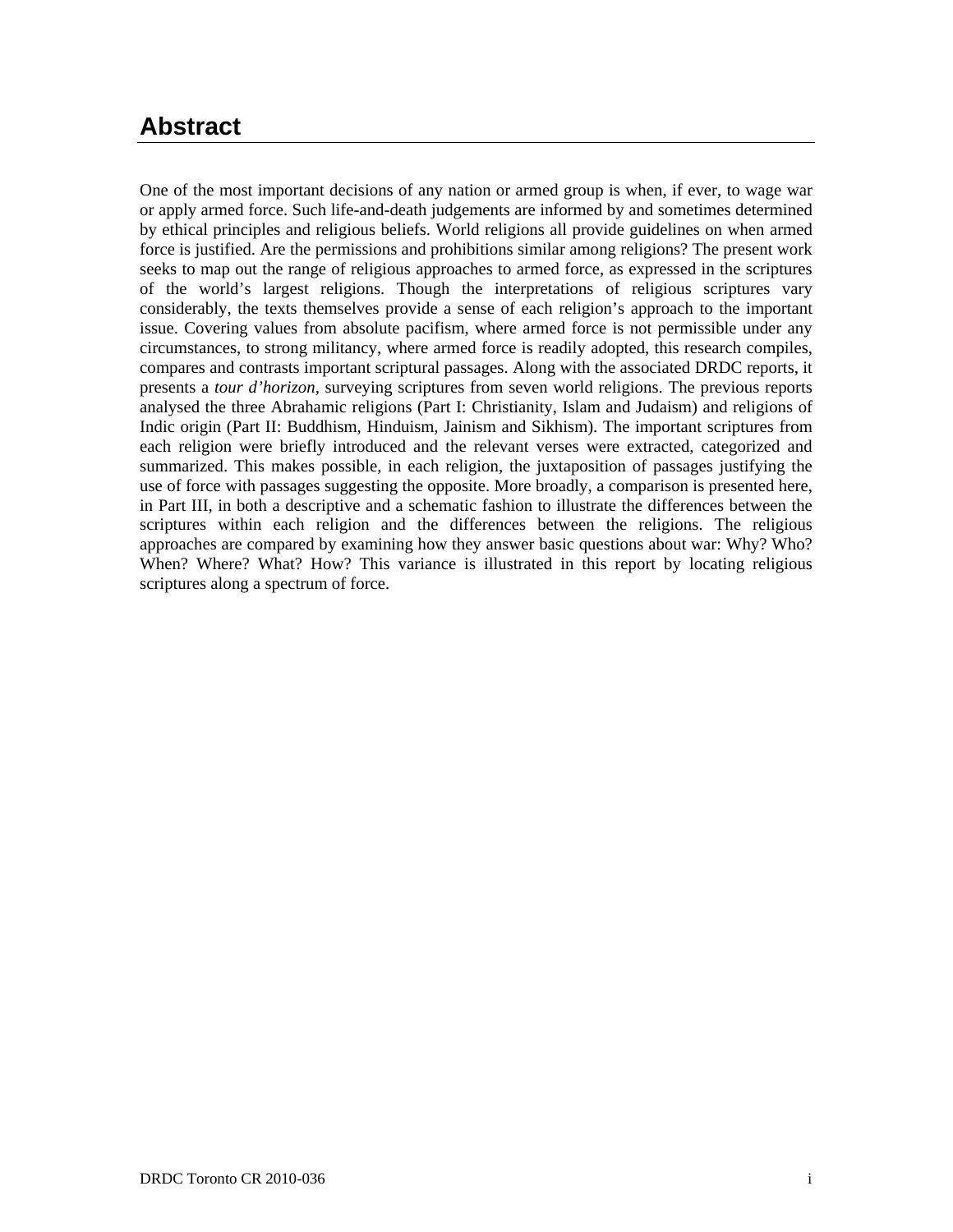# **Résumé ….....**

<span id="page-3-0"></span>L'une des plus importantes décisions qu'un pays ou un groupe peut être appelé à prendre, même si ce n'est que rarement, est celle de partir au combat ou de prendre les armes. De telles décisions de vie ou de mort reposent parfois sur des principes éthiques et des croyances religieuses. Toutes les religions du monde définissent des balises pour justifier l'utilisation de la force armée. Les autorisations et les interdictions à cet égard sont-elles les mêmes dans les différentes religions? Le présent document tente de décrire, en se reportant à leurs textes sacrés, comment les plus grandes religions abordent la question de la force armée. Les interprétations des textes sacrés sont très variables, mais les textes à proprement parler contiennent des indications quant à la position de chaque religion par rapport à cet important enjeu. En compilant, comparant et mettant en contraste des passages fondamentaux des textes sacrés, la présente étude a permis de faire ressortir des valeurs fort diversifiées allant du pacifisme absolu qui interdit tout recours à la force armée en toutes circonstances, au militarisme radical qui prône d'emblée l'utilisation de la force armée. A l'instar de rapports connexes de Recherche et développement pour la défense Canada (RODC), le présent rapport présente un tour d'horizon des textes sacrés de sept religions du monde. Les rapports antérieurs contenaient des analyses des trois religions abrahamiques (Partie I: le christianisme, l'islam et le judaïsme) et de religions d'origine hindoue (Partie II: le bouddhisme, l'hindouisme, le jaïnisme et le sikhisme). Ces deux premières parties présentaient brièvement les textes sacrés de chaque religion ainsi que les versets pertinents qui en avaient été extraits, classés par catégorie et résumes. D'où possibilité de juxtaposer, pour chaque religion, les passages justifiant l'emploi de la force et les passages suggérant le contraire. De façon plus générale, la comparaison présentée ici, dans la Partie III, est descriptive et schématique, ce qui permet de mettre en lumière les différences entre les textes sacrés de chaque religion ainsi que les différences entre les religions. Les approches religieuses sont comparées en examinant leurs réponses aux questions fondamentales au sujet de la guerre : Pourquoi? Qui? Quand? Où? Quoi? Comment? Dans le présent rapport, ces divergences sont expliquées en situant les textes sacrés de chaque religion dans l'éventail des recours à la force.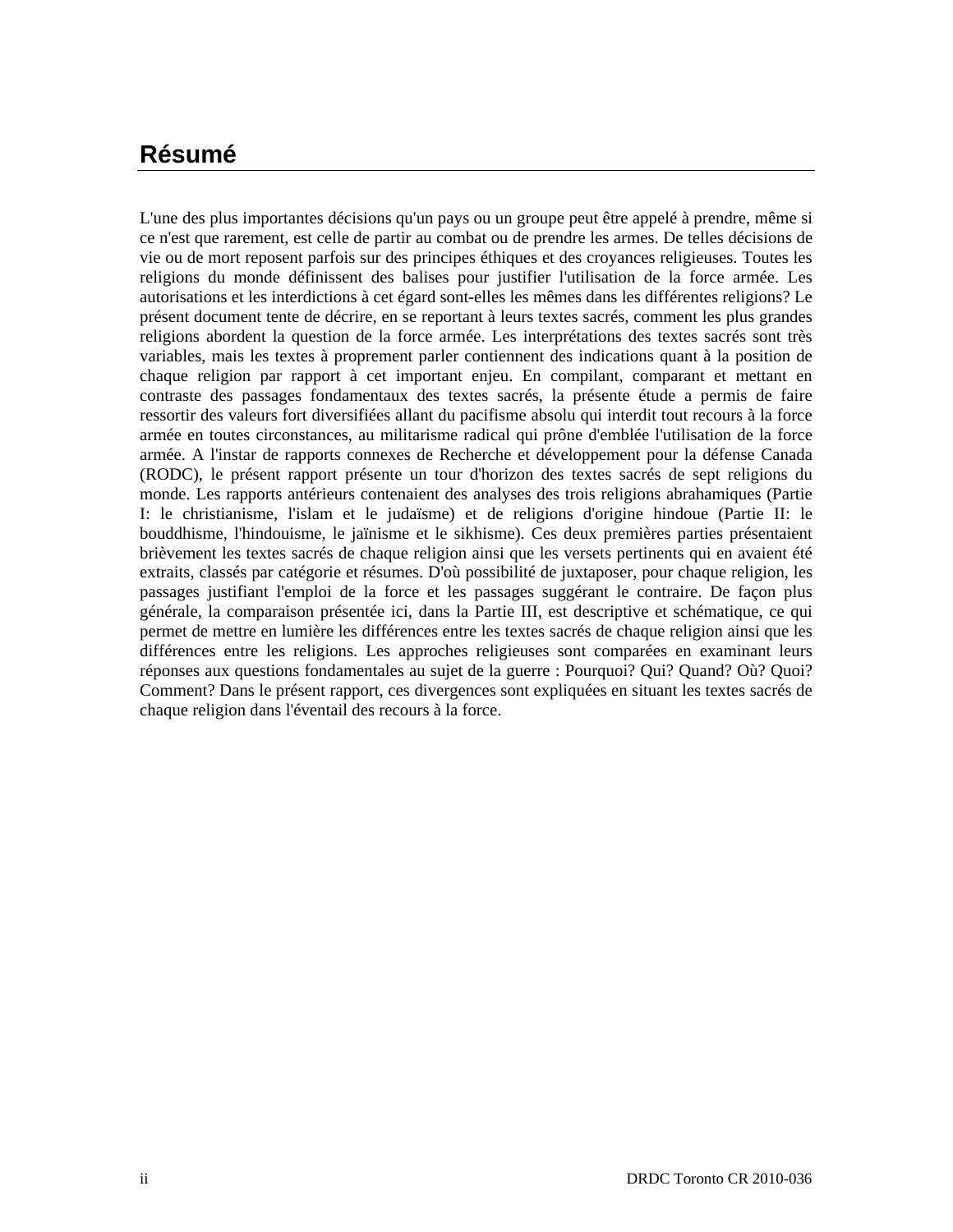## <span id="page-4-0"></span>**The Justifications for War and Peace in World Religions Part III: Comparison of the Scriptures of Seven World Religions**

### **A. Walter Dorn; DRDC CR 2010-36; Defence R&D Canada – Toronto; 2010.**

Religious scriptures have often been used to justify a particular course of action, be it violent or peaceful, as shown in the Executive Summary of Part I (Abrahamic Religions). The immediate purpose of this project is to identify and summarize the relevant excerpts from religious scriptures from seven world religions. Scripture is defined as a common document or documents to which a wide number of adherents refer. Most of the sacred works used here were composed and transmitted orally over many centuries, and thus gave rise to significant variant recensions. The authors of these reports have employed scholar-edited critical editions where possible, while bearing in mind that the concept of "scripture" as understood in Abrahamic faiths does not always apply in the Indic context. Nevertheless, these works afford at least a peephole into strains of ethical discourse of these religions.

The companion reports investigated the three most widespread Abrahamic religions (Part I covers Christianity, Islam, and Judaism), and four Indic-origin religions (Part II covers Buddhism, Hinduism, Jainism, and Sikhism). Each set of scriptures was introduced and the extracts were summarized before they were provided in categories. The scriptural extracts were presented in a different font (Garamond) than the commentary (Times New Roman) and some key words were bolded or underlined for ease of scanning and reference. The present report identifies the more pacific and the more militant passages of each religion based on the extracts provided in the previous two parts.

In this report, all seven religions are compared and contrasted. Chapter 2 uncovers passages that come closest to answering basic questions about the use of force. Chapter 3 concludes the trilogy with a proposed model that positions religious texts from the seven world religions along a spectrum of force. These reports should serve as a research and educational tool through the compilation of scriptural extracts relevant to war and peace, and thus they should promote the understanding of religious scriptures worldwide and in the Canadian Forces (CF).

This report should serve as a useful reference work for religious passages on war and peace, as well as an analytical work which compares and contrasts different scriptures. A similar scriptural comparison of the justifications for war and peace does not seem to be available in the literature. This work straddles the field of religious studies, one of the humanities, and the wider peace and security field, which is partly a social science. While the authors are sensitive to the drawbacks of taking scriptural passages out of their historical context, they nevertheless present the scriptures in as simple and straightforward a manner possible. Such passages can give an indication of how parties interested in justifying the use of force, be they thinkers, politicians, combatants or religious practitioners, might use scriptures passages. It should be noted that the frequency of violence-justifying passages in a religion's scriptures does not imply that members of religious groups will behave in a more militant fashion. The links between scripture and practice would need to be analysed to make any such link. Such an analysis would be particularly difficult since there are so many interpretations and applications of scriptures.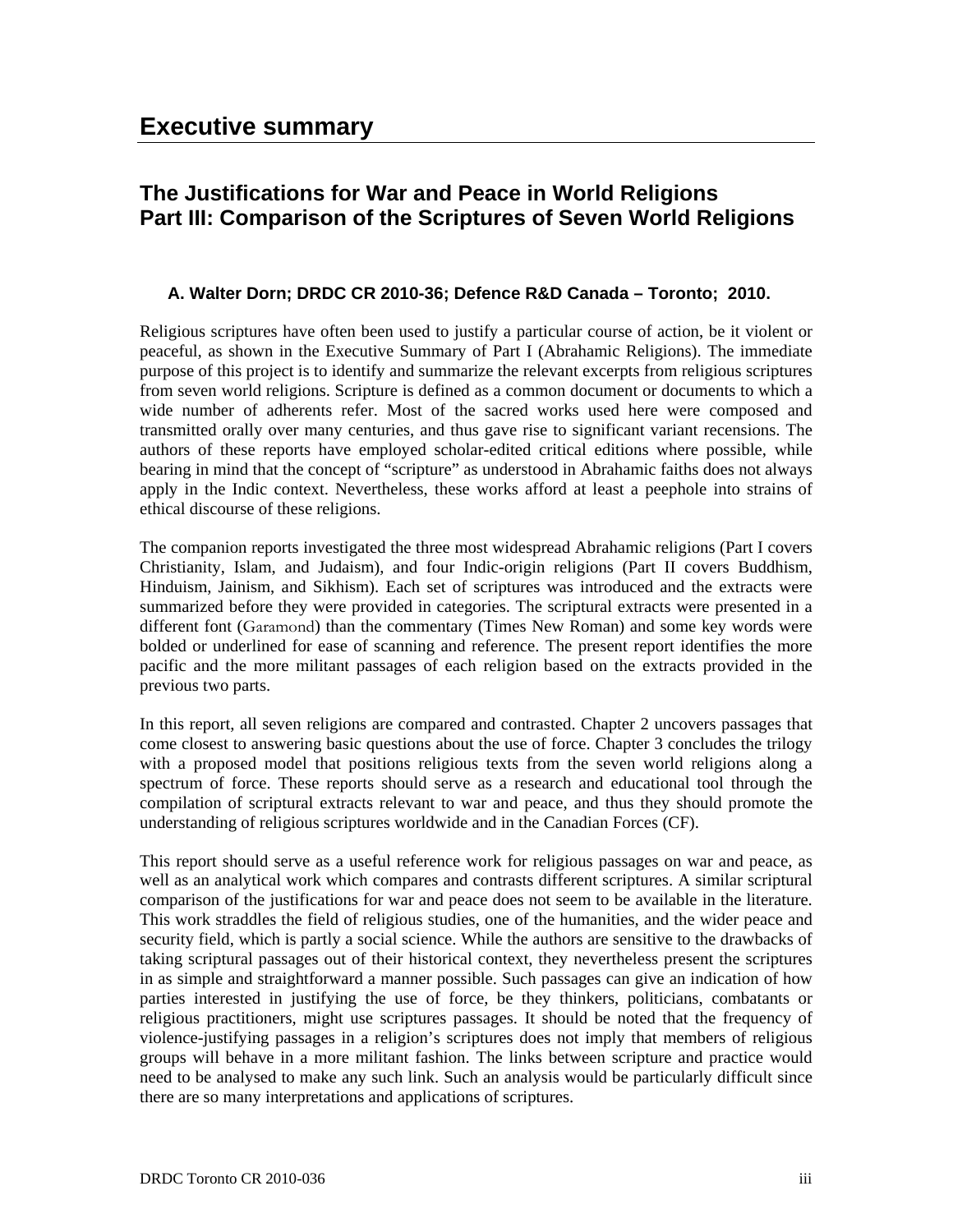This scriptural analysis is designed to contribute towards a broader consideration of religious rules and policies associated with war and armed force. As a result, this work can serve as the basis for a wider effort to compare and contrast different religious scriptures; and, in future studies, religious sects, thinkers and religio-cultural practices.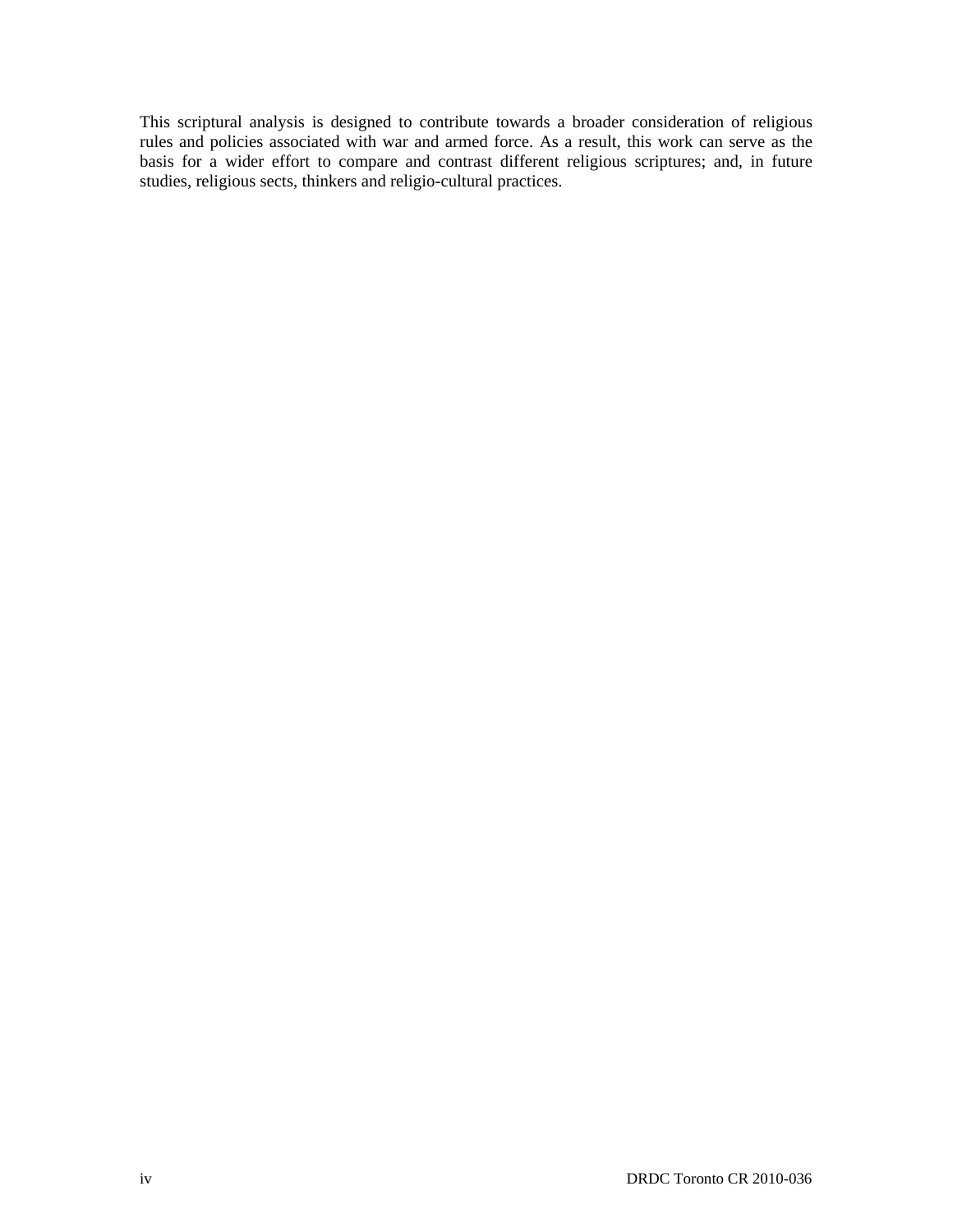### <span id="page-6-0"></span>**The Justifications for War and Peace in World Religions Part III: Comparison of the Scriptures of Seven World Religions**

### **A. Walter Dorn; DRDC CR 2010-36; Defence R&D Canada – Toronto; Mars 2010.**

Tel que rappelé dans le Résume de la Partie I (Les religions abrahamiques) du rapport, les textes sacrés ont souvent été utilisés pour justifier une ligne de conduite, fut-elle violente ou pacifique. L'objectif immédiat du projet est de relever et de résumer les extraits pertinents des textes sacrés de sept religions du monde. Les textes sacrés sont des documents consultés et évoqués par bon nombre d'adeptes. La majorité des textes sacrés utilisés pour les besoins de la présente étude ont été composés et transmis oralement au cours des siècles et ont par conséquent fait l'objet de multiples recensions. Dans la mesure du possible, les auteurs de ces recensions ont utilisé des éditions critiques revues et corrigées par des érudits, sans jamais perdre de vue que le concept de « saintes écritures » ou de « textes sacrés » dans les religions abrahamiques n'est pas toujours applicable au contexte hindou. Mais leurs travaux permettent tout au moins de dégager les grandes tendances du discours moral de ces religions.

Les trois rapports complémentaires se penchent sur les trois religions abrahamiques les plus répandues (la Partie I traite du christianisme, de l'islam et du judaïsme) et sur quatre religions d'origine hindoue (la Partie II traite du bouddhisme, de l'hindouisme, du jainisme et du sikhisme). Les différents ensembles de textes sacrés y sont présentés et les extraits y sont résumes avant d'être classés par catégories. Deux polices de caractères différentes sont utilisées : Garamond pour les passages cites et Times New Roman pour les commentaires; de plus, certains mots clés sont imprimés en caractères gras ou sont soulignés pour en faciliter la lecture et la référence. Le présent rapport cerne les passages les plus pacifiques et les plus militants des textes sacrés de chaque religion examinés dans les deux rapports antérieurs.

Dans ce rapport-ci, les sept religions sont comparées et mises en contraste. Le chapitre 2 dégage les passages qui se rapprochent le plus d'une réponse aux questions fondamentales concernant le recours à la force. Le chapitre 3 conclut la trilogie en proposant un modèle qui situe les textes religieux dans un éventail de recours à la force. Ces rapports devraient servir d'instrument de recherche et d'éducation, puisqu'on y trouve une compilation d'extraits de textes sacrés au sujet de la guerre et de la paix, et peut être utilisée pour promouvoir la compréhension des écrits religieux partout dans le monde et au sein des Forces canadiennes.

Le présent rapport devrait constituer un ouvrage de référence utile pour les passages religieux sur la guerre et sur la paix, de même qu'un document analytique qui compare et met en contraste différents textes sacrés. Une telle comparaison des justifications de la guerre et de la paix dans les textes sacrés ne semble pas disponible dans la littérature existante. Cette recherche touche à la fois le domaine des sciences religieuses, qui appartient au secteur des lettres et sciences humaines, et le domaine plus vaste de la paix et de la sécurité, qui fait partie des sciences sociales. Les auteurs sont conscients des contre-indications qu'il peut y avoir à sortir de leur contexte des passages de textes sacrés, mais les présentent néanmoins le plus simplement et le plus honnêtement possible. Ces passages peuvent être révélateurs des méthodes qu'emploient les parties intéressées, qu'il s'agisse de penseurs, de politiciens, de combattants ou de fidèles d'une Église, pour justifier le recours à la force. II convient de rappeler que la fréquence des passages justifiant la violence dans les textes sacrés d'une religion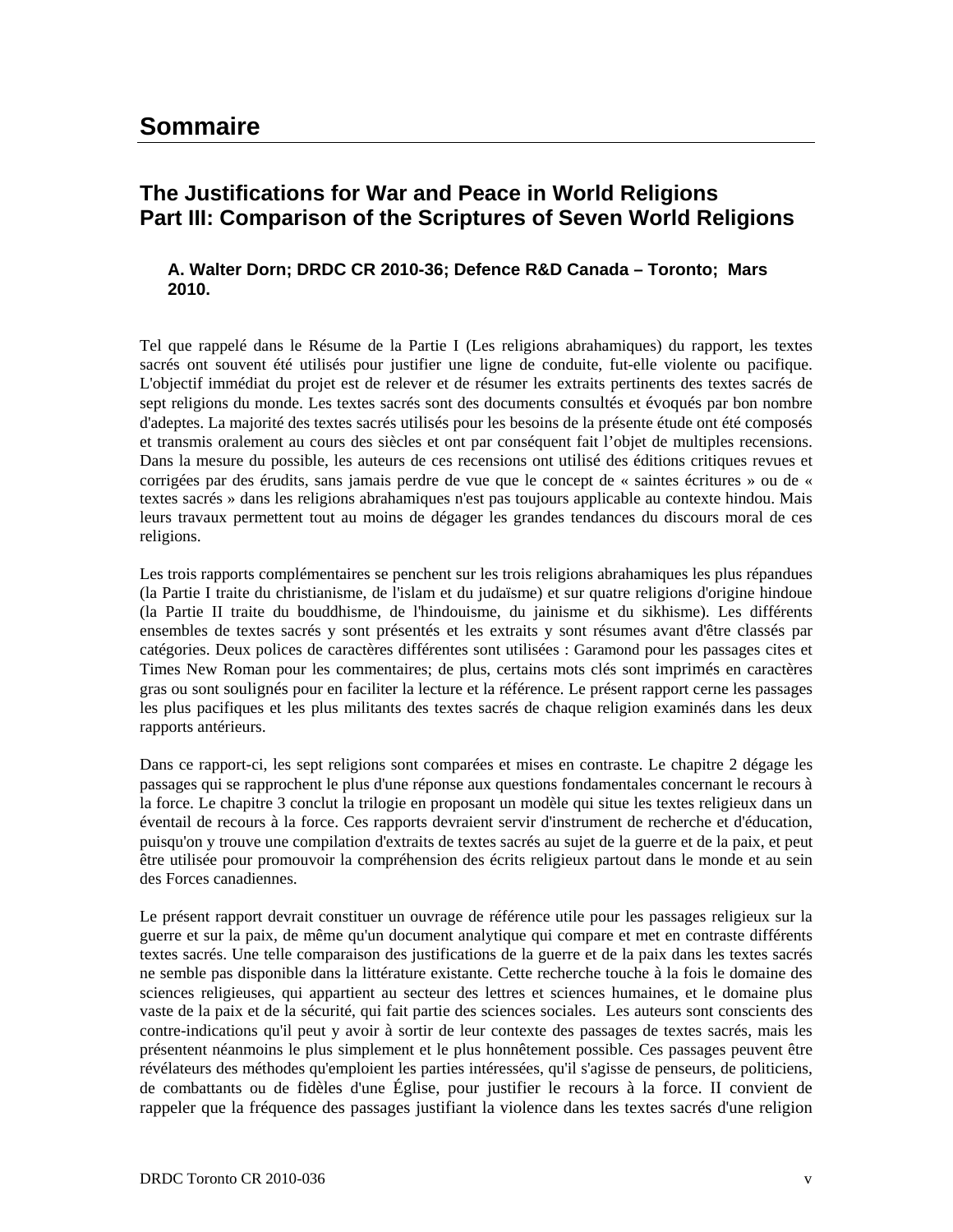ne signifie pas nécessairement que les membres des groupes confessionnels vont devenir plus militants. Pour établir un tel lien, il faudrait analyser les rapports entre les textes sacrés et la pratique religieuse. Compte tenu de l'abondance des interprétations et des mises en application des textes sacrés, ce genre d'analyse serait particulièrement exigeant.

La présente analyse des textes sacrés se veut une contribution a un examen plus approfondi des règles et politiques religieuses associées à la guerre et à la force armée. Elle peut donc servir de point de départ à un projet plus vaste de comparaison et de mise en contraste des écrits sacrés de différentes religions ainsi qu'a d'autres études portant sur les sectes religieuses, les penseurs religieux et les pratiques culturelles d'origine religieuse.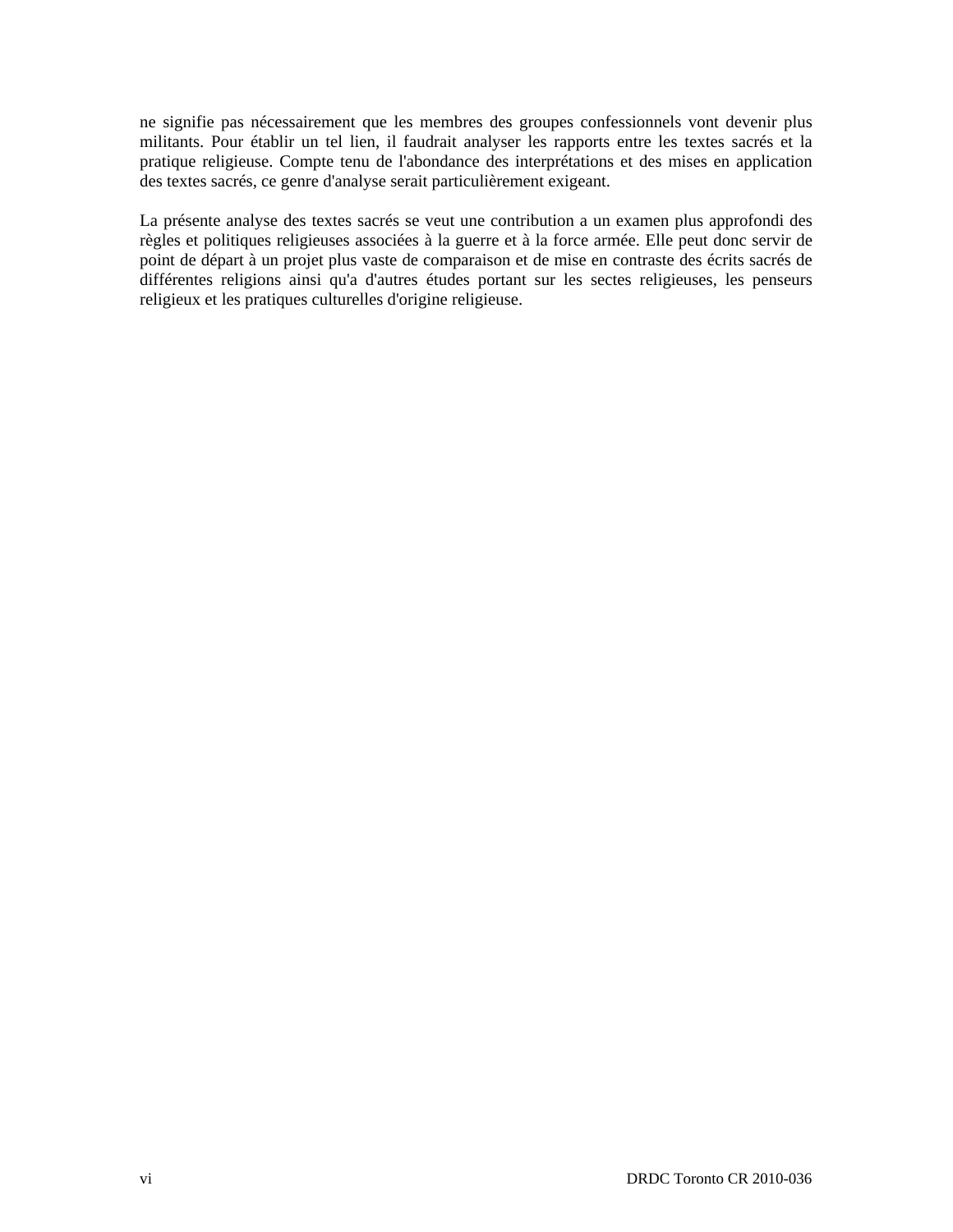# **Table of contents**

| $\mathbf{1}$   |     |  |
|----------------|-----|--|
|                | 1.1 |  |
|                | 1.2 |  |
|                | 1.3 |  |
| $\overline{2}$ |     |  |
| 3              |     |  |
|                |     |  |
|                |     |  |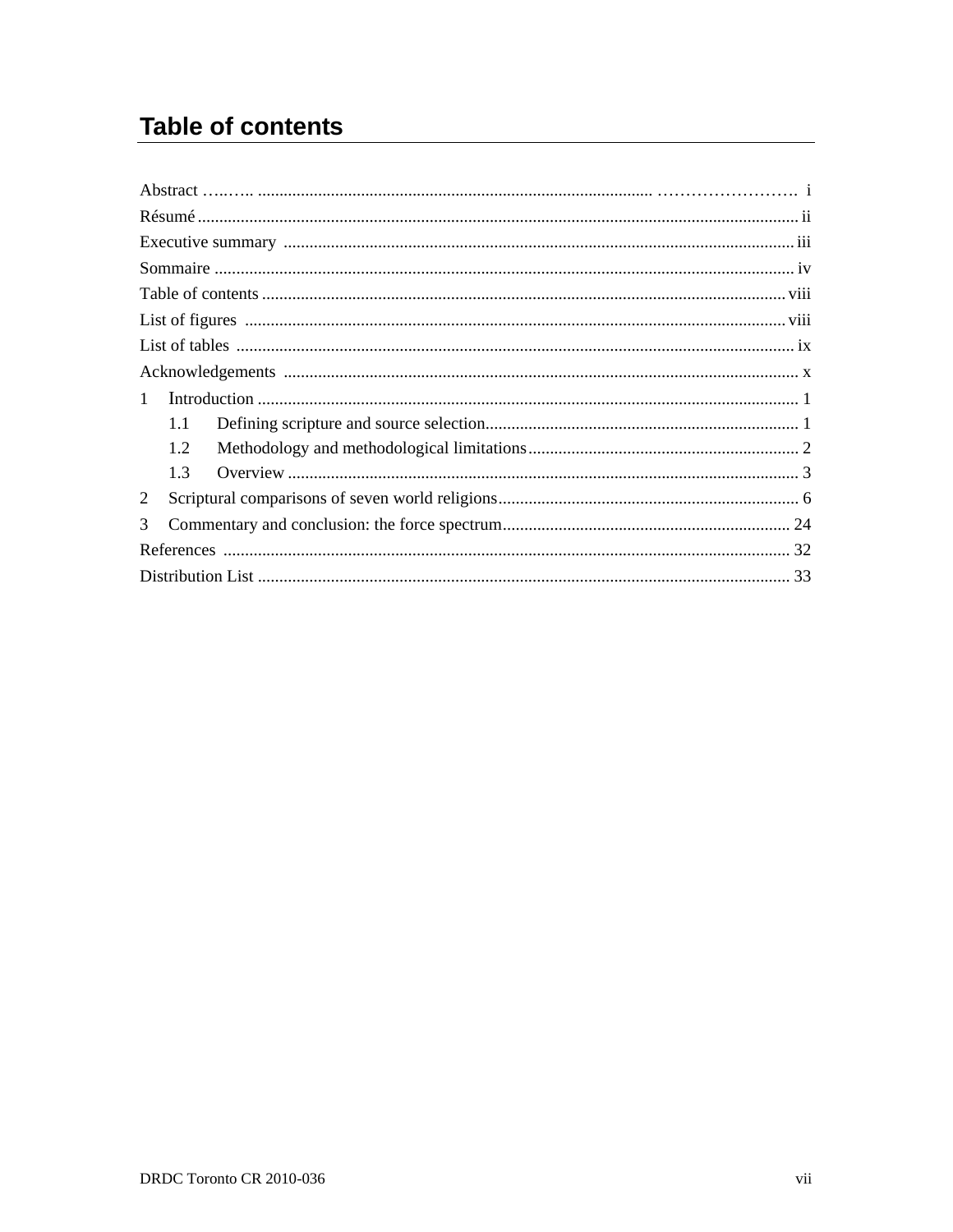# <span id="page-9-0"></span>**List of figures**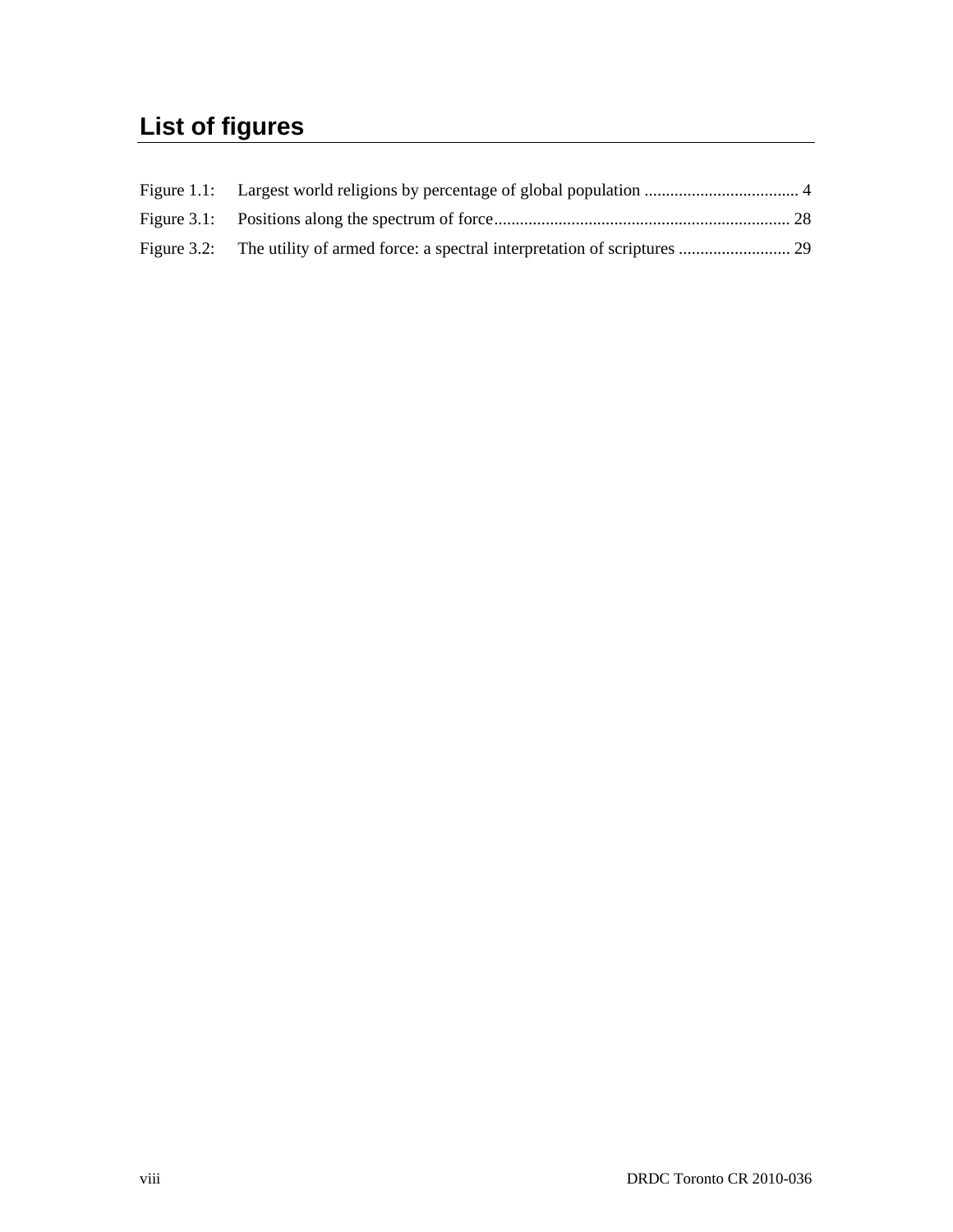# **List of tables**

| Table 2.1:    | The presumption against killing as expressed in the scriptures of the |  |
|---------------|-----------------------------------------------------------------------|--|
| Table 2.2:    |                                                                       |  |
| Table 2.3:    |                                                                       |  |
| Table 2.4:    |                                                                       |  |
| Table $2.5$ : |                                                                       |  |
| Table 2.6:    |                                                                       |  |
| Table 2.7:    |                                                                       |  |
| Table 2.8:    |                                                                       |  |
| Table 2.9:    |                                                                       |  |
| Table $3.1$ : |                                                                       |  |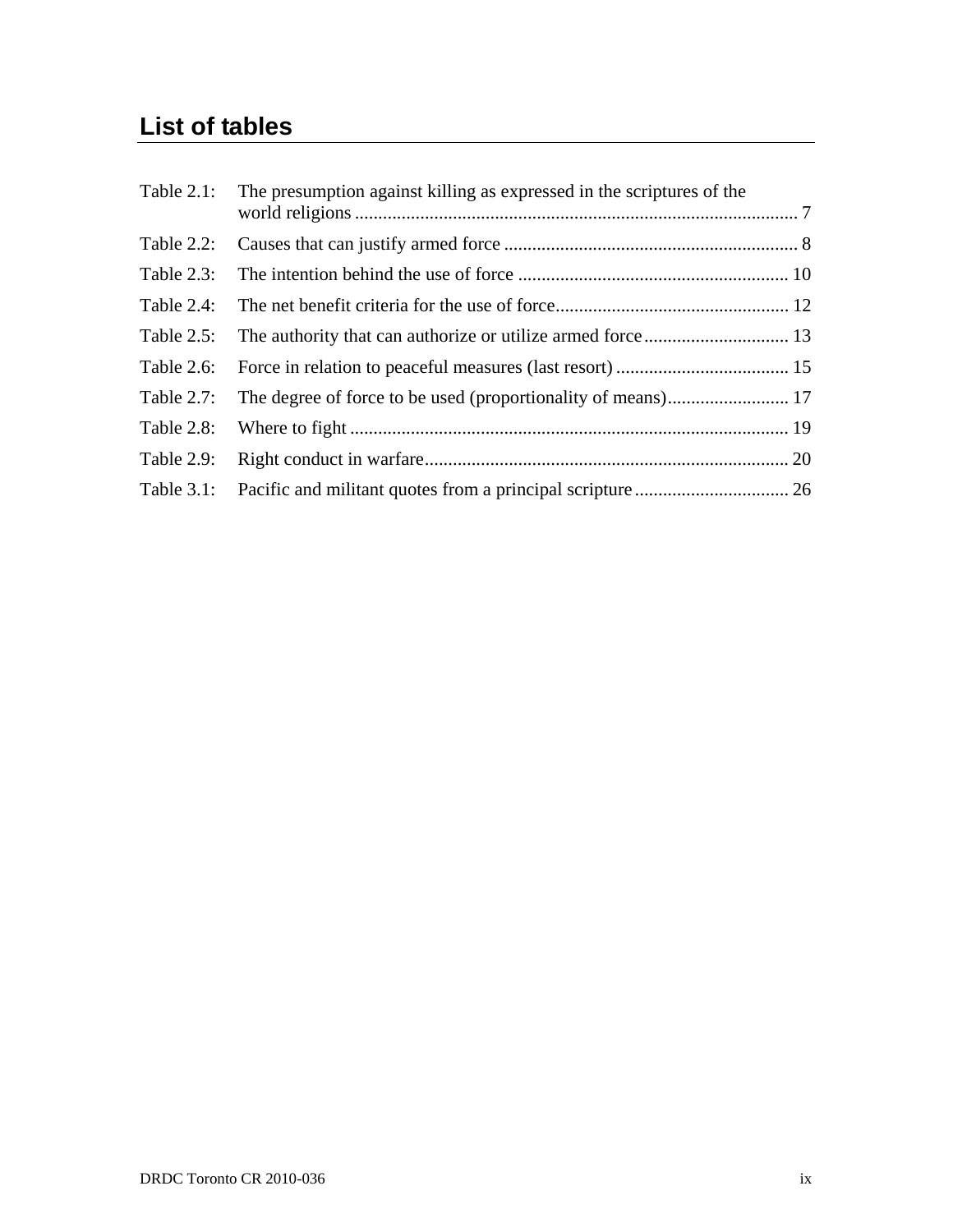# <span id="page-11-0"></span>**Acknowledgements**

The author thanks the Adversarial Intent section of DRDC Toronto for financial and moral support. In particular, Dr. David Mandel provided a useful draft review and exhibited patience as this exploration grew to larger dimensions. The author also thanks the excellent research assistants who co-authored the previous report (Part II): Raj Balkaran, Raoul Bedi, Seth Feldman, and Stephen Gucciardi who worked on the scriptures of Hinduism, Jainism, Buddhism and Sikhism, respectively. Anne Frances Cation spearheaded the work on the Abrahamic faiths (Part I) and also reviewed this Part and contributed to the drafting of the Introduction. Also much valued is the manuscript review and copy editing by Cameron Harrington and Courtney Hood. The encouragement of experts in the field, particularly James Turner Johnson and Vesselin Popovsky, at various points during the course of the work is also much appreciated. Dr. Dorn alone is responsible for any errors or inaccuracies in this report.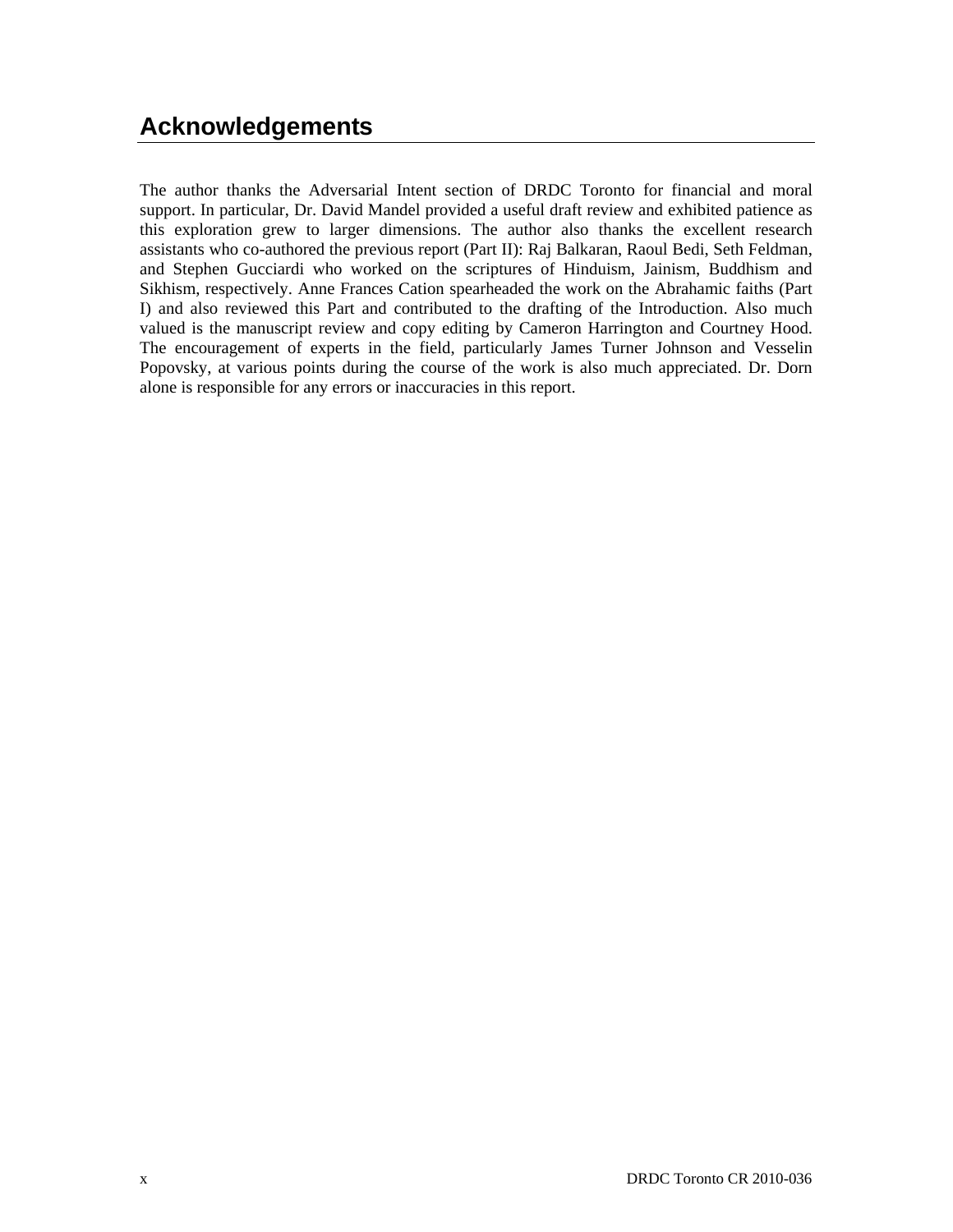## **1 Introduction**

Religious scriptures have often been used to either justify or oppose the use of armed force. Throughout history, one can find many instances of scriptural passages being cited to encourage participation in warfare and increase animosity (adversarial intent) or to foster peace and understanding. Some examples from the Abrahamic faiths were described in the Introduction of Part I of this three-part series of reports.

Knowledge of scriptural sources is useful to those who wish to better understand peoples or societies in which religion plays an important role, particularly in motivating and justifying war and peace. Scriptural knowledge is also useful to those who seek to influence religiously-inspired people, combatants and supporters. Knowing the reasons for recourse to war or violence and the alleged scriptural support can contribute to the peace process by providing insight into the personal justifications of the leaders and combatants. Furthermore, mediators and negotiators may choose to challenge extremists' scriptural interpretations favouring war by presenting alternative passages or interpretations that offer a more peaceful perspective.

Comparative religion studies also help foster deeper understandings among religions and to provide greater insight into the human condition worldwide. The goal of this report is to facilitate the reader's awareness of the scriptural justifications for war and peace, and an ability to analyze and compare these justifications. Through this compilation of scriptural excerpts and accompanying summaries, the work aims to create a research and educational tool which will promote further investigation and understanding of religious scriptures worldwide and within Canada's defence and security community.

## **1.1 Source selection and definition of scripture**

Academically and religiously there is a wide diversity of opinion about the definition of "scripture." Scripture is defined here pragmatically as the common document or documents to which a large number (the majority preferably) of adherents to a particular religion refer. Determining this can sometimes be difficult, particularly in Indic religions that are strongly dependent on an oral rather than written tradition.

All texts were examined in English translation, relying upon scholarly renditions. In accessing the works in translation, connotations and flavours proper to the original text may be lost, but the general meanings mostly remain intact.

In cases where a reliable scholarly translation of a scripture was not available electronically (as was the case for the Rāmāyaa), an authoritative print version was located and visually scanned for key terms and concepts.

Short background introductions for each scripture precede a summary of the scriptural extracts. The quoted passages are then presented in a different font (Garamond) than the introduction and summary. Certain words in the excerpts have also been bolded for emphasis and ease of reference and browsing.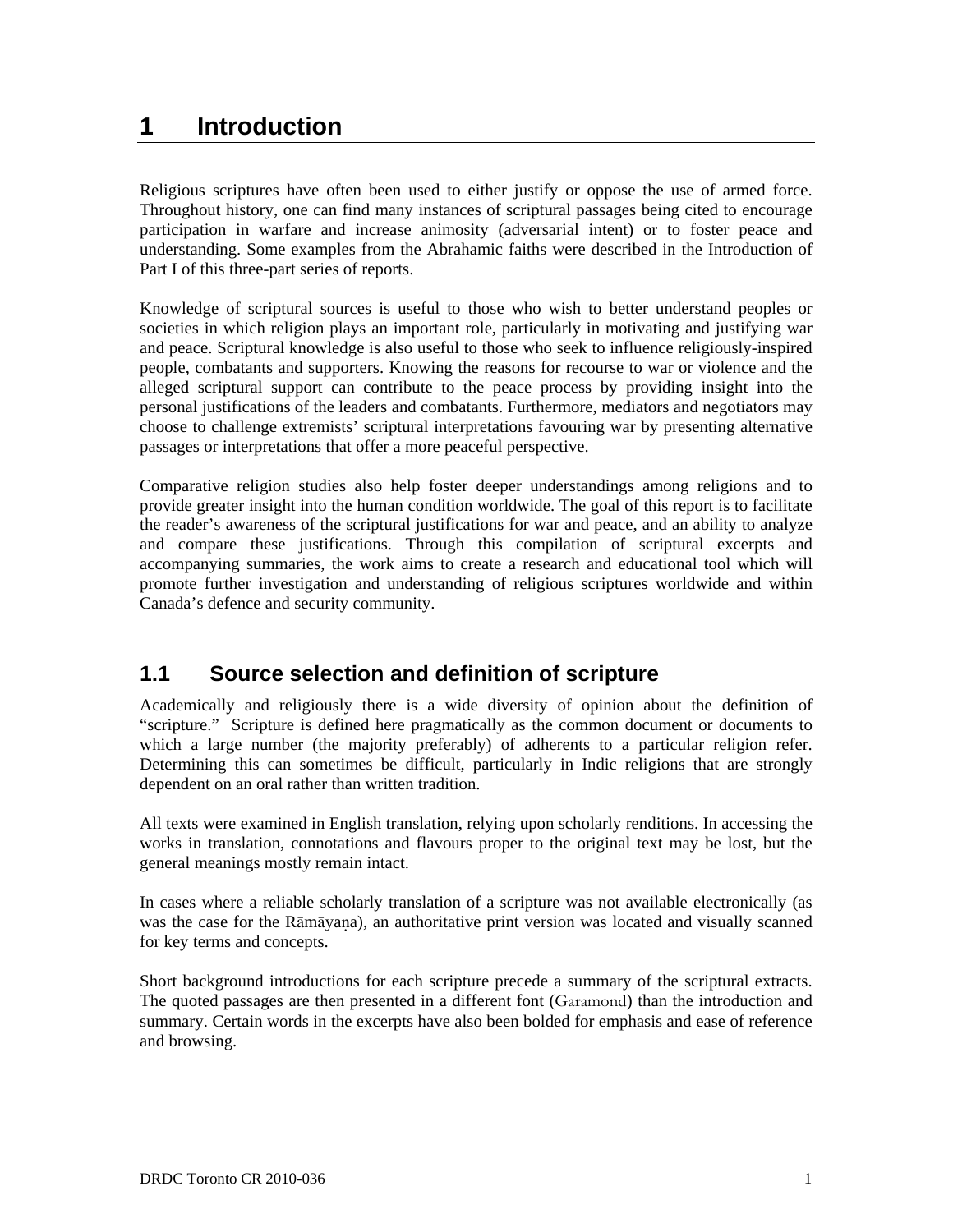The scriptures originated in drastically different times and places. Despite the contextual diversity among these texts, they share a universal concern about the loss of human life. The authors of this report are cognizant of the rich cultural nuances and historical references offered in these texts. However, exploring the historio-cultural context is beyond the scope of this scriptural exegesis. One aim of this work is to ascertain the extent to which these ancient traditions offer similar approaches. A particularly apt comparison relies on the main themes of the just war tradition.<sup>[1](#page-13-0)</sup> The tradition evaluates the justifiability of using armed force based on factors including the cause, intent, means and expected outcome, as well as type of authority launching the war, and way the war is conducted. In so doing, this report offers a preliminary contribution to comparativereligious and cross-cultural discourse on war and peace.

Basic questions about the use of force are asked for each set of religious scriptures. Because of the close overlap with the themes of the just war tradition, some of the questions are framed in language drawn from that tradition. This is deemed acceptable as an interpretive framework because the just war tradition results from the most sustained intellectual query into the ethics of force cross-culturally, and because of its influence on modern laws of armed conflict, including the Charter of the United Nations.<sup>[2](#page-13-1)</sup>

### **1.2 Methodology and methodological limitations**

The authors of this report used a linguistic basis, in the form of keywords, to begin their compilation of relevant scriptural passages. Keyword searches directed the authors towards excerpts in the scriptures. The keywords are listed in the introduction of each chapter. The keywords were chosen to be appropriate for each scripture so as to obtain as many relevant hits as possible. The verses surrounding these keywords were likewise reviewed for relevant content.

Passages from different religions were grouped together in Chapter 2 according to a common classification system. This system interrogates how each passage answers the basic interrogative questions about war: Why? Who? When? Where? What? How? The just war tradition informed the refinement of these themes.

The overall intention of this methodological approach is to offer a primary source exposition that is as thematically comprehensive as possible given the length and scope of these scriptures. One of this method's strengths is that it allows a broad overview of the wide range of scriptural passages along with a basic classification of passages that aids a comparative analysis. The work seeks to increase the accessibility of these passages, which have gained increased salience in current conflicts, as well as in the evolving literature on war and peace. This exposition should

l

<span id="page-13-0"></span><sup>1</sup> Although there is no single definitive source for a statement of the just war tradition, the principal elements are described in: Reichberg, Greg, Henrik Syse & Endre Begby (eds.), *The Ethics of War: Classic and Contemporary Readings* (Blackwell Publishing: Oxford, 2006) and Walzer, Michael, *Just and Unjust Wars* (Basic Books: New York, 1997).

<span id="page-13-1"></span><sup>&</sup>lt;sup>2</sup> See: Reichberg et al, ibid. and International Commission on Intervention and State Sovereignty, *The Responsibility to Protect* (Ottawa: International Development Research Centre), http://www.iciss.ca.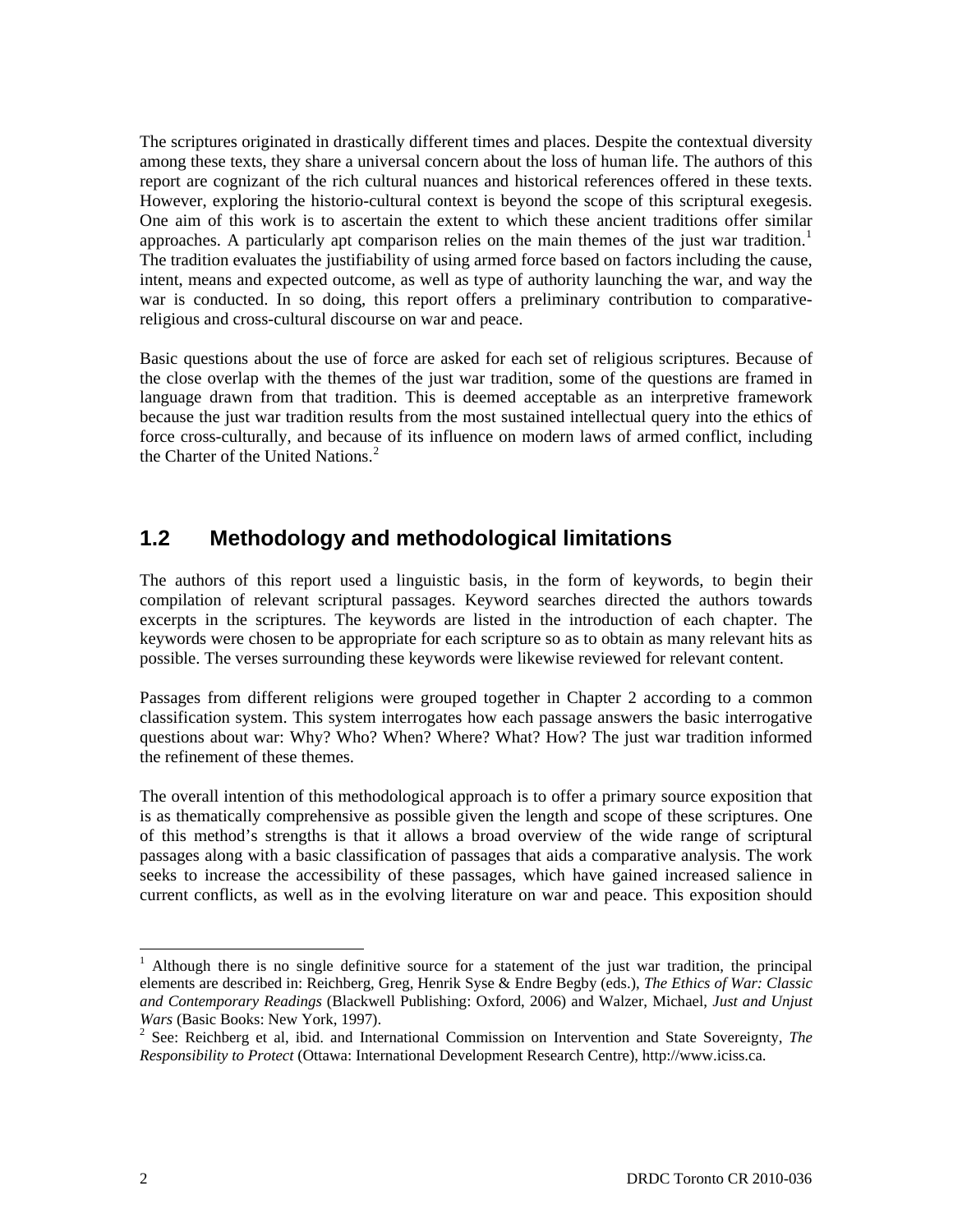therefore be of interest to scholars, the general public and practitioners, including members of the Canadian defence and security community.

The limitations of this approach should also be acknowledged. First, scripture is only one component of a set of religious beliefs. It is often considered the heart of many religions and provides a source of inspiration and guidance to generations of adherents across wide geographical areas and diverse communities, but the writings, speeches and examples of spiritual teachers are also important. Second, there are many, varied versions of the scripture, as discussed above. Third, there are often divergent interpretations of the same version of scripture. Various religious schools interpret scriptures differently, often with the guidance of secondary texts unique to those particular schools. An analysis of the great many commentaries on religious scripture is beyond the purview of this work, or any work, due both to the lack of key primary source materials (speeches, sermons and writings in a plethora of languages, ancient and modern) and the plethora of diverse opinion regarding their salience.

This study provides a modest exegetic summary and interpretation of the justifications of war and violence in each scripture using the words as close as possible to what is presented in the scripture. All effort was taken to let the scriptural excerpts speak for themselves. The authors caution, however, against simple "proof-texting," the superficial use of a quotation taken out of context, especially when made to sound like an authoritative and definitive reference. When a text is used without an understanding of the context of the writings and the writers, the original meaning can be lost and the value for dialogue diminished. Nevertheless, by collecting together all relevant passages, much can be revealed about a religion's basic approach to the subject of war and peace. When quotes are grouped and introduced, the broader thrust of each religion's approach can be appreciated.

Furthermore, collecting and categorizing passages can help in their interpretation. The similarity to 'just war' themes, such as just cause and legitimate authority, $3$  help make comparisons easier. But being a religious studies (humanities) exercise and not a social science analysis, these categorizations were not subjected to the tests of scientific scrutiny—namely, determining the level of inter-rater reliability when several persons act as evaluators ("raters") using approaches such as independent review and quantitative analysis of reliability such as correlation, percent correct, or some other measures of agreement. Future research from a social science perspective could develop the present exercise in that direction by examining inter-rater reliability and developing a more standard set of coding guidelines and search terms.

### **1.3 Overview**

This is thought to be the first compilation and comparison of scriptural passages from Indic religions dealing with armed force, and, when read alongside Parts I and II, it almost certainly is the only report which extends its scriptural compilation to seven world religions. Together, the reports cover the world's largest religions. These religions are listed by the estimated percentage of world population in Figure 1.1.

<span id="page-14-0"></span><sup>&</sup>lt;sup>3</sup> A fuller range of criteria used by various just war thinkers would include: Just Cause, Right Intent, Legitimate Authority, Last Resort, Proportionality of Means, Net benefit, Right Conduct.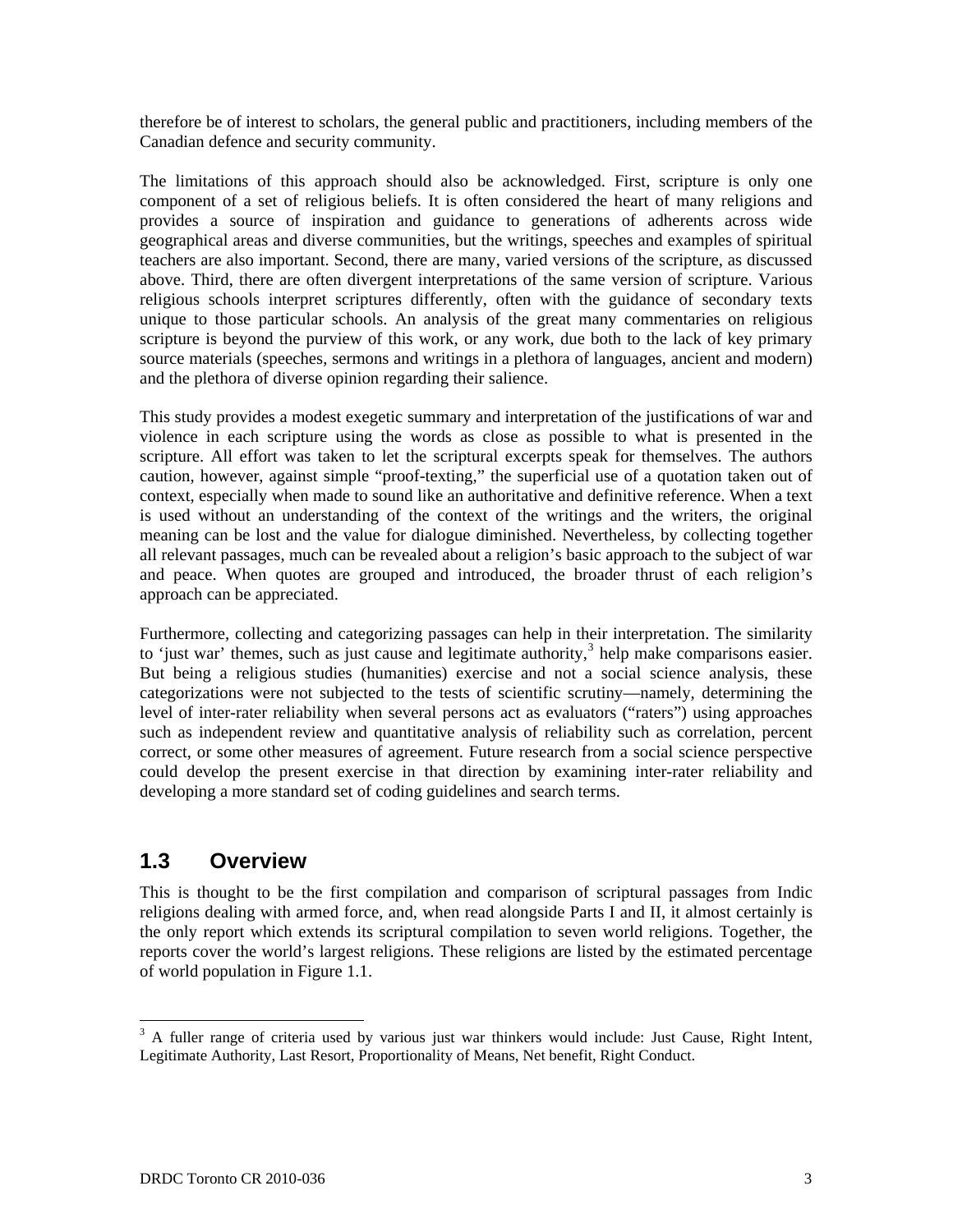This figure shows the religions covered in this work, which include religions having over five million adherents. Jainism, the smallest, with approximately five million followers, is important for this study because it is based on non-violence, forming an important pole on the force spectrum. It also has a marked influence on other religions, especially Buddhism and Hinduism, including through the works of the modern leader Mahatma Gandhi. A review of other, smaller, religions was omitted due to time and space constraints.



*Figure 1.1: Seven world religions by percentage adherents of global population*<sup>[4](#page-15-0)</sup>

Lastly, the methods used in these reports—extracting, summarizing and preliminary analysis are the first steps in a wider examination of religious approaches to the use of force. Upon this foundation, the variety of interpretations, schools of thought, religious sects, leaders and religio-

l

<span id="page-15-0"></span><sup>&</sup>lt;sup>4</sup> Data from the Adherents.Com website, where the sources for the various estimates are also provided (Available: [www.adherents.com/Religions\\_By\\_Adherents.html,](http://www.adherents.com/Religions_By_Adherents.html) accessed 20 June 2009). Included in the "Other" category here are the following groups with over a billion adherents in total: Secular/Nonreligious/Agnostic/Atheist; Chinese traditional; primal-indigenous; African Traditional & Diasporic; Juche (North Korea); Spiritism; Baha'i; Shinto; Cao Dai; Zoroastrianism; Tenrikyo and Neo-Paganism. The percentages shown in Figure 1.1 are quite close to those presented in the World Christian Database, available at [www.worldchristiandatabase.org/wcd](http://www.worldchristiandatabase.org/wcd).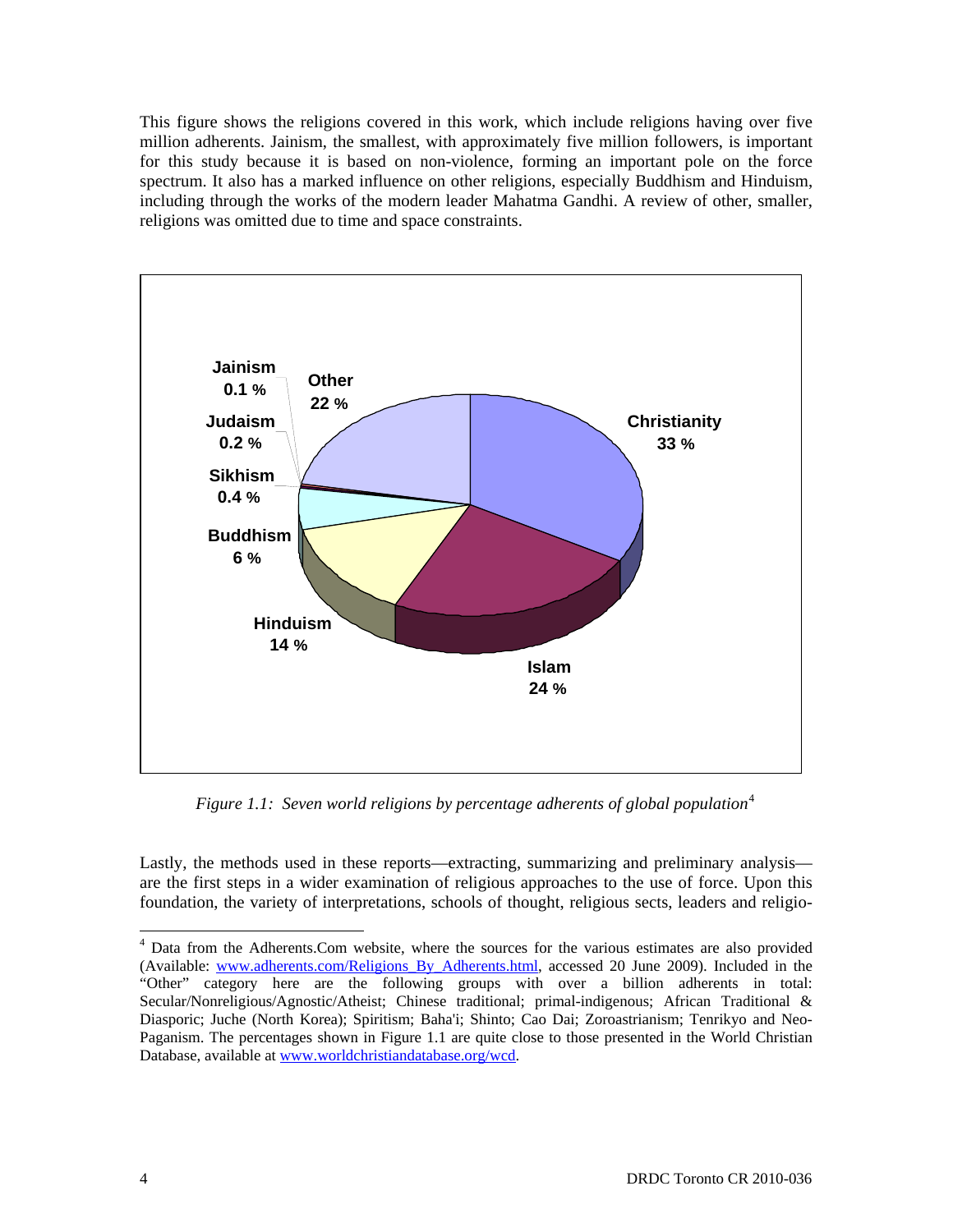cultural practices can be added. These reports can serve as a reference source of scriptural passages, thereby contributing to the field of comparative religion. Through this modest work, the authors aim to stimulate practical uses and further analysis on the overlap between religion and the themes of war and peace.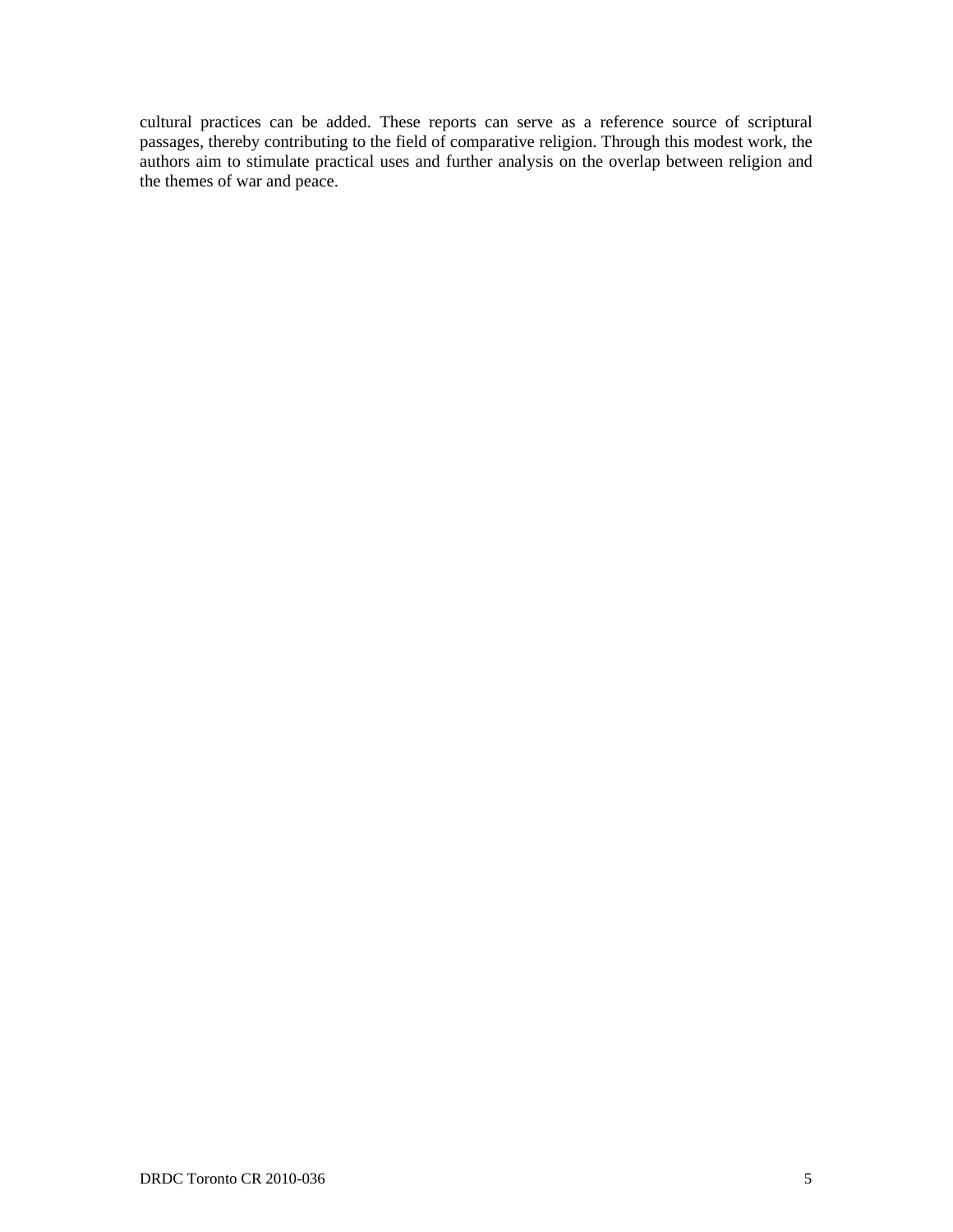# **2 Scriptural comparisons of seven world religions**

Having extracted and reviewed the passages from the religious scriptures of seven world religions in Parts I and II of this work, comparisons can now be made among these scriptures and, by careful extension, among these religions. First, however, some basis or framework for comparison is needed. One of the most basic ways of comparing is to examine how the scriptures answer basic questions exemplified by the list of 'six Ws' (or more precisely, 'five Ws and one H'): Why? Who? When? Where? What? and HoW? In relation to war and armed force, the following six questions can be posed:

- 1. **Why fight war?** Includes the declared and undeclared causes, the motivations and intentions, and a possible expression of a net benefit;
- 2**. Who authorizes war?** Lists the authorities that can decide on war and the persons that are expected to fight;
- 3. **When to fight?** Describes the particular time or point, if any, at which war can be fought;
- 4. **What amount of force?** Describes the level of force that should be used.
- 5. **Where to fight?** Describes the fighting places and any places that out of bounds;
- 6. **How to fight?** Describes the code of conduct in warfare.

As it turns out, these themes are described in the just war tradition, which also provides some specific answers to the questions.<sup>[5](#page-17-0)</sup> Although the just war tradition arose from early Christian theologians, its main themes have become incorporated into international law and they are commonly used in contemporary debate on military ethics.<sup>[6](#page-17-1)</sup> In order not to analyse the various religions from the perspective of any one religious tradition, an independent approach is taken to determine how each religion answers the above basic questions. The most relevant scriptural passages for each religion are tabulated for each question, drawing from the excerpts listed in Parts I and II. The religions are presented in the tables in alphabetical order

Before exploring the circumstances in which force can be applied, it is important to discover if all religions have a basic presumption against the use of lethal force (i.e., killing). In other words, is there a general rule not to apply deadly force? If so, organized killing would then be justified only in exceptional cases, requiring specific conditions and circumstances. A review of scripture shows this to be true: there is a presumption or basic rule against killing in all world religions,

<span id="page-17-0"></span><sup>5</sup> For further reading on the development and application of the just war tradition, see: *Just War Theory*. Ed. Jean Bethke Elshtain. (Basil Blackwell Ltd., 1992); Johnson, James Turner, *Ideology, reason, and the limitation of war: religious and secular concepts, 1200-1740* (Princeton University Press, 1975); Walzer, Michael, *Just and unjust wars: a moral argument with historical illustrations*. (New York: Basic Books, 1977) and *The Ethics of War: Classic and Contemporary Readings*, Gregory M. Reichberg, Henrik Syse and Endre Begby (Eds.) (Oxford, UK: Wiley-Blackwell, 2006).

<span id="page-17-1"></span><sup>&</sup>lt;sup>6</sup> See: James Turner Johnson, "From Moral Norm to Criminal Code: The Law of Armed Conflict and the Restraint of Contemporary War" in Anthony F Lang, Jr., Albert C. Pierce, and Joel H. Rosenthal, eds., *Ethics and the Future of Conflict: Lessons from the 1990s* (Upper Saddle River NJ: Prentice Hall Publishers, 2004): 68-90. See also: Richard Falk, 2004, "Legality to Legitimacy: The Revival of the Just War Framework," *Harvard International Review* 26 (Spring 2004), pp.40-44.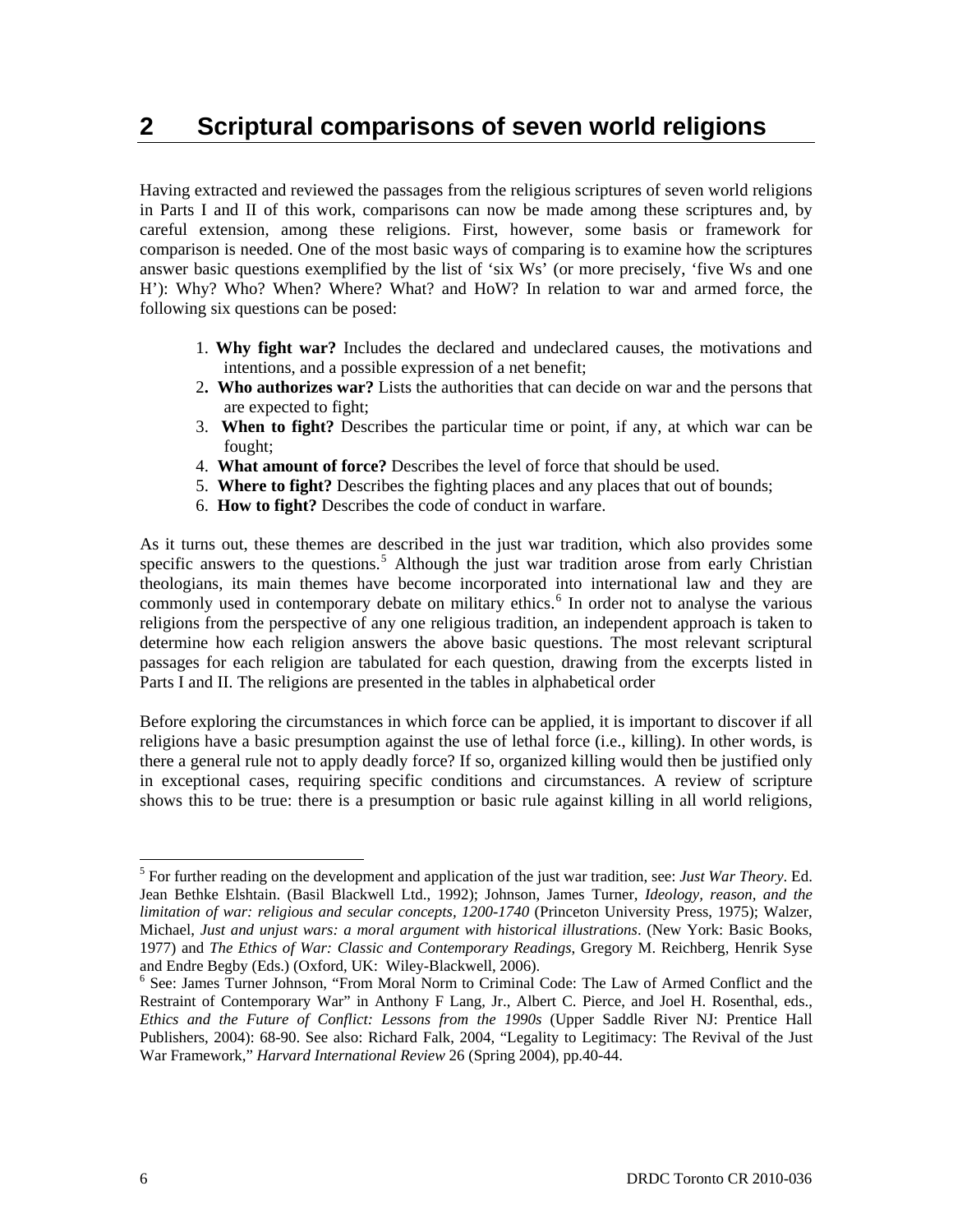though the strength of the rule and the exceptions vary. To demonstrate this, a set of some relevant and important quotations are provided in Table 2.1.

*Table 2.1: The presumption against killing as expressed in the scriptures of the world religions* 

| <b>Buddhism</b>     | All tremble at violence; life is dear to all. Putting oneself in the place of another,<br>one should not kill nor cause another to kill. ( <i>Dhammapada</i> 10.130)                                                                                                                                                                                                                                                        |
|---------------------|-----------------------------------------------------------------------------------------------------------------------------------------------------------------------------------------------------------------------------------------------------------------------------------------------------------------------------------------------------------------------------------------------------------------------------|
| <b>Christianity</b> | Ye have heard that it was said by them of old time, Thou shalt not kill; and<br>whosoever shall kill shall be in danger of the judgment: But I say unto you, That<br>whosoever is angry with his brother without a cause shall be in danger of the<br>judgment  ( <i>Bible</i> , Matt. 5:21-22)                                                                                                                             |
| <b>Hinduism</b>     | The Supreme Personality of Godhead said: Fearlessness  self-control<br>nonviolence [ahimsa]  freedom from anger  tranquility  compassion for<br>all living entities  these transcendental qualities, O son of Bharata, belong to<br>godly men endowed with divine nature. (Bhāgavad Gītā 16.1-3; 10.129-130)<br>Nobody anywhere, even among the most despicable, attacks those who are<br>conciliatory. (Rāmāyana IV.58.17) |
| <b>Islam</b>        | Nor take life – which Allah has made sacred – except for just cause $(Qur'\bar{a}n)$<br>17:33 see also 25:68)                                                                                                                                                                                                                                                                                                               |
| <b>Jainism</b>      | Having thus correctly understood what is meant by violence, its consequence, its<br>victim, and its perpetrator, persons who embrace (the doctrine) should always<br>avoid violence, to the best of their capacity. (Purushyartha Siddhyapaya 60)                                                                                                                                                                           |
|                     | Desisting from injury, falsehood, stealing, unchastity and attachment is the<br>fivefold vow. (Tattvartha Sutra 7.1)                                                                                                                                                                                                                                                                                                        |
| <b>Judaism</b>      | You shall not murder. (Tanakh, Exodus 20:13)                                                                                                                                                                                                                                                                                                                                                                                |
|                     | Whoever sheds the <b>blood of man</b> , by man shall his blood be shed; for in His<br>image did God make man. (Tanakh, Genesis 9:6)                                                                                                                                                                                                                                                                                         |
| <b>Sikhism</b>      | One who contemplates the essence of reality remains awake and aware. He kills<br>his self-conceit, and does not kill anyone else Those who meditate on You,<br>Lord, those who meditate on You – those humble beings dwell in peace in this<br>world (Gurū Granth Sāhib 1128)                                                                                                                                               |

Thus, all religions have a basic prohibition against taking human life. This could be communicated in the form of a commandment, as in the Abrahamic religions, as a moral standard or virtue, as in Buddhism, or as part of the general advocacy for peace and non-violence, as in Sikhism. Notably, Jainism does not admit any exceptions but extends the prohibition to cover violence of all types against all living beings.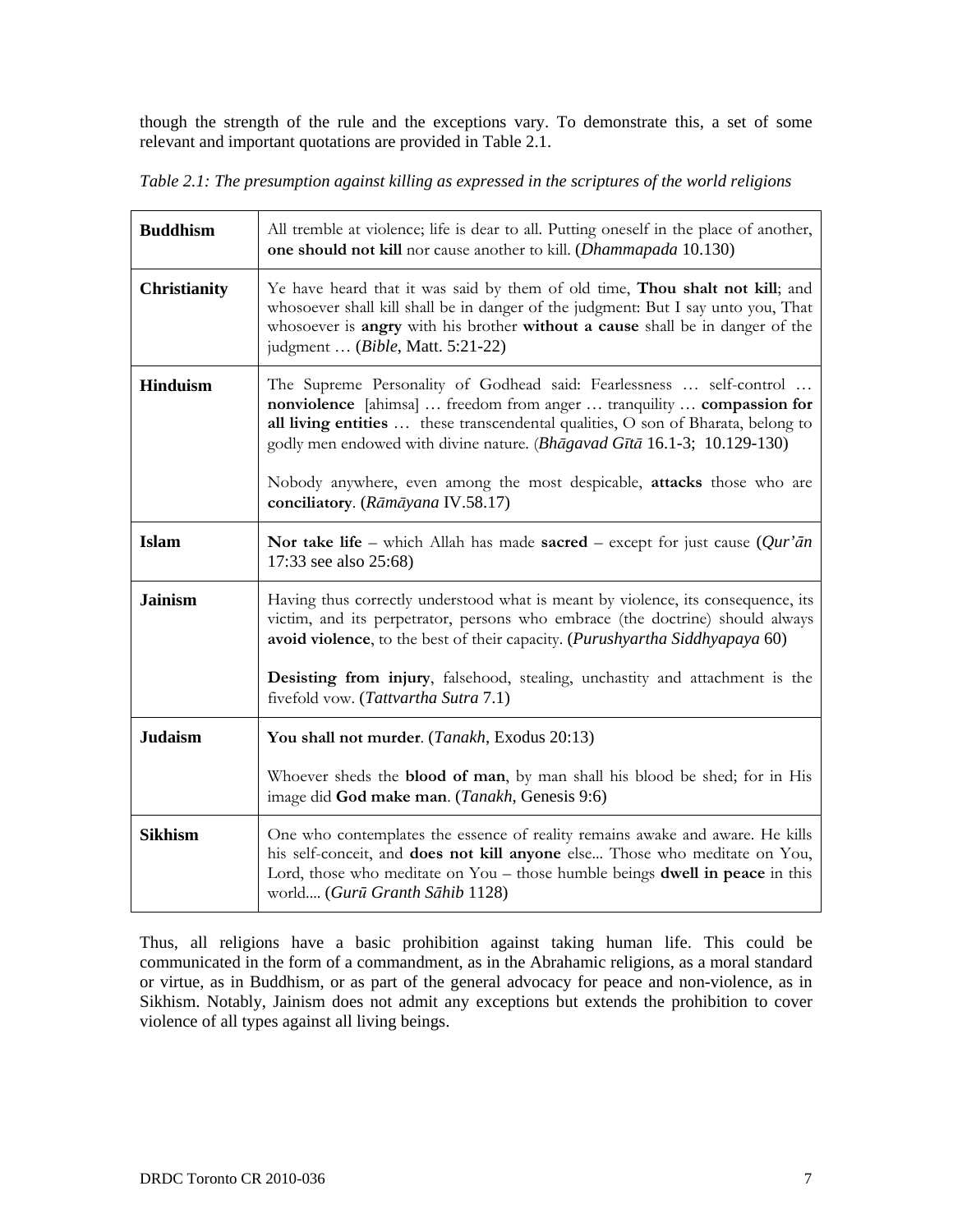(1) If force can be used in some cases, the first and most natural question is: **why** use deadly force? All the religions, except Jainism, maintain exceptions to the rule of non-killing. They present conditions and circumstances when the use of force is justified; firstly, when the cause is just and the intent or motive is right. Illustrative passages for this are provided in Tables 2.2 and 2.3.

| <b>Buddhism</b>     | Although all kings, ministers, rich lay men and upasakas may possess the sword<br>and staff for protecting Dharma, I call this upholding the precepts.<br>(Mahaparinirvana Sutra, Ch.5)                                                                                                                                                                                                                                                                                                                                                                                                                                                                                                                                                                        |
|---------------------|----------------------------------------------------------------------------------------------------------------------------------------------------------------------------------------------------------------------------------------------------------------------------------------------------------------------------------------------------------------------------------------------------------------------------------------------------------------------------------------------------------------------------------------------------------------------------------------------------------------------------------------------------------------------------------------------------------------------------------------------------------------|
| <b>Christianity</b> | For <b>rulers</b> are not a terror to good works, but to the evil.  For he is the<br>minister of God to thee for good. But if thou do that which is evil, be afraid; for<br>he beareth not the sword in vain: for he is the minister of God, a revenger to<br>execute wrath upon him that doeth evil. (Bible, Rom. 13:3-4)                                                                                                                                                                                                                                                                                                                                                                                                                                     |
| <b>Hinduism</b>     | If, however, you do not perform your religious duty of fighting, then you will<br>certainly incur sins for neglecting your duties and thus lose your reputation as a<br>fighter. (Bhāgavad Gītā II.33-34)                                                                                                                                                                                                                                                                                                                                                                                                                                                                                                                                                      |
|                     | If his life is threatened, even a Brāhmana may use arms. (Bhāgavad Gītā<br>VII.25                                                                                                                                                                                                                                                                                                                                                                                                                                                                                                                                                                                                                                                                              |
|                     | A Brāhmana and a Vaisya may take up arms in self-defence, and in (order to<br>prevent) a confusion of the castes. 25. But that (trade of arms) is the constant<br>(duty) of a Kshatriya, because he is appointed to <b>protect</b> (the people). ( <i>Dharma</i><br>$\hat{S}$ āstra V.3.24)                                                                                                                                                                                                                                                                                                                                                                                                                                                                    |
|                     | Bhisma said War should be waged for the sake of conquest. (Mahābhārata<br>XII.96.1-11)                                                                                                                                                                                                                                                                                                                                                                                                                                                                                                                                                                                                                                                                         |
|                     | Twice-born [higher caste] men may take up arms when (they are) <b>hindered</b> (in<br>the fulfilment of their duties), when destruction (threatens) the twice-born<br>castes (varna) in (evil) times, (8:349) In their own defence, in a strife for the fees<br>of officiating priests, and in order to protect women and Brahmanas; (8:350)<br>he who kills in the cause of right, commits no sin. One may slay without<br>hesitation an assassin who approaches (with murderous intent), whether (he be<br>one's) teacher, a child or an aged man, or a Brahmana deeply versed in the Vedas.<br>By killing an assassin the slayer incurs no guilt, whether (he does it) publicly or<br>secretly; in that case fury recoils upon fury. (Manu Smrti 8.348-350) |
|                     | Neither he who inflicts punishment on one who deserves punishment nor he<br>who is punished when he deserves punishment perishes: Each serves the due<br>process of justice. (Rāmāyana IV.18.53-56)                                                                                                                                                                                                                                                                                                                                                                                                                                                                                                                                                            |
| <b>Islam</b>        | Fight in the cause of Allah those who fight you, but do not transgress limits; for                                                                                                                                                                                                                                                                                                                                                                                                                                                                                                                                                                                                                                                                             |

*Table 2.2: Causes that can justify armed force*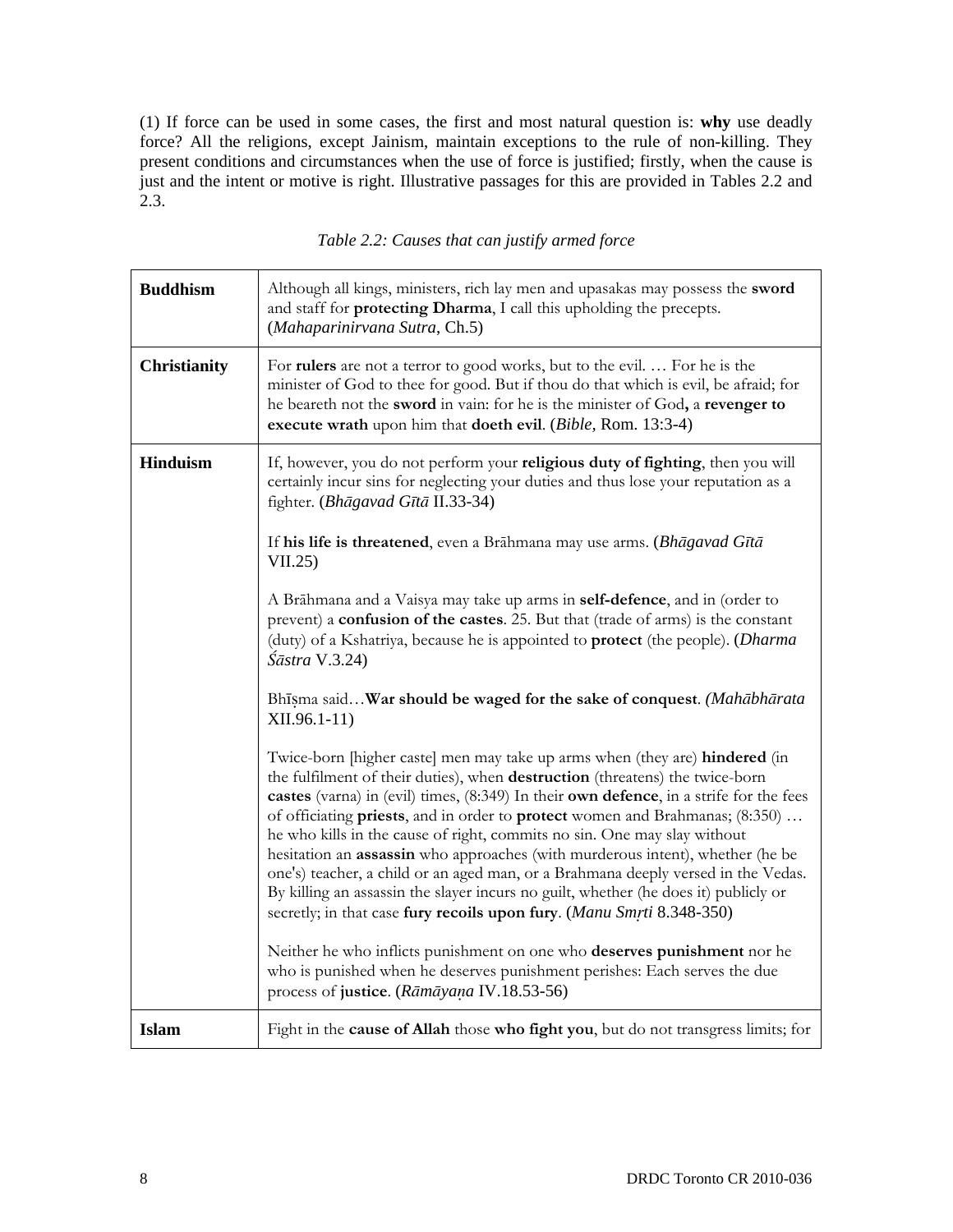|                | Allah loveth not transgressors. $(Qur'\bar{a}n 2:190)$                                                                                                                                                                                                                                                                                                                                                                                                                                                                            |
|----------------|-----------------------------------------------------------------------------------------------------------------------------------------------------------------------------------------------------------------------------------------------------------------------------------------------------------------------------------------------------------------------------------------------------------------------------------------------------------------------------------------------------------------------------------|
|                | And fight them on until there is no more Tumult or oppression, and there prevail<br>justice and faith in Allah; but if they cease, Let there be no hostility except to<br>those who practice oppression. $(Qur'\bar{a}n 2:193)$                                                                                                                                                                                                                                                                                                   |
|                | Those who believe fight in the cause of Allah, and those who reject Faith Fight in<br>the <b>cause of Evil</b> : So fight ye against the friends of Satan $(Qur'\bar{a}n 4:76)$                                                                                                                                                                                                                                                                                                                                                   |
|                | Fight those who believe not in Allah nor the Last Day, nor hold that<br>forbidden which hath been forbidden by Allah and His Messenger, nor<br>acknowledge the religion of Truth, (even if they are) of the People of the Book,<br>until they pay the Jizya [tribute] with willing submission, and feel themselves<br>subdued. $(Qur' \bar{a}n 9:29)$                                                                                                                                                                             |
|                | And those who, when an oppressive wrong is inflicted on them, (are not cowed<br>but) help and <b>defend themselves</b> . ( $Qur'$ $\bar{a}n$ 42:39)                                                                                                                                                                                                                                                                                                                                                                               |
| <b>Jainism</b> | No passages indicating a justified cause were found.                                                                                                                                                                                                                                                                                                                                                                                                                                                                              |
|                | Beings which kill others should not be killed in the belief that the destruction of<br>one of them leads to the protection of many others. (Purushyartha Siddhyapaya<br>83)                                                                                                                                                                                                                                                                                                                                                       |
| <b>Judaism</b> | Moses said to them, ' if you go to battle as shock-troops at the instance of the<br><b>LORD,</b> [crossing the Jordan river]  and the land has been subdued  this<br>land shall be your holding under the LORD.' (Tanakh, Numbers 32:20-22)                                                                                                                                                                                                                                                                                       |
|                | [T] the penalty shall be life for life, eye for eye, tooth for tooth  (Tanakh,<br>Exodus 21:23)                                                                                                                                                                                                                                                                                                                                                                                                                                   |
| <b>Sikhism</b> | The death of brave heroes is blessed, if it is approved by God. They alone are<br>proclaimed as <b>brave warriors</b> in the world hereafter, who receive true honor in<br>the Court of the Lord. (Gurū Granth Sāhib 579-80)                                                                                                                                                                                                                                                                                                      |
|                | The Lord asked me [Guru Gobind Singh] to spread Dharma, and vanquish the<br>tyrants and evil-minded persons. I have taken birth of this purpose, the saints<br>should comprehend this in their minds. (I have been born) to spread Dharma,<br>and protect saints, and root out tyrants and evil-minded persons. All the earlier<br>incarnations caused only their names to be remembered. They did not strike the<br>tyrants and did not make them follow the path of Dharma. (Dasam Granth,<br><i>Bacitra Nātak</i> 138, L10-14) |
|                | All the saints were pleased because the <b>tyrants</b> have been destroyed. ( <i>Dasam</i><br><i>Granth</i> 285, L7)                                                                                                                                                                                                                                                                                                                                                                                                              |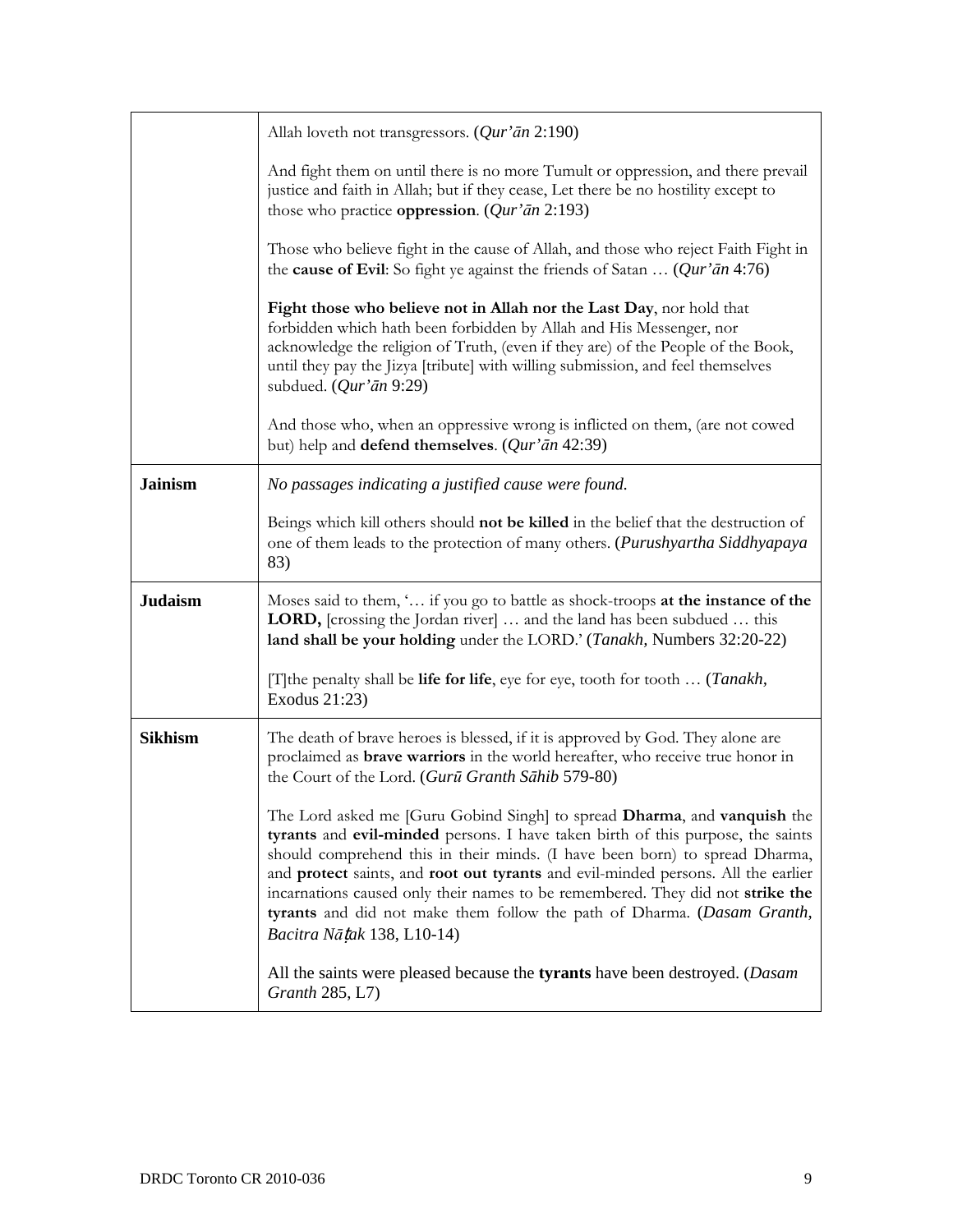The justifications for fighting provided in the above passages are many. They include: the protection of religion and righteousness (Buddhism, Hinduism, Islam, Judaism), the protection of innocents (Hinduism, Islam), the end of oppression (Islam, Sikhism), the punishment of evil doers (Christianity, Islam), self-defence (Hinduism, Islam), simple conquest (Hinduism) and the acquisition of God-promised land (Judaism).

As noted, Jainism entirely rejects the notion that killing is ever justified, even for the protection of self and others. Surprisingly, in all the religious scriptures, self-defence is not mentioned more widely as a legitimate cause, perhaps because it is an obvious reason or perhaps because some religious scriptures may even reject it (New Testament).

Another aspect of the right reason to fight, and closely related to the cause, is the intent behind the use of armed force? Even when the cause is just, many religions assert that armed action should be decided upon and carried out with right intention and attitude. Table 2.3 provides scriptural passages dealing with intent.

| <b>Buddhism</b>     | In just the same way, the Bodhisattva-mahasattva acts likewise for reasons of<br>protecting Wonderful Dharma. Should beings slander Mahayana, he applies<br>kindly lashings, in order to cure them. Or he may take life in order that what<br>[was]obtained in the past could be <b>mended</b> , thus seeing to it that the law<br>[Dharma] could be accorded with. The Bodhisattva always thinks: 'How might I<br>best make beings aspire to faith? I shall always act as is best fitted to the<br>occasion.' (Mahaparinirvana Sutra)<br>Two people have a fight with a sword and staff, cause bodily injury and draw<br>blood, and death results. But if they had no thought [intention] of killing, the<br>karmic consequence will be light, not heavy. (Mahaparinirvana Sutra) |
|---------------------|------------------------------------------------------------------------------------------------------------------------------------------------------------------------------------------------------------------------------------------------------------------------------------------------------------------------------------------------------------------------------------------------------------------------------------------------------------------------------------------------------------------------------------------------------------------------------------------------------------------------------------------------------------------------------------------------------------------------------------------------------------------------------------|
| <b>Christianity</b> | Ye have heard that it hath been said, Thou shalt love thy neighbour, and hate<br>thine enemy. But I say unto you, Love your enemies, bless them that curse you,<br>do good to them that hate you, and pray for them which despitefully use you, and<br>persecute you. (Bible, Matt. 5:43-44; see also Luke 6:27)                                                                                                                                                                                                                                                                                                                                                                                                                                                                   |
| <b>Hinduism</b>     | He even who slays unintentionally, reaps nevertheless the result of his sin. (His<br>guilt is) greater, (if he slays) <b>intentionally</b> .  In a Purâna (it has been declared),<br>that he who slays an assailant does not sin, for (in that case) wrath meets wrath.<br>(Dharma Sūtra of Āpastamba 1.10.29.2-3 and 7)<br>Considering your specific duty as a kshatriya, you should know that there is no<br>better engagement for you than fighting on religious principles. (Bhagavad Gītā<br>(2.31)                                                                                                                                                                                                                                                                           |
| <b>Islam</b>        | If a man kills a believer <b>intentionally</b> , his recompense is Hell, to abide therein<br>$(Qur\bar{a}n 4:93)$                                                                                                                                                                                                                                                                                                                                                                                                                                                                                                                                                                                                                                                                  |

*Table 2.3: The intent behind the use of force*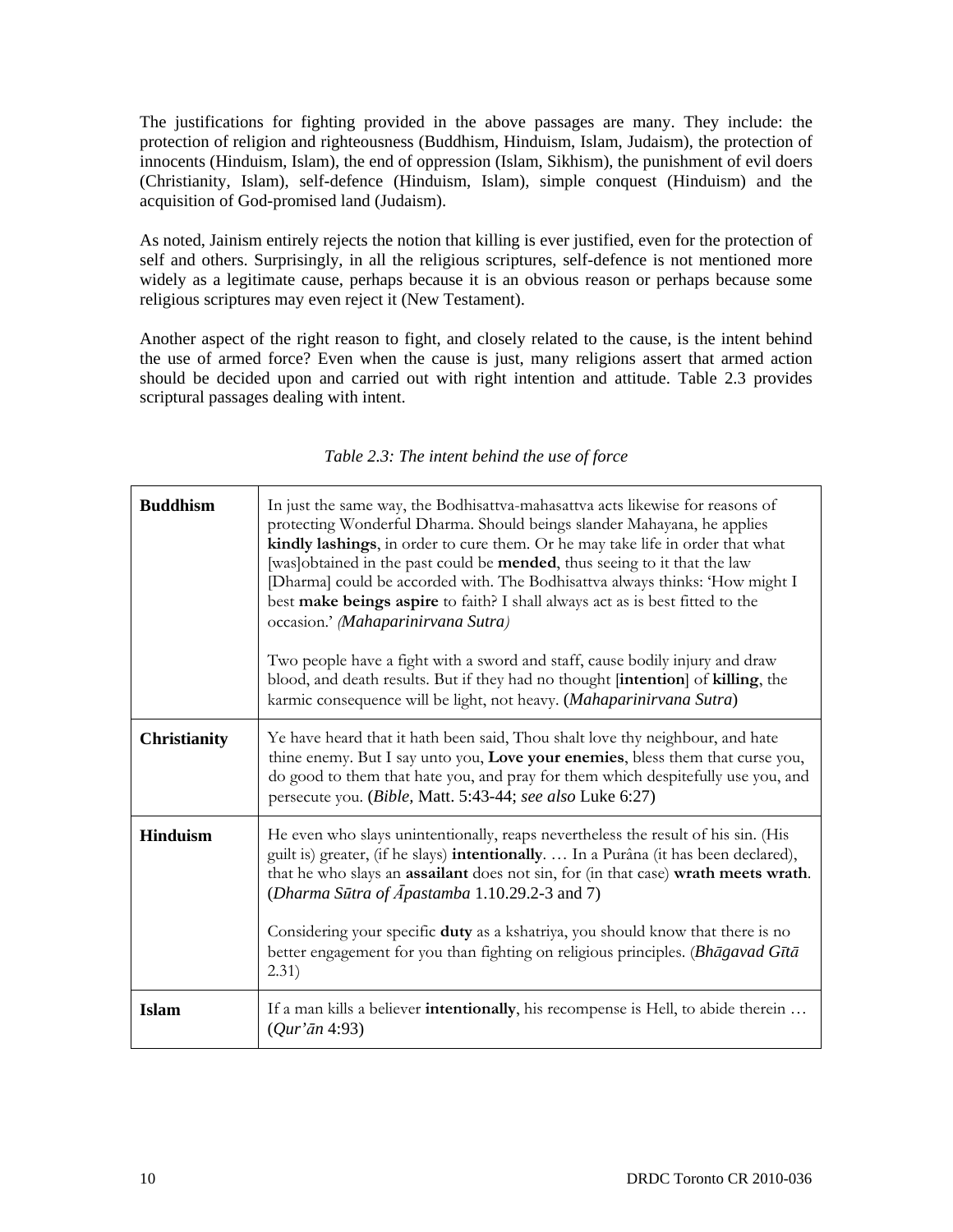|                | But he that obeys Allah and his Messenger, (Allah) will admit him to Gardens<br>beneath which rivers flow; and he who turns back, (Allah) will punish him with a<br>grievous Penalty. $(Qur'\bar{a}n 48:17)$<br>Go ye forth, (whether equipped) lightly or heavily, and strive and struggle, with<br>your goods and your persons, in the cause of Allah. That is best for you, if ye<br>(but) knew. $(Qur\bar{a}n 9:41)$ |
|----------------|--------------------------------------------------------------------------------------------------------------------------------------------------------------------------------------------------------------------------------------------------------------------------------------------------------------------------------------------------------------------------------------------------------------------------|
| <b>Jainism</b> | There never is Himsa [violence] when vitalities are injured, if a person is not<br>moved by any kind of <b>passions</b> and is carefully following Right Conduct. (e 45)<br>One should never think of hunting, victory, defeat, battle,  because they only<br>lead to sin. (Purushartha Siddhyapaya 141)                                                                                                                 |
| <b>Judaism</b> | Now fear the LORD and serve him with all faithfulness. ( <i>Tanakh</i> , Joshua<br>24:14)                                                                                                                                                                                                                                                                                                                                |
| <b>Sikhism</b> | All the saints were pleased because the <b>tyrants</b> have been destroyed. ( <i>Dasam</i><br>Granth, 285, L7 Candi Caritr)<br>They have slanting whiskers on their faces and fight without caring for their life.<br>(Dasam Granth, 122, L7 Bacitra Nātak)<br>All the fighters engaged in war against their enemies, ultimately fell as martyrs.<br>(Dasam Granth, 125, L6 Bacitra Nātak)                               |

In Buddhism and Christianity, the scriptures clearly state that adherents should act with compassion and love, even towards enemies and those being punished. In Hinduism, proper intent is to perform one's duty, especially for the warrior, keeping in mind that killing with the wrong intention or unjustly can bring negative results (karma) on oneself. Islam tells of dire punishment for those acting with wrong intent, including Hell for those who kill a believer intentionally. In Islam, as well as most other religions (especially Judaism) the intention should be to fulfill the will of God. Sikhism encourages warriors to fight without thought to their own lives and those who die in self-sacrifice through battle are considered martyrs. In Jainism, there is always sin in killing no matter what the circumstances and intention. Even thoughts about killing are considered sinful.

In determining why to fight, one must see that the benefits outweigh the costs. According to just war theory, not only should the means be proportional, but so also should the ends. Armed action should only be taken if the benefits gained by the action exceed the suffering caused. Surprisingly, this net benefit criterion is stated explicitly in only a few of the scriptures of the world religions.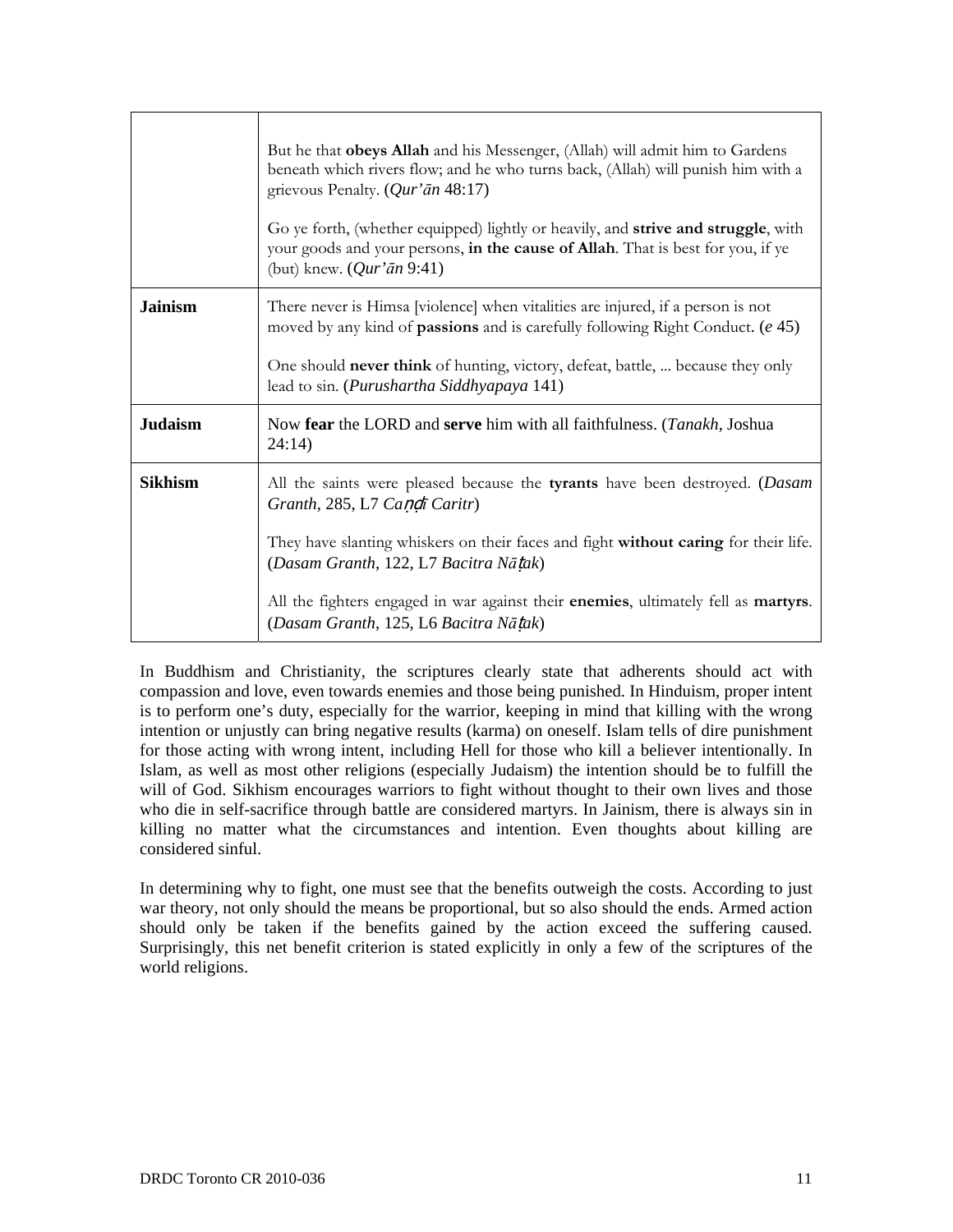| <b>Buddhism</b>     | "To kill these merchants would create formidable evil karma for that person.<br>There is no means to prevent this man from slaying the merchants and going to the<br>great hells but to kill him Yet I [the future Buddha] can bear to experience [the]<br>pain of the great hells, that this person [will] not slay these five hundred merchants<br>and develop so much evil karma. I will kill this person myself.' (Upayakausalya<br>Sutra)<br>Indeed, Beloved-of-the-Gods [Buddha] is deeply pained by the killing, dying and<br>deportation that take place when an unconquered country is conquered. But<br>Beloved-of-the-Gods is pained even more by this -- that Brahmans, ascetics, and<br>householders of different religions who live in those countries, and who are<br>respectful to superiors, to mother and father, to elders, and who behave properly and<br>have strong loyalty towards friends, acquaintances, companions, relatives, servants<br>and employees -- that they are injured, killed or separated from their loved ones.<br>Even those who are not affected (by all this) suffer when they see friends,<br>acquaintances, companions and relatives affected. These misfortunes befall all (as a<br>result of war), and this pains Beloved-of-the-Gods. (Ashoka's Fourteen Rock Edicts<br>XIII |
|---------------------|------------------------------------------------------------------------------------------------------------------------------------------------------------------------------------------------------------------------------------------------------------------------------------------------------------------------------------------------------------------------------------------------------------------------------------------------------------------------------------------------------------------------------------------------------------------------------------------------------------------------------------------------------------------------------------------------------------------------------------------------------------------------------------------------------------------------------------------------------------------------------------------------------------------------------------------------------------------------------------------------------------------------------------------------------------------------------------------------------------------------------------------------------------------------------------------------------------------------------------------------------------------------------------------------------------------------------|
| <b>Christianity</b> | No applicable passages were found.                                                                                                                                                                                                                                                                                                                                                                                                                                                                                                                                                                                                                                                                                                                                                                                                                                                                                                                                                                                                                                                                                                                                                                                                                                                                                           |
| <b>Hinduism</b>     | When the advantages derivable from peace and war are of equal character, one<br>should prefer peace; for disadvantages, such as the loss of power and wealth,<br>sojourning, and sin, are ever-attending upon war. (Arthaśāstra VII.II)<br>The whole world is kept in order by punishment, for a guiltless man is hard to<br>find; through fear of punishment the whole world yields the enjoyments (which it                                                                                                                                                                                                                                                                                                                                                                                                                                                                                                                                                                                                                                                                                                                                                                                                                                                                                                                |
|                     | owes). (Manusmrti 7.22.II)<br>When (the king) knows (that) at some future time his <b>superiority</b> (is) certain, and<br>(that) at the time present (he will suffer) little <b>injury</b> , then let him have recourse to<br>peaceful measures. (7:170) But when he thinks all his subjects to be exceedingly<br>contented, and (that he) himself (is) most exalted (in power), then let him make<br>war. (Manusmrti 7:169-170)                                                                                                                                                                                                                                                                                                                                                                                                                                                                                                                                                                                                                                                                                                                                                                                                                                                                                            |
|                     | "In our desire for the welfare of the worlds, we shall set a task for you, Visnu.<br>Lord, King Daśratha, lord of $\bar{A}$ yodhya, is righteous, generous, and equal in power<br>to the great seers. Visnu, you must divide yourself into four parts and be born as<br>the sons of his three wives, who are like Modesty, Majesty, and Fame. And when<br>you have become a man, Visnu, you must kill Rāvaņa in battle, that mighty<br>thorn in the side of the world, for he is invulnerable to the godsfor he isa<br>terror to ascetics and a source of lamentation to the world." (Rāmāyaṇa I.14.17-<br>22)                                                                                                                                                                                                                                                                                                                                                                                                                                                                                                                                                                                                                                                                                                               |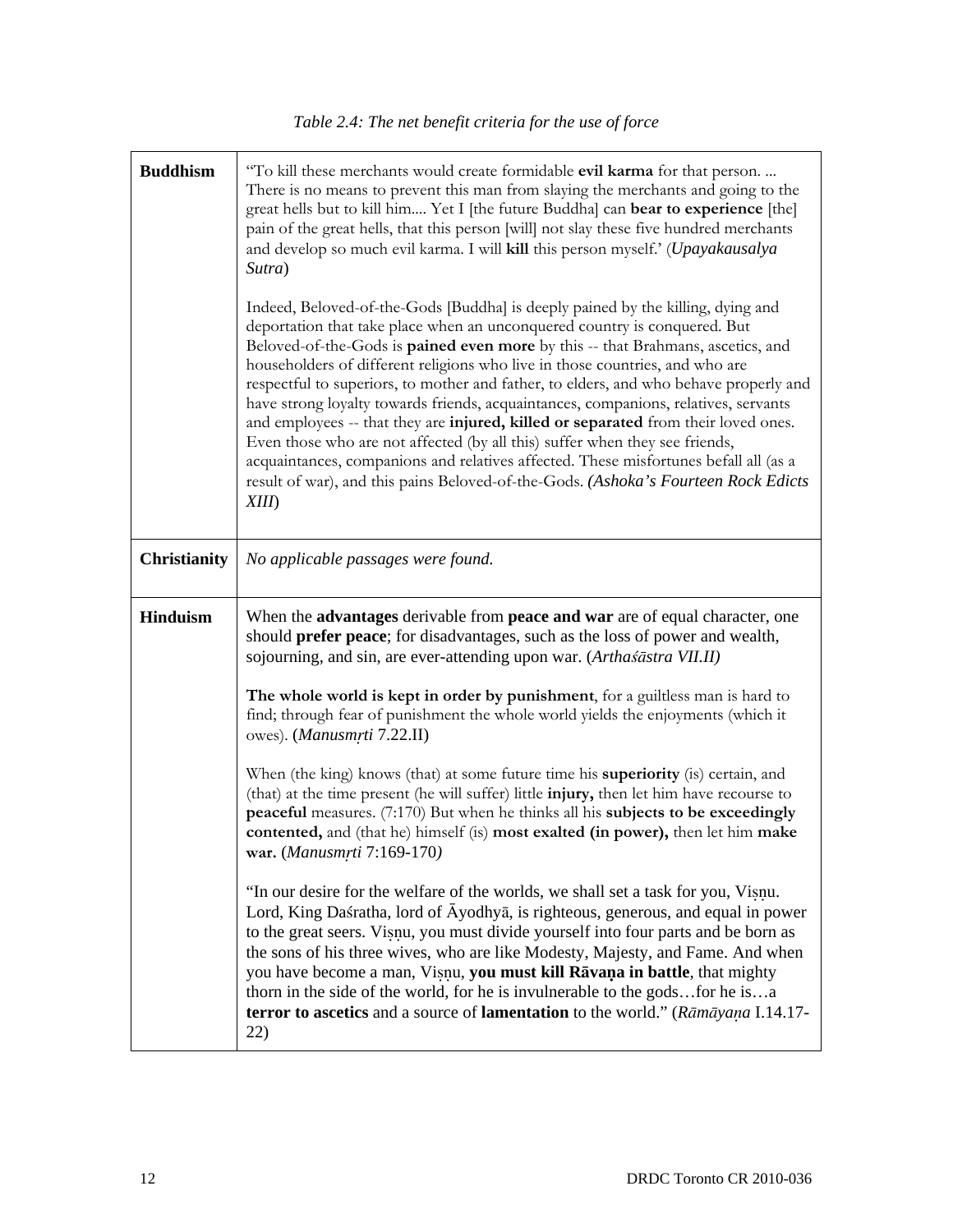|                | "Nor, best of men, should you be softhearted about killing a woman. A king's son<br>must act for the welfare of the four great social orders." (Rāmāyaṇa I.24.14-24)                                                                                                                                                                                                                                     |
|----------------|----------------------------------------------------------------------------------------------------------------------------------------------------------------------------------------------------------------------------------------------------------------------------------------------------------------------------------------------------------------------------------------------------------|
| <b>Islam</b>   | Against them make ready your strength to the utmost of your power, including<br>steeds of war, to strike terror into (the hearts of) the enemies, of Allah and your<br>enemies, and others besides, whom ye may not know, but whom Allah doth know.<br>Whatever ye shall spend in the cause of Allah, shall be <b>repaid</b> unto you, and ye shall<br>not be treated unjustly. ( $Qur'$ <i>ān</i> 8:60) |
| <b>Jainism</b> | Beings which kill others should not be killed in the belief that the destruction of one<br>of them leads to the protection of many others. (Purusharta Siddhapaya 83)                                                                                                                                                                                                                                    |
| <b>Judaism</b> | No applicable passages were found.                                                                                                                                                                                                                                                                                                                                                                       |
| <b>Sikhism</b> | No applicable passages were found.                                                                                                                                                                                                                                                                                                                                                                       |

As seen above, the concept of net benefit is pronounced in Hinduism, which places emphasis on the overall welfare of society, even in warfare. Buddhist texts, which propound an exacting law of karma (cause and effect), have advanced various "net benefit" criteria. The Buddha, in one pastlife story, kills one to save many. He was willing to undergo the karmic suffering for the greater benefit of the many, including the would-be killer, who is thus prevented from killing others. More generally, the misfortunes of war are the subject of much compassion from the Buddha and in Buddhism. Within Christianity's New Testament, a passage could not be found that considers the net benefit of armed action. On the contrary, Jesus orders his disciple to sheath his sword even as the disciple seeks to protect Jesus from arrest. Jesus states that "those who live by the sword, die by the sword" (Matt. 26:52). Even more pronounced, Jainism sees karmic retribution for any and all violence and can envision no benefit for fighting, so a net benefit provision is not relevant. It even rejects explicitly the argument that killing one can save many. Surprisingly, while Sikhism values the sword, in the two Sikh scriptures examined no passages were found describing the net benefit principle; the same was found for Judaism. On this criterion, there does not seem to be broad reference in the principle religious scriptures. Perhaps this is because religions are not based on practical calculations but rather rely on moral and spiritual factors, using principles of right and wrong irrespective of the net result.

(2) **Who** is able to authorize the use of force? This is not often discussed in religious scriptures, as it tends to be an institutional and societal matter, but some relevant indications can be found in the sacred texts.

| <b>Buddhism</b> | Even the forest people, who live in Beloved-of-the-Gods' domain, are entreated<br>and reasoned with to act properly. They are told that despite his remorse<br>Beloved-of-the-Gods has the power to punish them if necessary, so that they<br>should be ashamed of their wrong and not be killed. Truly, Beloved-of-the-Gods<br>desires non-injury, restraint and impartiality to all beings, even where wrong has |
|-----------------|--------------------------------------------------------------------------------------------------------------------------------------------------------------------------------------------------------------------------------------------------------------------------------------------------------------------------------------------------------------------------------------------------------------------|
|                 |                                                                                                                                                                                                                                                                                                                                                                                                                    |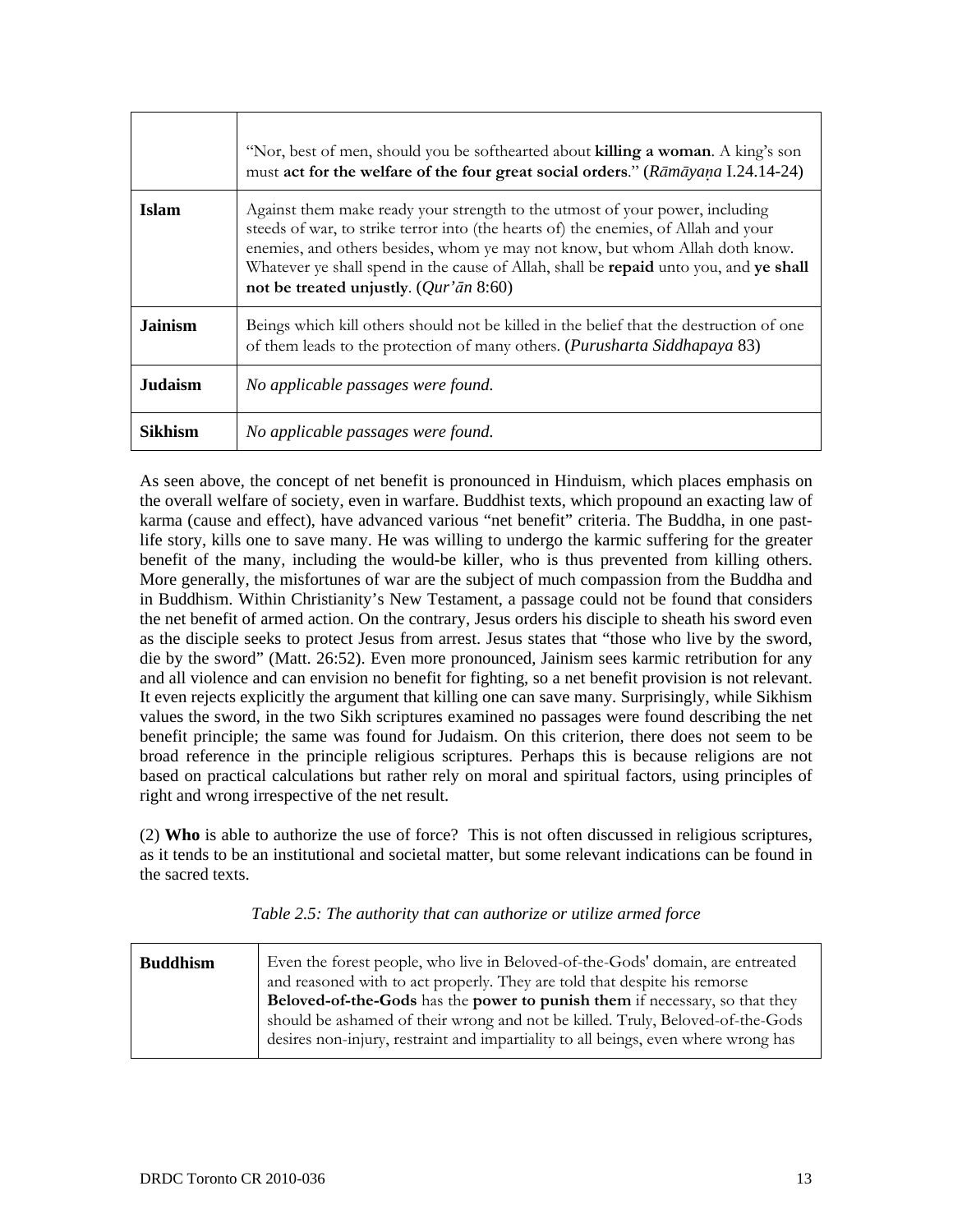|                     | been done. (Ashoka's Fourteen Rock Edicts XIII)                                                                                                                                                                                                                                                                                                                                                                                                                                                                                                                                  |
|---------------------|----------------------------------------------------------------------------------------------------------------------------------------------------------------------------------------------------------------------------------------------------------------------------------------------------------------------------------------------------------------------------------------------------------------------------------------------------------------------------------------------------------------------------------------------------------------------------------|
|                     | 'But what, sire, is the duty of an Ariyan wheel-turning monarch?' 'It is this, my<br>son: Yourself depending on the Dhamma, honoring it, revering, cherishing it,<br>doing homage to it and venerating it, having the Dhamma as your badge and<br>banner, acknowledging the Dhamma as your master, you should establish guard,<br>ward and protection according to Dhamma for your own household, your<br>troops, your nobles and vassals, for Brahmins and householders, town and<br>country folk, ascetics and Brahmins, for beasts and birds. (Cakkavatti Sihananda<br>Sutta) |
|                     | Four robbers were then brought before the king to be judged. Temiya witnessed<br>his father sentence one robber to a thousand strokes from thorn-baited whips,<br>another to imprisonment in chains, a third to death by the spear, and a fourth to<br>death by impaling. The infant Bodhisatta was terrified at his father's apparent<br>cruelty and thought to himself, 'A king acts as judge, and so he must perform<br>cruel actions every day. By condemning men to death or torture, he will however<br>himself be condemned to hell.' (Temiya Jataka)                     |
| <b>Christianity</b> | For <b>rulers</b> are not a terror to good works, but to the evil.  For he is the<br>minister of God to thee for good. But if thou do that which is evil, be afraid; for<br>he beareth not the sword in vain: for he is the minister of God, a revenger to<br>execute wrath upon him that doeth evil. (Bible, Rom. 13:3-4)                                                                                                                                                                                                                                                       |
| <b>Hinduism</b>     | kings took upon themselves the responsibility of maintaining the safety and<br>security of their subjects (yogakshemavaháh), and of being answerable for the sins<br>of their subjects when the principle of levying just punishments and taxes has<br>been violated. (Arthaśāstra I.XIII.5)                                                                                                                                                                                                                                                                                     |
|                     | Considering your specific duty as a kshatriya, you should know that there is no<br>better engagement for you than fighting on religious principles. (Bhagavad Gītā<br>II.31)                                                                                                                                                                                                                                                                                                                                                                                                     |
| <b>Islam</b>        | To him who fighteth in the cause of $Allah$ , whether he is slain or gets victory -<br>soon shall We give him a reward of great (value). (Qur'an 4:74)                                                                                                                                                                                                                                                                                                                                                                                                                           |
| <b>Jainism</b>      | No passages indicating a legitimate authority for using armed force were<br>found.                                                                                                                                                                                                                                                                                                                                                                                                                                                                                               |
| <b>Judaism</b>      | Before you join <b>battle</b> , the priest shall come forward and address the <b>troops</b> .<br>(Tanakh, Deuteronomy 20:2)                                                                                                                                                                                                                                                                                                                                                                                                                                                      |
|                     | For God said, 'If they face war, they might change their minds and return to<br>Egypt.' So God led the people  (Tanakh, Exodus 13:17-18)                                                                                                                                                                                                                                                                                                                                                                                                                                         |
|                     | So they obeyed the word of the LORD and went home again, as the LORD had                                                                                                                                                                                                                                                                                                                                                                                                                                                                                                         |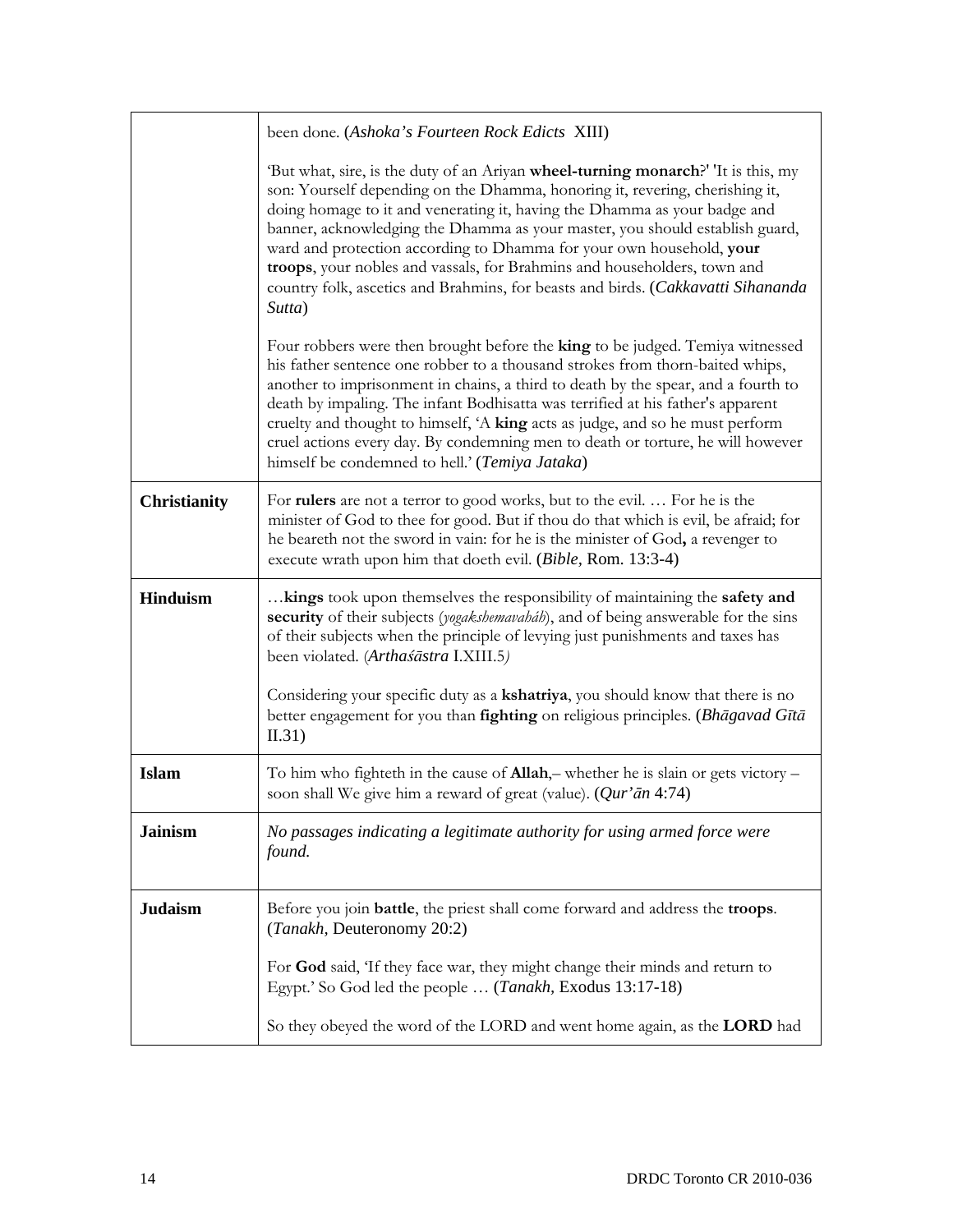|                | ordered. (Tanakh, 1 Kings 21:24)                                                                                                                                                                                                                                                                                                                    |
|----------------|-----------------------------------------------------------------------------------------------------------------------------------------------------------------------------------------------------------------------------------------------------------------------------------------------------------------------------------------------------|
| <b>Sikhism</b> | The True Lord is Himself the Creator. He Himself kills, and gives life; there is no<br>other at all. (Gurū Granth Sāhib 1069)                                                                                                                                                                                                                       |
|                | The death of brave heroes is blessed, if it is <b>approved by God</b> . (Guru Granth<br>Sāhib 579-80)                                                                                                                                                                                                                                               |
|                | With the use of weapons and arms, the winsome armours were being cut; And the<br>warriors performed their religious duties in a nice manner. (Dasam Granth 273<br>$L12-13$                                                                                                                                                                          |
|                | He does not defile his hands by accepting bribes. Rather he raises them to put to<br>dust the foes of the king.  If there has been such a dauntless person, who<br>remains prepared for war remaining domesticated, and his operations are<br>approved by people, He is revered as the saviour king.' (Dasam Granth, 18-19)<br>L30, L37-39, L45-50) |

Buddhism renders certain powers, including the power to punish, to the king. But even in executing this duty, a ruler gains negative karma. For this reason, the Buddha even sought to evade kingship in one past-life story.<sup>[7](#page-26-0)</sup> The above quoted Christian passage affirms the right of the ruler to "bear the sword" and even suggests that it is a God-ordained right. Hinduism places great emphasis on the power of kings and the duties of the warrior class (kshatriyas). In fact, it is considered an honour for a kshatriya, especially a ruler, to fight in a righteous battle. Jewish scriptures accord prophets such as Moses as well as kings like Saul and David the right to wage war, though it should be a war permitted, if not commanded, by God.<sup>[8](#page-26-1)</sup> While the Qur'an places primacy on fighting in the cause of Allah (*jihad*), it does not provide explicit authority to certain figures to wage war. More generally in Islam, powers are given to the Imam and other leaders, including the power to make war. Sikhism also centres on God-ordinance and provides the ruler ("saviour king") the right to wage war against oppressors, though this is not explicitly cited in the main scripture but in a secondary, more controversial one.<sup> $9$ </sup> In Jainism, there is no proper authority since fighting itself is never proper.

(3) **When** can force be applied? The answer provided by just war tradition is: only after all peaceful measures have been exhausted. This seems to hold, more or less, in other religions as well, as shown in Table 2.6.

|  |  |  |  |  | Table 2.6: Force in relation to peaceful measures (last resort) |
|--|--|--|--|--|-----------------------------------------------------------------|
|--|--|--|--|--|-----------------------------------------------------------------|

| Though one may conquer a thousand times a thousand men in battle, yet he<br><b>Buddhism</b><br>indeed is the noblest victor who <b>conquers himself</b> . Self-conquest is far better |
|---------------------------------------------------------------------------------------------------------------------------------------------------------------------------------------|
|---------------------------------------------------------------------------------------------------------------------------------------------------------------------------------------|

<sup>&</sup>lt;sup>7</sup> See the section on Buddhism in Part II, section 2.9, "The Temiya Jataka (Mute Prince)"  $\frac{8}{3}$  Douteronomy 20 states that princts are to address the troops before bettle. Certain to

<span id="page-26-1"></span><span id="page-26-0"></span>Deuteronomy 20 states that priests are to address the troops before battle. Certain types of people are exempt from engaging in battle.

<span id="page-26-2"></span><sup>&</sup>lt;sup>9</sup> See section 5.3. Many early Sikh leaders became martyrs.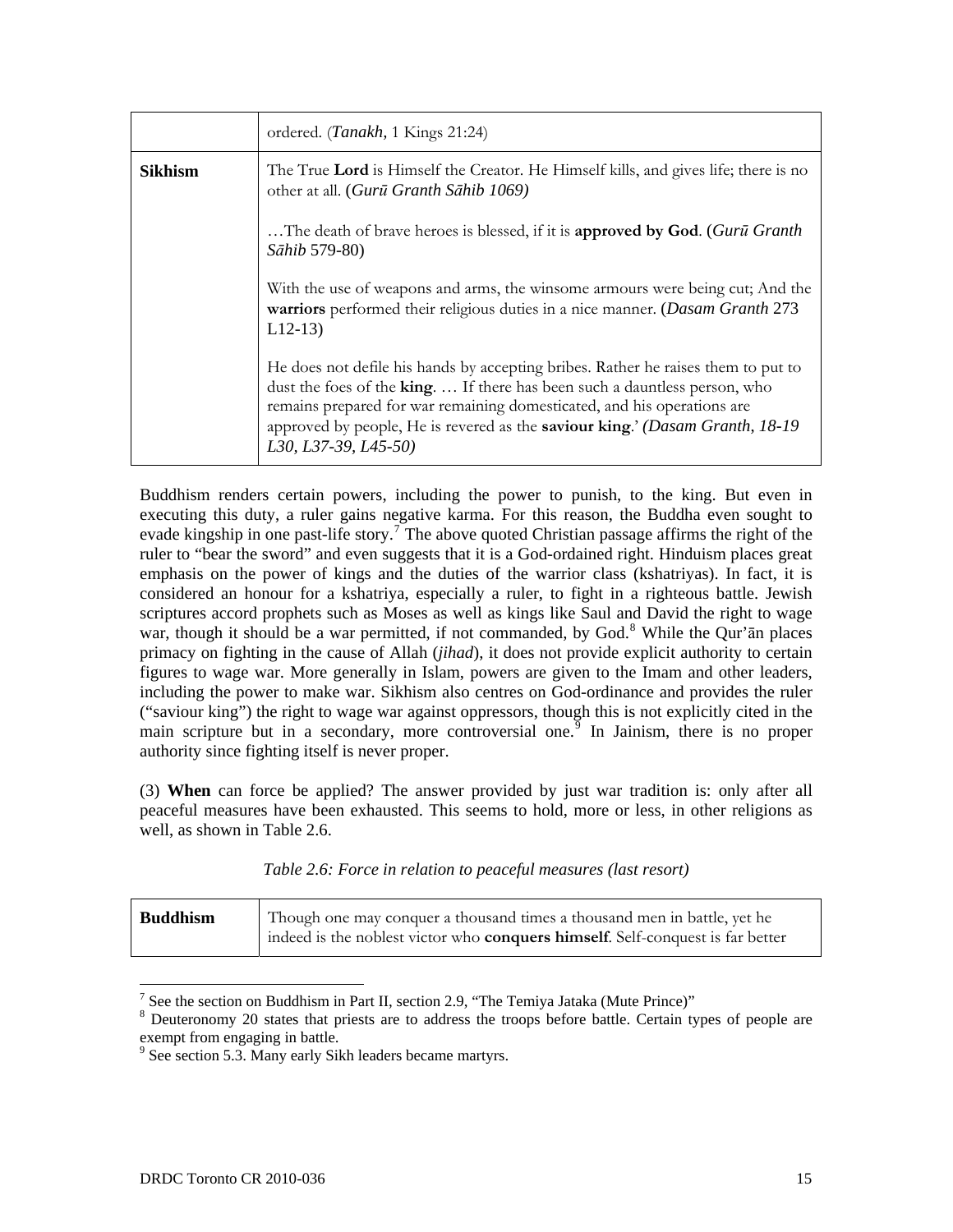|                     | then the conquest of others. ( <i>Dhammapada</i> 8.103-104)                                                                                                                                                                                                                                                                                                                                                                                                                                                                                                                                                                                                                                                                                                                                                                                                                                                                                                                                                                                                                    |
|---------------------|--------------------------------------------------------------------------------------------------------------------------------------------------------------------------------------------------------------------------------------------------------------------------------------------------------------------------------------------------------------------------------------------------------------------------------------------------------------------------------------------------------------------------------------------------------------------------------------------------------------------------------------------------------------------------------------------------------------------------------------------------------------------------------------------------------------------------------------------------------------------------------------------------------------------------------------------------------------------------------------------------------------------------------------------------------------------------------|
|                     | Thus are pious men wont to appease an enmity, though heaped up from many<br>causes, even if it be great; what wise man, pondering this, shall not be of peace-<br>loving mind toward others? (Mahavamsa XXIV)                                                                                                                                                                                                                                                                                                                                                                                                                                                                                                                                                                                                                                                                                                                                                                                                                                                                  |
| <b>Christianity</b> | Then Peter came to Jesus and asked, "Lord, how many times shall I forgive my<br>brother when he sins against me? Up to seven times?" Jesus answered, "I tell you,<br>not seven times, but seventy-seven times." (Bible, Matt. 18:21-22)                                                                                                                                                                                                                                                                                                                                                                                                                                                                                                                                                                                                                                                                                                                                                                                                                                        |
| <b>Hinduism</b>     | When he is thus engaged in conquest, let him subdue all the opponents whom he<br>may find, by the (four) expedients <sup>10</sup> , conciliation and the rest. If they cannot be<br>stopped by the three first expedients, then let him, overcoming them by force<br>alone, gradually bring them to subjection. Among the four expedients,<br>conciliation and the rest, the learned always recommend conciliation and (the<br>employment of) force for the prosperity of kingdoms. (Manu Smrti 7:107-109)<br>When we study the texts we can think of many courses of action, but the ancient<br>sages tell us that war is the worst course of all. (Mahābhārata IV.47.44.1-4)<br>[one] should never resort to clash if there is any possibility at all of not doing<br>so, War is said to be the last resort, after conciliation, dividing the enemy, and<br>offering payments (Mahābhārata XII.103.20-40)<br>Krsna: First I used a conciliatory approach, hoping for a sense of brotherliness<br>to prevail, to prevent a breach in the dynasty of Kuruwhen conciliatoriness |
|                     | failed, I tried alienation and recited your feats, human and divine. When<br>Suyodhana ignored my conciliatory speech, I convened all the kings and<br>attempted to sow discord. I displayed dreadful and terrifying miracles and<br>superhuman exploits, Lord Bharata. I threatened the kings, denigrated<br>Suyodhana, and intimidated Rādheya and Saubala time and again. Again and again<br>I pointed to the meanness of Dhartarastras and heaped blame on them, trying to<br>alienate those kings over and over again with words and advice. Once more<br>conciliatory, I mentioned gifts, in order to prevent a breach in the dynasty of<br>Kuru and accomplish my missionYet at such words the evil man did not<br>change his mind. Now I see no other course open but the fourth – punishment.<br>(Mahābhārata V.56.8-16)<br>Rama: If you cannot recover Sita by peaceful means, by conciliation, tact, or<br>diplomacy, lord of men, then unleash the flood of your fold-feathered arrows, as<br>devastating as Indra's thunderbolts. (Rāmāyaņā III.61.15-17)         |
| <b>Islam</b>        | Therefore if they withdraw from you but fight you not, and (instead) send you<br>(Guarantees of) peace, then Allah Hath opened no way for you (to war against                                                                                                                                                                                                                                                                                                                                                                                                                                                                                                                                                                                                                                                                                                                                                                                                                                                                                                                  |

<span id="page-27-0"></span><sup>10</sup> The four expedients (known in Sanskrit as *upakramas* or *upāyas*) are conciliation (sāma), bribery (*dāna*), dissention (*beda*), and physical force (*daa*).

 $\overline{a}$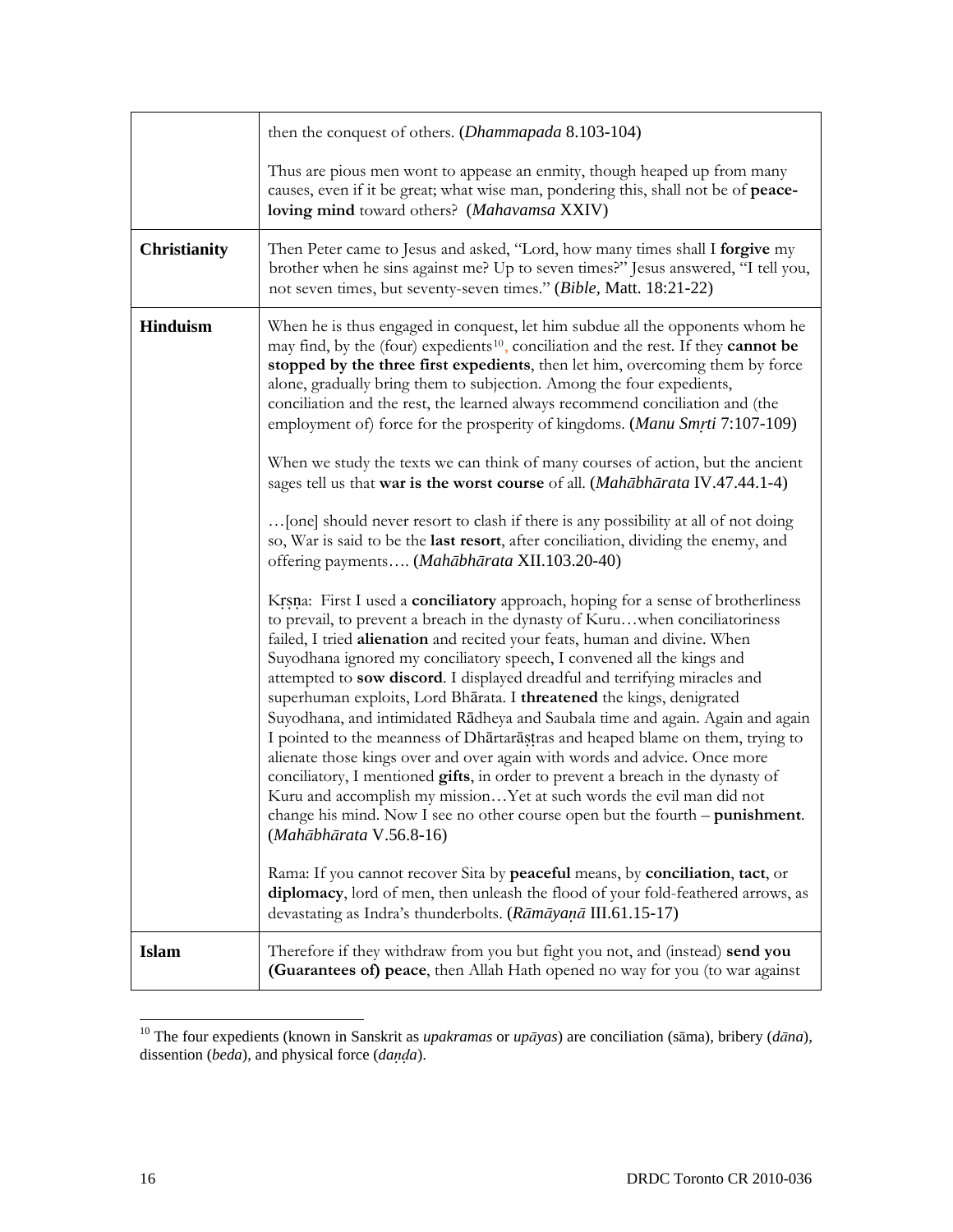|                | them). ( <i>Qur'an</i> 4:90; similarly in 2:193)                                                                                                                                                                                                                                                                                                                                                                                                                                                                                                                                                                                                                                                                                                         |
|----------------|----------------------------------------------------------------------------------------------------------------------------------------------------------------------------------------------------------------------------------------------------------------------------------------------------------------------------------------------------------------------------------------------------------------------------------------------------------------------------------------------------------------------------------------------------------------------------------------------------------------------------------------------------------------------------------------------------------------------------------------------------------|
| <b>Jainism</b> | No relevant quotes found. Force is not allowed.                                                                                                                                                                                                                                                                                                                                                                                                                                                                                                                                                                                                                                                                                                          |
| <b>Judaism</b> | When you approach a town to <b>attack</b> it, you shall offer it terms of peace.<br>(Tanakh, Deut. 20:10)<br>[The LORD said:] I give into your power Sihon the Amorite, king of Heshbon,<br>and his land. Begin the occupation: engage him in battle. This day I begin to put<br>the dread and fear of you upon the peoples everywhere under heaven, so that<br>they shall tremble and quake because of you whenever they hear you mentioned.'<br>Then I sent messengers from the wilderness of Kedemoth to King Sihon of<br>Heshbon with an offer of peace, as follows, 'Let me pass through your country.<br>' But King Sihon of Heshbon refused to let us pass through  Begin the<br>occupation; take possession of his land. (Tanakh, Deut. 2:24-31) |
| Sikhism        | When all other methods fail, it is proper to hold the sword in hand.<br>(Dasam Granth, Zafarnāma 1471.L8)                                                                                                                                                                                                                                                                                                                                                                                                                                                                                                                                                                                                                                                |

Buddhism strongly recommends peaceful responses to all of life's circumstances and it values self-conquest over all other forms of conquest, so force should not be considered as an early option, if at all. Similarly in Christianity forgiveness is to be extended many times to those who have done wrong. Hinduism advocates an ancient system of "Caturopayas" or "four means," where praise (*sāma*), gifts (*dāna*) and threats (*bheda*) should be tried before force or punishment (danda) is applied. The extensive peace efforts of the divine incarnation Krsna before the battle of Kurukshetra provides a powerful example of "last resort," a term which is explicitly used in the Mahābhārata. Islam states that if an enemy sues for peace, then this must be pursued. The Jewish Tanakh offers the dramatic example of God placing fear in the hearts of an enemy to make them more susceptible to peace offers, which were sometimes made before wars were declared. Finally, Sikhism offers that "all other methods" should be shown to fail before force is used. Naturally, Jainism does not suggest violence as a last resort since even that is prohibited, though it does advocate tolerance for accidental violence.

(4) If force is finally an available option, **what** level of force should be used? The just war theory suggests that it should be applied in proportion to the threat or challenge. Excessive force should be avoided. This provision also seems to be held in other religions, as shown in Table 2.7.

|  |  | Table 2.7: The degree of force to be used (proportionality of means) |
|--|--|----------------------------------------------------------------------|
|  |  |                                                                      |

| <b>Buddhism</b> | I [Emperor Ashoka] have had this Dhamma edict written so that my sons and<br>great-grandsons may not consider making new conquests, or that if military<br>conquests are made, that they be done with <b>forbearance</b> and <b>light punishment</b> ,<br>or better still, that they consider making conquest by Dhamma only, for that bears<br>fruit in this world and the next. |
|-----------------|-----------------------------------------------------------------------------------------------------------------------------------------------------------------------------------------------------------------------------------------------------------------------------------------------------------------------------------------------------------------------------------|
|                 |                                                                                                                                                                                                                                                                                                                                                                                   |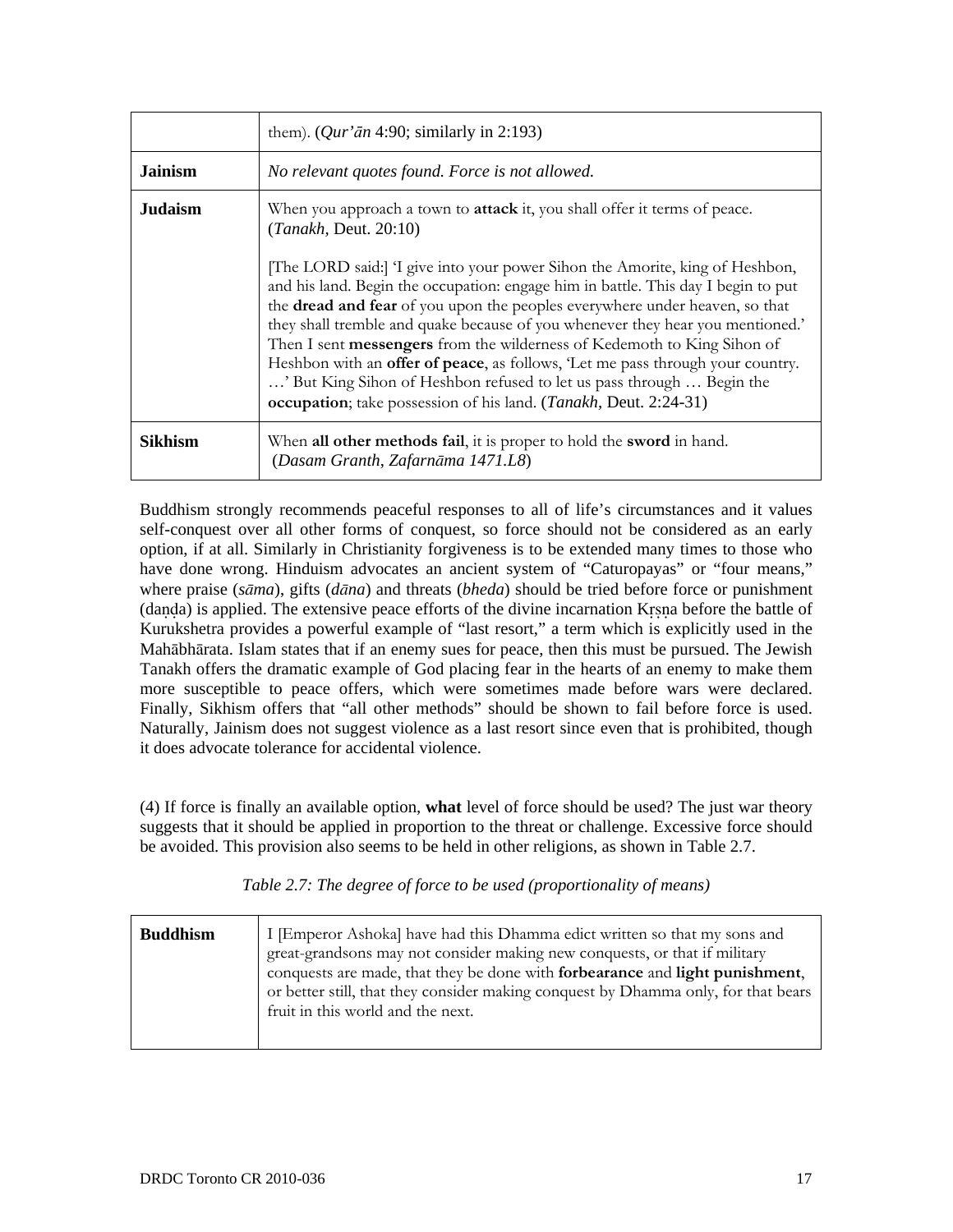|                     | In just the same way, the Bodhisattva-mahasattva acts likewise for reasons of<br>protecting Wonderful Dharma. Should beings slander Mahayana, he applies<br>kindly lashings, in order to cure them. Or he may take life in order that what<br>[was] obtained in the past could be <b>mended</b> , thus seeing to it that the law<br>[Dharma] could be accorded with. The Bodhisattva always thinks: 'How might I<br>best make beings aspire to faith? I shall always act as is best fitted to the occasion.'<br>(Mahaparinirvana Sutra) |
|---------------------|-----------------------------------------------------------------------------------------------------------------------------------------------------------------------------------------------------------------------------------------------------------------------------------------------------------------------------------------------------------------------------------------------------------------------------------------------------------------------------------------------------------------------------------------|
| <b>Christianity</b> | Ye have heard that it hath been said, An eye for an eye, and a tooth for a tooth:<br>But I say unto you, That ye resist not evil: but whosoever shall smite thee on thy<br>right cheek, turn to him the other also. (Bible, Matt. 5:38-39)                                                                                                                                                                                                                                                                                              |
| <b>Hinduism</b>     | For whoever imposes severe punishment becomes repulsive to the people; while<br>he who awards mild punishment becomes contemptible. But whoever imposes<br>punishment as deserved becomes respectable. (Arthaśāstra I.IV.5)                                                                                                                                                                                                                                                                                                             |
|                     | One should not attack chariots with cavalry: chariot warriors should attack<br>chariots. One should not assail someone in distress, neither to scare him nor<br>defeat him. There should be no arrows smeared with poison, nor any barbed<br>arrows - these are weapons of evil people. (Mahābhārata, Chapter 841, "Law,<br>Force, and War", 96.1-11, p.411)                                                                                                                                                                            |
|                     | War should be waged for the sake of conquest; one should not be enraged<br>toward an enemy who is not trying to kill him. (Mahābhārata, Chapter 841,<br>"Law, Force, and War", 96.1-11, p.411)                                                                                                                                                                                                                                                                                                                                          |
|                     | If, upon an outbreak of hostilities among strictly righteous people, a righteous<br>man gets into trouble on a battlefield, then one who is wounded should not be<br>attacked in [any] way, nor one who has no son, one whose sword is broken, one<br>whose horse has been destroyed, one whose bowstring has been cut, nor one<br>whose vehicle has been destroyed. (Mahābhārata, Chapter 841, "Law, Force,<br>and War" (96.1-11, p.411), words of Bhishma]                                                                            |
| <b>Islam</b>        | If thou fearest treachery from any group, throw back (their covenant) to them,<br>(so as to be) on equal terms: for Allah loveth not the treacherous. $(Qur'\bar{a}n 8:58)$                                                                                                                                                                                                                                                                                                                                                             |
|                     | But when the forbidden months are past, then, seize them, beleaguer them, and<br>lie in wait for them in every stratagem (of war); but if they repent, and establish<br>regular prayers and practise regular charity, then open the way for them: for<br>Allah is Oft-forgiving, Most Merciful. (Qur'ān 9:5)                                                                                                                                                                                                                            |
|                     | And if ye do catch them out, catch them out no worse than they catch you out.<br>But if ye show patience, that is indeed the best (course) for those who are patient.<br>$(Qur' \bar{a}n, 16:126) \dots$ For Allah is with those who <b>restrain themselves</b> , and those<br>who do good. $(Qur'\bar{a}n\ 16:128)$                                                                                                                                                                                                                    |
| <b>Jainism</b>      | Those, who, even after listening to the doctrine of Ahimsa, are not able to                                                                                                                                                                                                                                                                                                                                                                                                                                                             |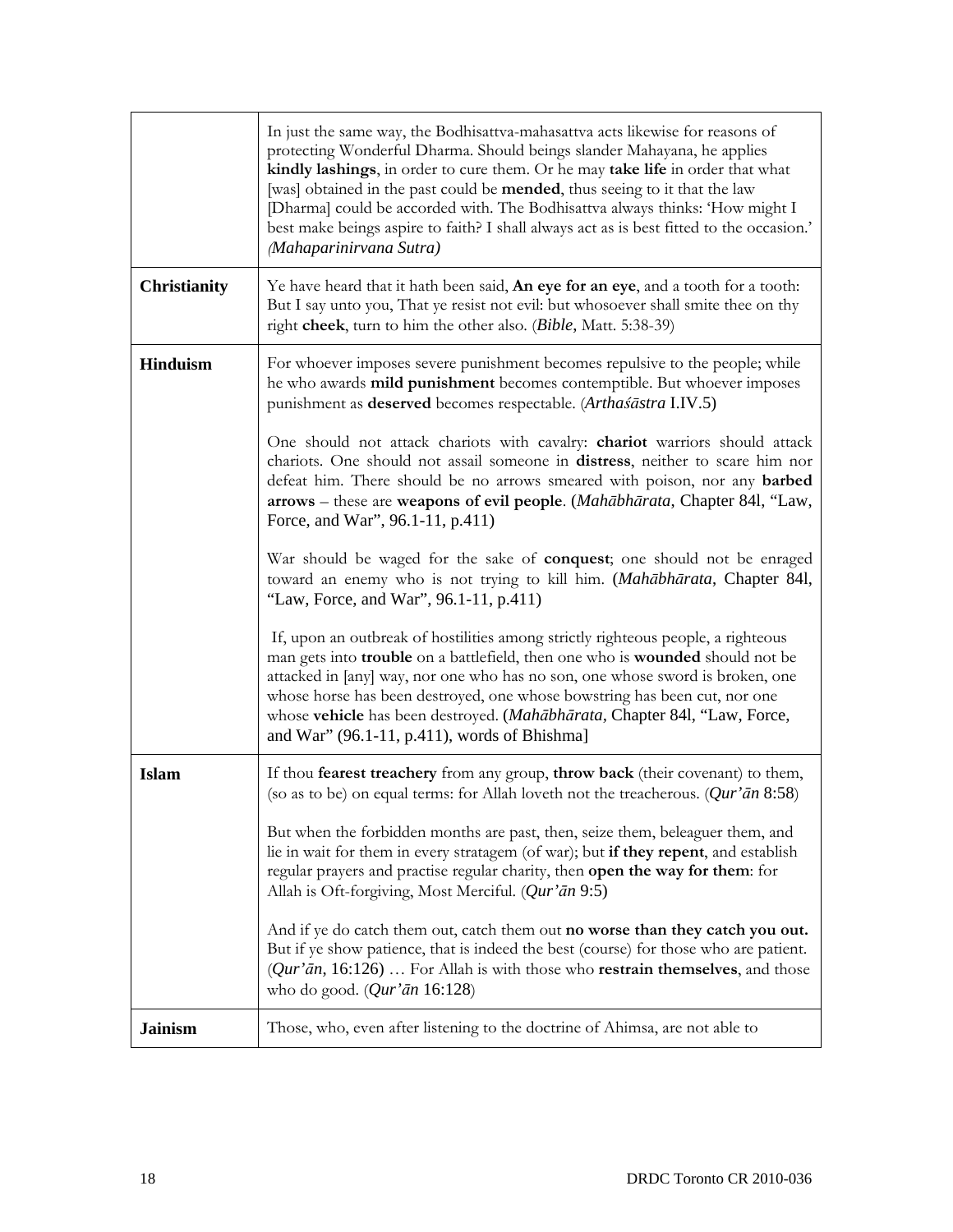|                | renounce the Himsa of immobile beings, should at least give up the Himsa of<br>mobile beings. (Purushartha Siddhyapaya, verse 75) |
|----------------|-----------------------------------------------------------------------------------------------------------------------------------|
| <b>Judaism</b> | [T] the penalty shall be <b>life for life</b> , eye for eye, tooth for tooth $\ldots$ ( <i>Tanakh</i> ,<br>Exodus 21:23)          |
| <b>Sikhism</b> | All the saints were pleased because the tyrants have been destroyed. (Dasam<br>Granth, 285, L7, Candi Caritr)                     |

Buddhism places emphasis on the soft approach, even suggesting "kindly lashings" and "light punishment." Christianity's New Testament seems to reject the proportionality argument, advocating forgiveness instead. By contrast, Hinduism's Arthaśāstra, a text rich in *realpolitik,* deprecates softness. More generally in Hindu scriptures, force is admired, even glorified, but strict limits are placed on the types and levels of force. One type of proportionality is clearly pronounced: only warriors of an equal type should fight each other. Uneven matches are discouraged and wounded warriors are not to be targeted. Furthermore, many weapons (such as those employing fire or poison) are deemed barbarous and unfair. Islam indirectly advances a type of proportional response. The Qur'ān says that those seeking peace should receive such terms while those practicing treachery should be "thrown back."

Some Qur'ānic passages advocate restraint whilst others suggest drastic means of fighting the unbelievers (see Table 2.8 below). Judaism advances the concept of exact retribution, or more colloquially, "an eye for an eye" (sometimes referred to as *Lex Talionis* in legal works), but the extent to which this applies to war is not stated. There are many instances in the Tanakh where drastic actions are taken by Israelite leaders against enemy forces and local populations, seemingly out of proportion. But most religious scriptures contain passages advocating leniency. Furthermore, the New Testament seemingly rejects *Lex Talionis* and advocates forgiveness. In the two sacred texts of Sikhism examined here, no passages advocating proportionality were found, except possibly the passage stating that tyrants should be destroyed. Jainism does not advocate the destruction or harming of any living creature. Its only demonstration of proportionality is its tenet that to kill living organisms possessing a greater number of senses is a greater sin.

(5) **Where** to fight? This question of the proper and improper locations for fighting is hardly dealt with in scriptures as shown in Table 2.8.

| <b>Buddhism</b>     | No applicable passages were found.                                                                                                                                                                                                          |
|---------------------|---------------------------------------------------------------------------------------------------------------------------------------------------------------------------------------------------------------------------------------------|
| <b>Christianity</b> | No applicable passages were found in the New Testament. The final battle<br>between good and evil is prophesied to take place at a location called<br>Armageddon (Rev. 16:16) but this is envisioned as a divine battle not a human<br>one. |
| <b>Hinduism</b>     | No applicable passages were found.                                                                                                                                                                                                          |

#### *Table 2.8: Where to fight*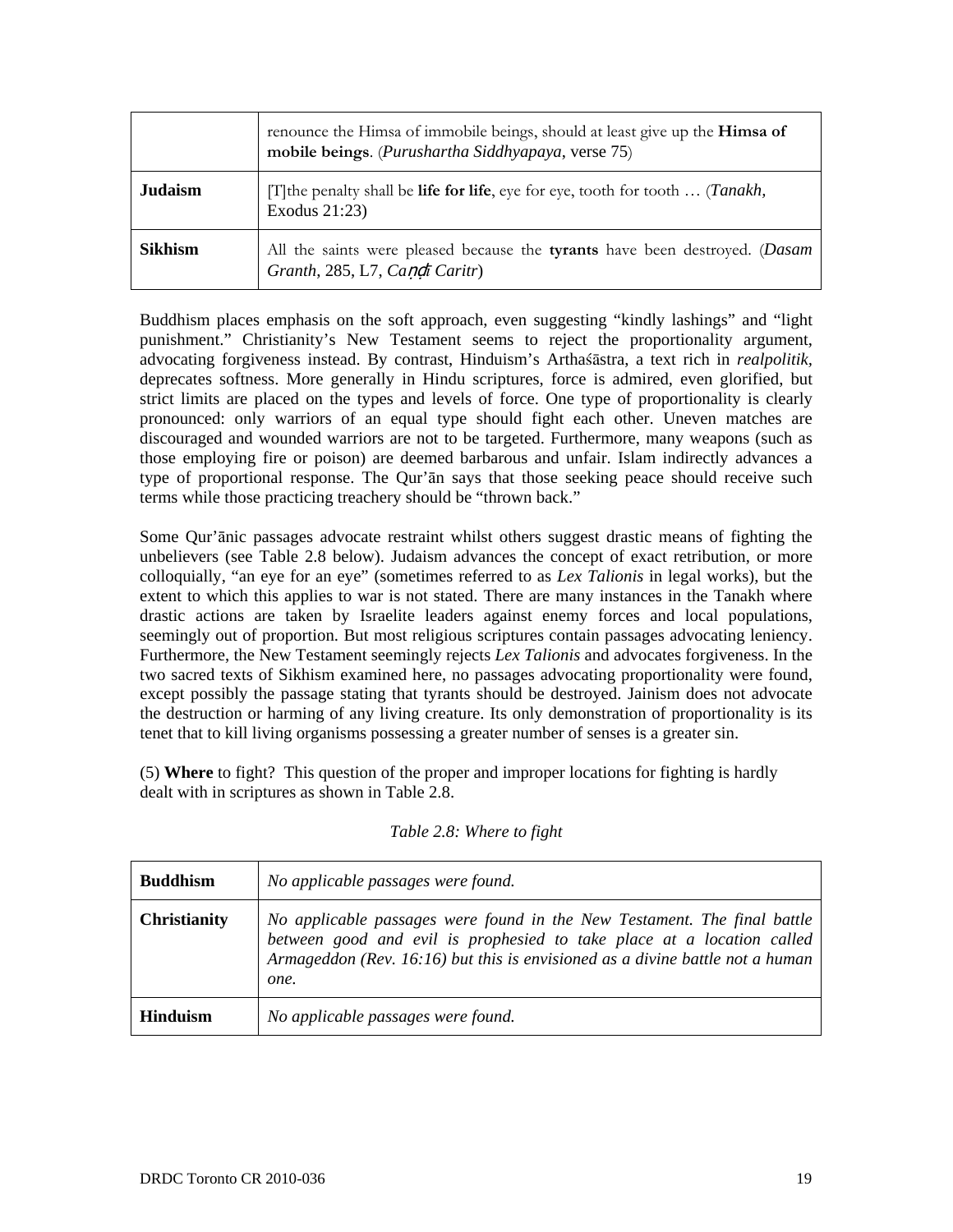| Islam          | fight them <b>not at the Sacred Mosque</b> , unless they (first) fight you there $(Qur'an)$<br>2:191) |
|----------------|-------------------------------------------------------------------------------------------------------|
| <b>Jainism</b> | No applicable passages were found.                                                                    |
| <b>Judaism</b> | No applicable passages were found.                                                                    |
| <b>Sikhism</b> | No applicable passages were found.                                                                    |

It appears that only Islam deals with the location of fighting in its prohibition of fighting in Mosques, unless attacked there. While Hindu scriptures codifies, more than any other religion, the specific rules for fighting, there does not seem to be a rule for the locations of proper battlefields or, conversely, areas where fighting is prohibited. Battlefields are the usual location for fighting in the Hindu epics (e.g., the battlefield Kuruksetra in the Mahābhārata).

(6) **How** should force be used? Most religions provide specific guidance on how to apply force. Some of these "rules of engagement" are spelled out in Table 2.9.

*Table 2.9: Right conduct in warfare* 

| <b>Buddhism</b>     | He who inflicts <b>violence</b> on those who are <b>unarmed</b> , and offends those who are<br>inoffensive, will soon come upon one of these ten states: Sharp pain, or disaster,<br>upon dissolution of the body that ignorant man is born in hell. (Dhammapada<br>$10.137 - 140$<br>I have had this Dhamma edict written so that my sons and great-grandsons may not<br>consider making new conquests, or that if military conquests are made, that they be<br>done with forbearance and light punishment, or better still, that they consider<br>making conquest by Dhamma only, for that bears fruit in this world and the next.<br>(Ashoka's Fourteen Rock Edicts, XIII)                                                                                                                                                                                           |  |  |
|---------------------|-------------------------------------------------------------------------------------------------------------------------------------------------------------------------------------------------------------------------------------------------------------------------------------------------------------------------------------------------------------------------------------------------------------------------------------------------------------------------------------------------------------------------------------------------------------------------------------------------------------------------------------------------------------------------------------------------------------------------------------------------------------------------------------------------------------------------------------------------------------------------|--|--|
| <b>Christianity</b> | No applicable passages were found in the New Testament. See the Judaism<br>section for passages from the Old Testament (aka the Hebrew Bible or Tanakh).                                                                                                                                                                                                                                                                                                                                                                                                                                                                                                                                                                                                                                                                                                                |  |  |
| <b>Hinduism</b>     | 17. No sin (is committed) by injuring or slaying (foes) in battle, (18) Excepting<br>those who have lost their horses, charioteers, or arms, those who join their hands (in<br>supplication), those who flee with flying hair, those who sit down with averted faces,<br>those who have climbed (in flight) on eminences or trees, messengers, and those who<br>declare themselves to be cows or Brâhmanas.  (Dharmasastras 17.18)<br>Let [the warrior] act according to his instructions. 9. Let him not turn back in battle.<br>10. Let him not strike with <b>barbed or poisoned</b> (weapons). 11. Let him not fight<br>with those who are in fear, intoxicated, insane or out of their minds, (nor with those)<br>who have lost their armour, (nor with) women, infants, aged men, and Brâhmanas,<br>12. Excepting assassins (âtatâyin). (Dharmaśāstras 1.10.18.8) |  |  |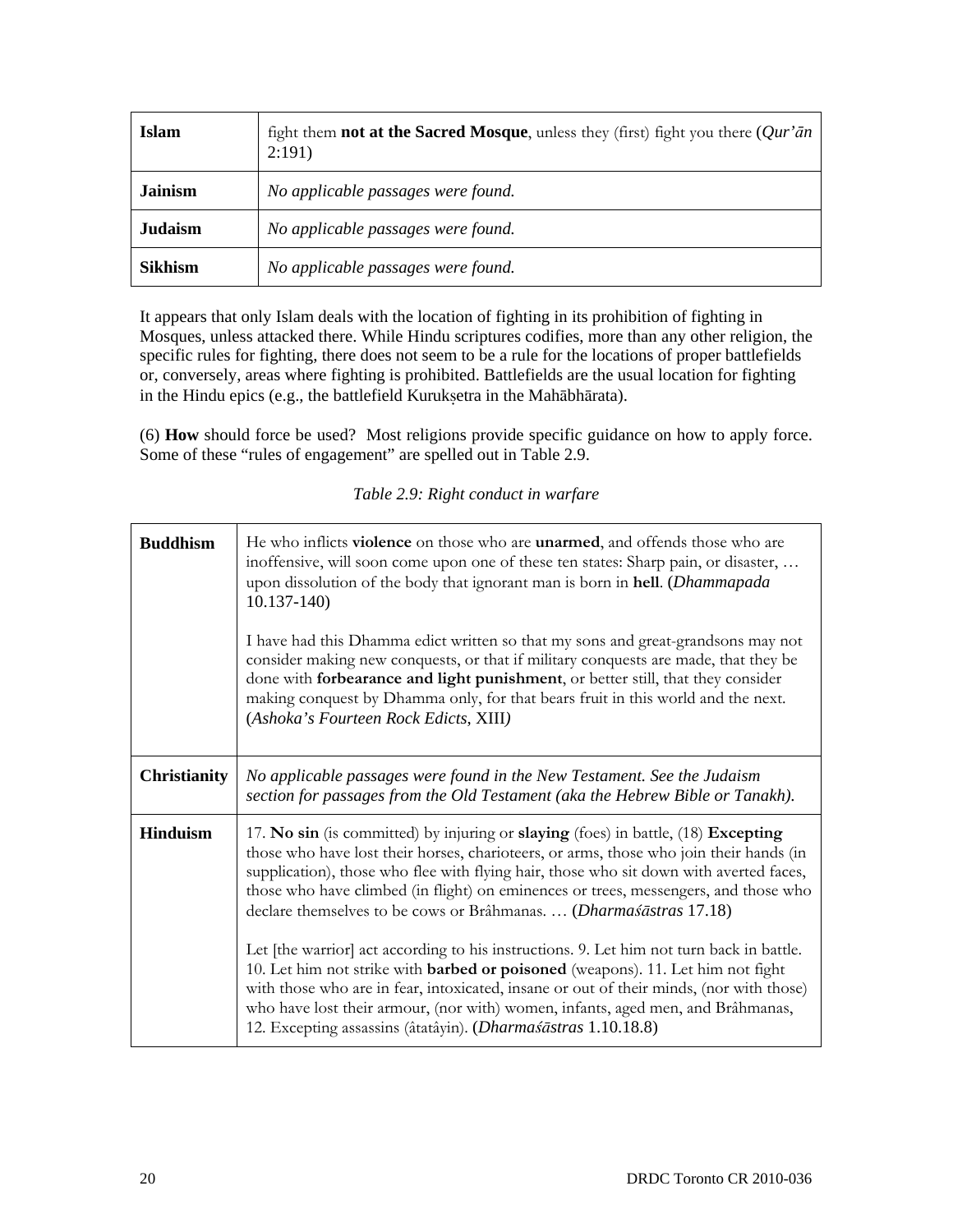|              | Bhisma said: One should not fight in battle a ksatriya who is not equipped for war,<br>one who is without armour. A single warrior should be addressed by a single<br>warrior If one should make war with him deceitfully, then he should attack that<br>one with deceit. And if he makes war righteously, then one should oppose him<br>righteously. One should not attack chariots with cavalry: chariot warriors should<br>attack chariots. One should not assail someone in distress, neither to scare him not<br>defeat him. There should be no arrows smeared with poison, nor any barbed arrows<br>- these are weapons of evil people. War should be waged for the sake of conquest;<br>one should not be enraged toward an enemy who is not trying to kill him. If, upon an<br>outbreak of hostilities among strictly righteous people, a righteous man gets into<br>trouble on a battlefield, then one who is wounded should not be attacked in way,<br>nor one who has no son, one whose sword is broken, one whose horse has been<br>destroyed, one whose bowstring has been cut, nor one whose vehicle has been<br>destroyed If he has captured a man who has discarded his sword, whose armour is<br>broken to pieces, who pleads with his hands folded in supplication, saying, I am<br>yours, then he should not harm that man. A king should not wage war against<br>anyone who has already been defeated by force A king should fight against a king,<br>no other man who is not a king should ever assail a king in any way The king's<br>enemy should not be abused, nor tortured in any way (p 96) (Mahābhārata 96.1-<br>11)<br>the virtuous do not advocate killing an emissarylet your rod of punishment fall<br>instead upon those who have sent him a messenger never deserves death.<br>(Rāmāyaņa V.50.5-10)<br>A person who knows the principles of religion does not kill an enemy who is careless,<br>intoxicated, insane, asleep, afraid or devoid of his chariot. Nor does he kill a boy, a<br>woman, a foolish creature or a surrendered soul. (Srīmad Bhagavatam 1.7.36) |
|--------------|----------------------------------------------------------------------------------------------------------------------------------------------------------------------------------------------------------------------------------------------------------------------------------------------------------------------------------------------------------------------------------------------------------------------------------------------------------------------------------------------------------------------------------------------------------------------------------------------------------------------------------------------------------------------------------------------------------------------------------------------------------------------------------------------------------------------------------------------------------------------------------------------------------------------------------------------------------------------------------------------------------------------------------------------------------------------------------------------------------------------------------------------------------------------------------------------------------------------------------------------------------------------------------------------------------------------------------------------------------------------------------------------------------------------------------------------------------------------------------------------------------------------------------------------------------------------------------------------------------------------------------------------------------------------------------------------------------------------------------------------------------------------------------------------------------------------------------------------------------------------------------------------------------------------------------------------------------------------------------------------------------------------------------------------------------------------------------------------------------|
| <b>Islam</b> | Fight in the cause of Allah those who fight you, but <b>do not transgress limits</b> ; for<br>Allah loveth not transgressors. (Qur'ān 2:190)                                                                                                                                                                                                                                                                                                                                                                                                                                                                                                                                                                                                                                                                                                                                                                                                                                                                                                                                                                                                                                                                                                                                                                                                                                                                                                                                                                                                                                                                                                                                                                                                                                                                                                                                                                                                                                                                                                                                                             |
|              | If a man kills a believer intentionally, his recompense is <b>Hell</b> , to abide therein (For<br>ever). ( <i>Qur'ān</i> 4:92 and 4:93)                                                                                                                                                                                                                                                                                                                                                                                                                                                                                                                                                                                                                                                                                                                                                                                                                                                                                                                                                                                                                                                                                                                                                                                                                                                                                                                                                                                                                                                                                                                                                                                                                                                                                                                                                                                                                                                                                                                                                                  |
|              | $\Pi$ f any one slew a <b>person</b> —unless it be for murder or for spreading mischief in the<br>land—it would be as if he slew the whole people: and if any one saved a life, it would<br>be as if he saved the life of the whole people. $(Qur'\bar{a}n 5:32)$                                                                                                                                                                                                                                                                                                                                                                                                                                                                                                                                                                                                                                                                                                                                                                                                                                                                                                                                                                                                                                                                                                                                                                                                                                                                                                                                                                                                                                                                                                                                                                                                                                                                                                                                                                                                                                        |
|              | It is not fitting for a prophet that he should have prisoners of war until he hath<br>thoroughly subdued the land. $(Qur'\bar{a}n 8:67)$                                                                                                                                                                                                                                                                                                                                                                                                                                                                                                                                                                                                                                                                                                                                                                                                                                                                                                                                                                                                                                                                                                                                                                                                                                                                                                                                                                                                                                                                                                                                                                                                                                                                                                                                                                                                                                                                                                                                                                 |
|              | Remember thy Lord inspired the angels (with the message): 'I am with you: give<br>firmness to the Believers: I will instil terror into the hearts of the Unbelievers: smite<br>ye above their necks and smite all their finger-tips off them.' $(Qur'\bar{a}n 8:20)$                                                                                                                                                                                                                                                                                                                                                                                                                                                                                                                                                                                                                                                                                                                                                                                                                                                                                                                                                                                                                                                                                                                                                                                                                                                                                                                                                                                                                                                                                                                                                                                                                                                                                                                                                                                                                                     |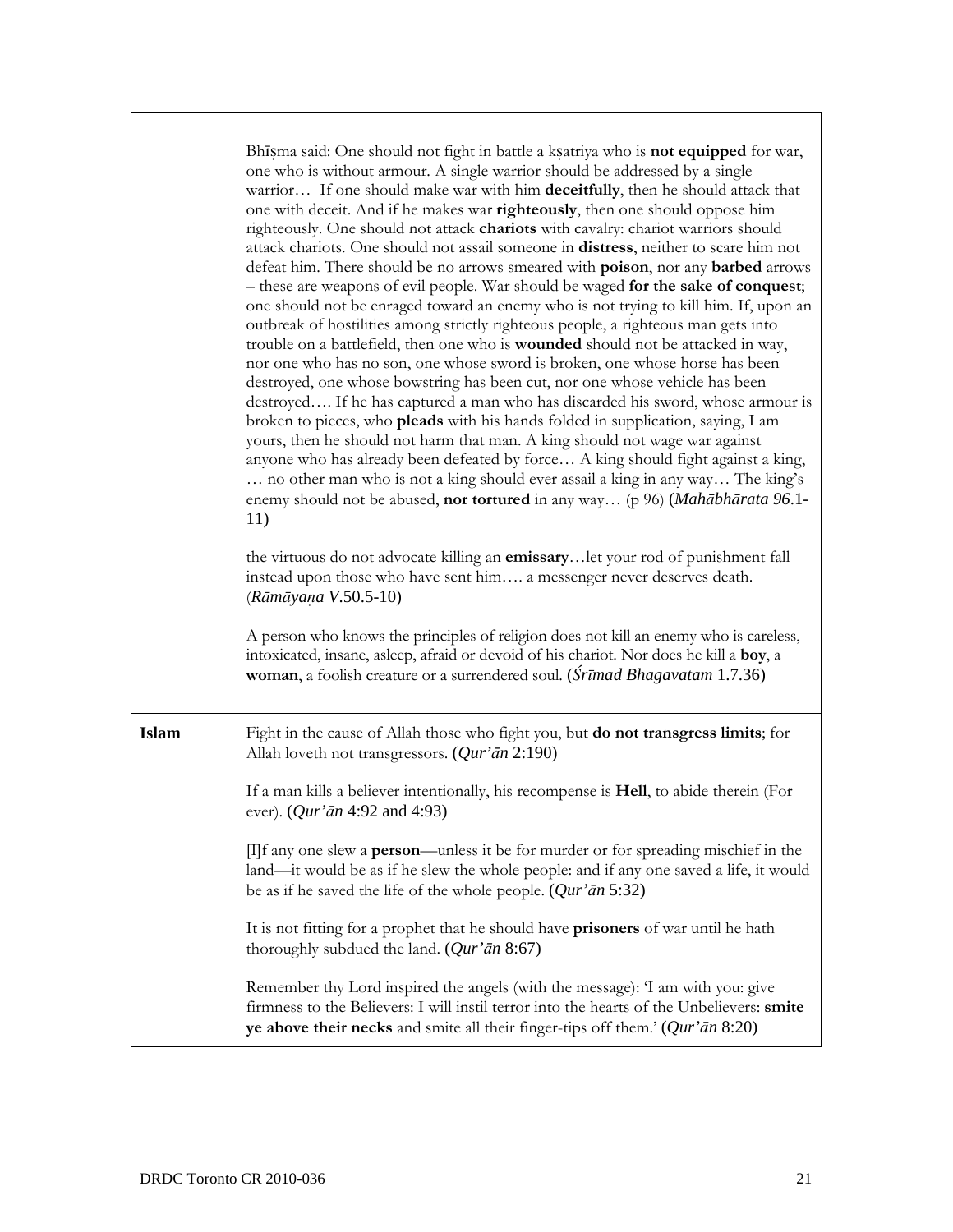|                | And know that out of all the <b>booty</b> that ye may acquire (in war), a fifth share is<br>assigned to Allah $(Qur' \bar{a}n 8:41)$                                                                                                                                                                                                                                                                                                                                                                                                                                                                                                      |  |  |  |
|----------------|-------------------------------------------------------------------------------------------------------------------------------------------------------------------------------------------------------------------------------------------------------------------------------------------------------------------------------------------------------------------------------------------------------------------------------------------------------------------------------------------------------------------------------------------------------------------------------------------------------------------------------------------|--|--|--|
| <b>Jainism</b> | No applicable passages since fighting is never endorsed.                                                                                                                                                                                                                                                                                                                                                                                                                                                                                                                                                                                  |  |  |  |
| <b>Judaism</b> | When you approach a town to attack it, you shall offer it terms of peace. If it<br>responds peaceably and lets you in, all the people present there shall serve you as<br>forced labor. If it does not surrender to you, but would join battle with you, you<br>shall lay siege to it; and when the LORD your God delivers it into your hand, you<br>shall put all its males to the sword. You may, however, take as your booty the<br>women, the children, the livestock, and everything in the town—all its spoil—and<br>enjoy the use of the spoil of your enemy, which the LORD your God gives you.<br>(Tanakh, Deuteronomy 20:10-15) |  |  |  |
|                | "When in your war against a city you have to besiege it a long time in order to<br>capture it, you must not destroy its trees, wielding the ax [sic] against them.  Only<br>trees that you know do not yield food may be destroyed; you may cut them down for<br>constructing siege-works against the city that is waging war on you, until it has been<br>reduced." (Tanakh, Deuteronomy 20:19-20)                                                                                                                                                                                                                                       |  |  |  |
|                | "The LORD anointed you king over Israel, and the LORD sent you on a mission,<br>saying, 'Go and proscribe the sinful Amalekites; make war on them until you have<br>exterminated them" (Tanakh, 1 Samuel 15:17-18)                                                                                                                                                                                                                                                                                                                                                                                                                        |  |  |  |
| <b>Sikhism</b> | The warrior who fights on the battle-field should keep up and press on. He should<br>not yield, and he should not retreat. Blessed is the coming of one who conquers the<br>one and renounces the many. <sup>11</sup> (Gurū Granth Sāhib, 341) [note spiritual allusion to<br>"conquers the one," <i>i.e.</i> , attains to God]                                                                                                                                                                                                                                                                                                           |  |  |  |
|                | The battle-drum beats in the sky of the mind; aim is taken, and the wound is<br>inflicted. The spiritual warriors enter the field of battle; now is the time to fight! He<br>alone is known as a spiritual hero, who fights in defense of religion. He may be cut<br>apart, piece by piece, but he never leaves the field of battle. <sup>12</sup><br>(Gurū Granth Sāhib 1105)                                                                                                                                                                                                                                                            |  |  |  |
|                | The resonance of trumpets was precipitating the youthful warriors. Those brave<br>men were jumping and engaged in chivalrous acts. In great rage, the warriors<br>showed signs of anger on their faces. They were striking their swords. (Dasam<br>Granth, Candi Caritr, 275, L9-12)                                                                                                                                                                                                                                                                                                                                                      |  |  |  |

<span id="page-33-0"></span><sup>&</sup>lt;sup>11</sup> Commentary: the authors interpret this passage to mean an inner battle: the "battlefield" is often used in reference in Sikhism to inner struggle and the mind. The "one" probably refers to God, the "many" all other distractions. This is in line with surrounding verses discussing contemplation on the Lord.

<span id="page-33-1"></span> $12$  Commentary: like the passage above, this seems to suggest that the battle is a mental one. The fight for religion seems to be a fight within the mind. This would be consistent with Kabeer's earlier position on force being a form tyranny.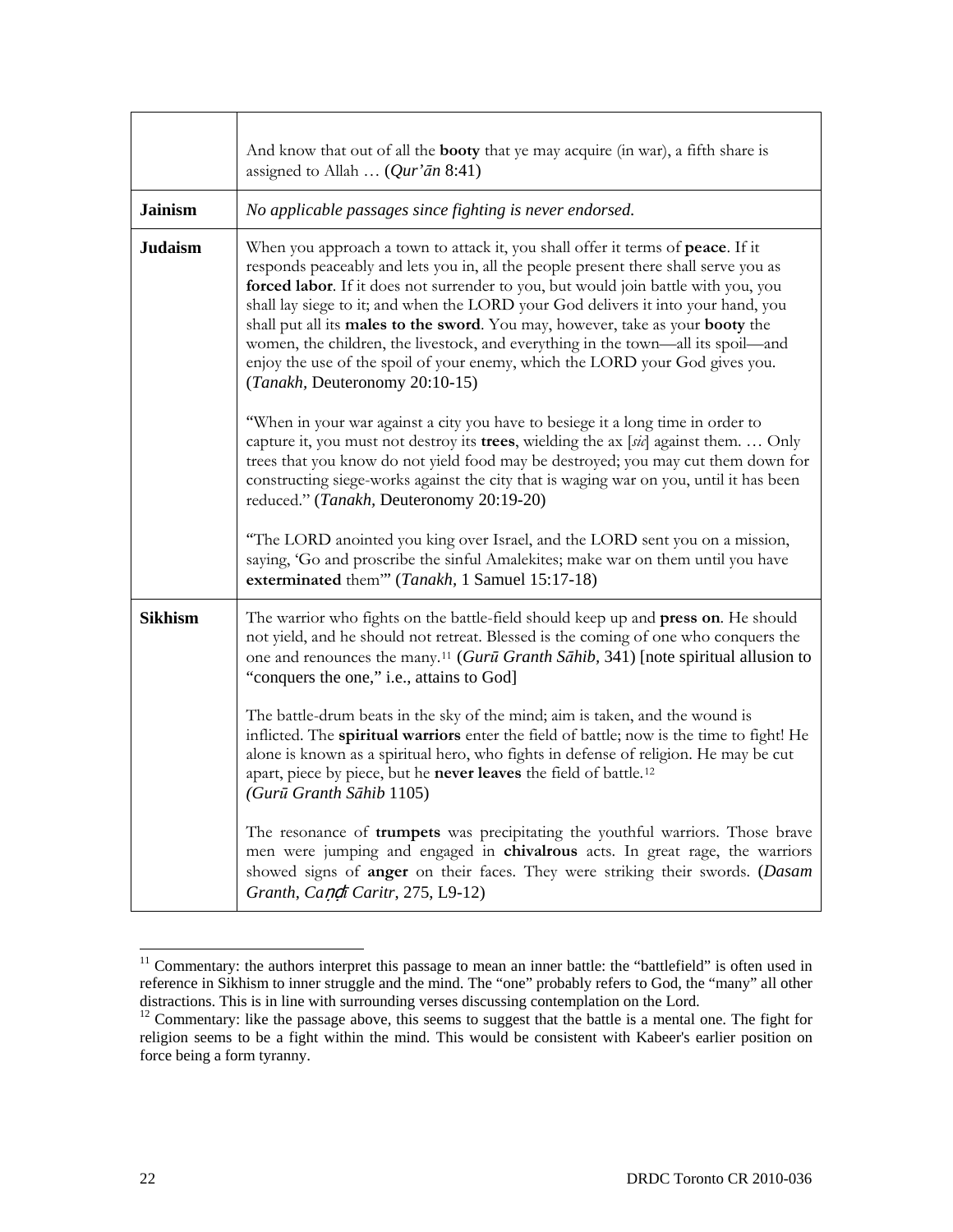The killing of innocent civilians is explicitly proscribed in the religious scriptures of Buddhism, Hinduism, Islam and Jainism. This also applies in Christianity's New Testament, where killing in general is condemned (except killing by divine hand in the Book of Revelation). The Qur'ānic injunction not to "transgress limits" (*Qur'ān* 2:190) is often deemed by Muslims to cover civilian immunity from attack. The Islamic sacred text warns against killing "believers" and innocents. In contrast, it gives explicit instruction to smite unbelievers "above the necks." It also suggests that prisoners of war should not be taken at least in certain circumstances; consequently, the alternatives would be either to release the captured or kill them.

The rules in Judaism's Tanakh support the application of strong force, the rules found in the Deuteronomy section titled "How to fight."<sup>[13](#page-34-0)</sup> It states that in a town which surrenders, all the people shall serve as forced labour. If it does not surrender, all the males are to be killed and the women, children and livestock are to be taken as booty.<sup>[14](#page-34-1)</sup> By contrast, both Judaism and Islam have prohibitions on the cutting down of trees during war. The Sikh scriptures provide remarkably little guidance on the ways force is to be applied but courage in battle is lauded.

In summary, the approaches of the seven world religions to war and the use of force reflect not only the rich diversity of human thought but also demonstrate a substantial degree of commonality. Each religion posits that life is sacred and holds the presumption against taking human life except under certain circumstances, with the exception of Jainism where the taking of life is unconditionally forbidden. Each religion puts limits on when and how fighting can occur. All seek to limit the destructive potential of war. But the extent to which a religion is ready to resort to force varies. Within a religion, different scriptures exert varying degrees of advocacy, especially in Christianity where the Old Testament and New Testament take radically different approaches. The comparative tendencies are explored in the next and concluding chapter.

<span id="page-34-0"></span><sup>&</sup>lt;sup>13</sup> "How to fight" is the title for Deuteronomy 20 used in the 1985 New Jewish Publication Society (NJPS) translation. The New International Version (NIV) version titles the section "Going to war."

<span id="page-34-1"></span> $14$  This provision on killing males may have been to prevent any possibility of militant retaliation from enemy groups in that era of tribal and ethnic warfare.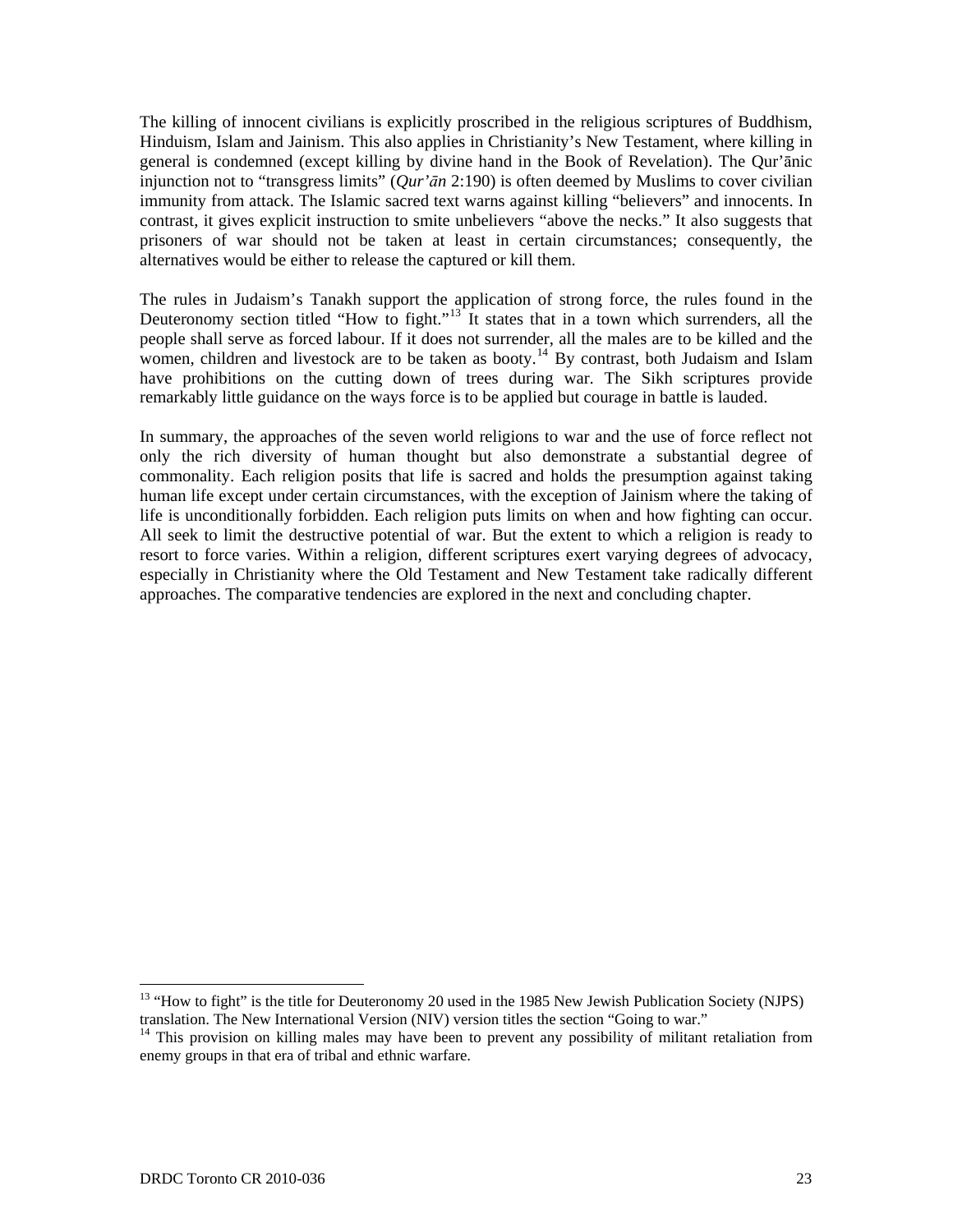Decisions to go to war or to apply armed force usually require strong justification. The taking of life can only be warranted under certain circumstances, and only for significant causes. To begin to understand the justifications provided in religions for permitted force, the most important scriptures of seven world religions were examined. The relevant passages were extracted, categorized, summarized and compared. From these results, an overview has been formed for the Abrahamic and Indic-origin religions examined in the two parts. It is now possible to contrast all these religions on the basis of the *extent* to which force is permitted in the scriptures and the level of justification needed to use force. This conclusion will attempt to situate different scriptures along a spectrum of force based on the indications and stipulations provided in the passages and tables of the previous chapter and the previous two parts. A review of religious approaches from pacifist to militant helps present the case for such a schematic representation.

Jainism represents a clear pole in the spectrum of force. All seven world religions maintain a presumption against killing but Jainism considers it an absolute, unconditional prohibition. Jain scriptures extend non-killing to non-violence (*ahimsa*) more generally and cover not only humans but also animals and all sentient beings. In absolute pacifism, as found in Jainism's Tattvartha Sutra, the prohibition on the deliberate use of force extends to thought and word as well as deed. The distinction is made, however, between harming organisms with advanced senses such as fivesensed human beings and harming creatures with fewer senses like flies or microscopic organisms, which are lesser sins, incurring less "negative" karma.

Buddhism is only slightly less pacifist: it advocates compassion (*karuna*), loving kindness (*metta*) and reduction of the suffering of all sentient beings. The Buddhist scriptures urge people to fight against the forces of anger and violence within themselves in order to achieve conquest over one's own self, not others. Most Buddhist scriptures either ignore the use of outer (armed) force or take an unequivocal stance against it. There are, however, certain notable exceptions in this religion's scriptures, which complicates the question of violence both theoretically and in practice. Some of the texts examined in this study seem to justify waging physical war to protect the faith, as is the case with the Sri Lankan nationalist text, the *Mahavamsa*. In other texts, the Buddha recounts instances in his past lives where he killed or allowed a battle to proceed. Thus, Buddhist scriptures advocate pacifism with some exceptions. But the degree to which these exceptions are prescriptive and normative within the overall tradition is debatable.

Jesus and the early Christian martyrs/fathers could be considered pacifists in both their teachings and practice. In the fourth century, however, Augustine of Hippo, commonly considered the father of just war theory, believed that force was justified to protect innocent people, though not to protect oneself. Since Christian scripture, as represented in the New Testament, makes some allowance for rulers (the temporal power) to exert their authority and use force, the potential breadth of force application can still be quite large, almost open ended. Furthermore, the Old Testament, which some Christians weigh equally with the New Testament, provides many passages that not only justify but strongly advocate armed force, and describes many Godcommanded wars. Some of these Old Testament passages were later used to justify armed action, for instance, in the Crusades from the eleventh to thirteenth centuries.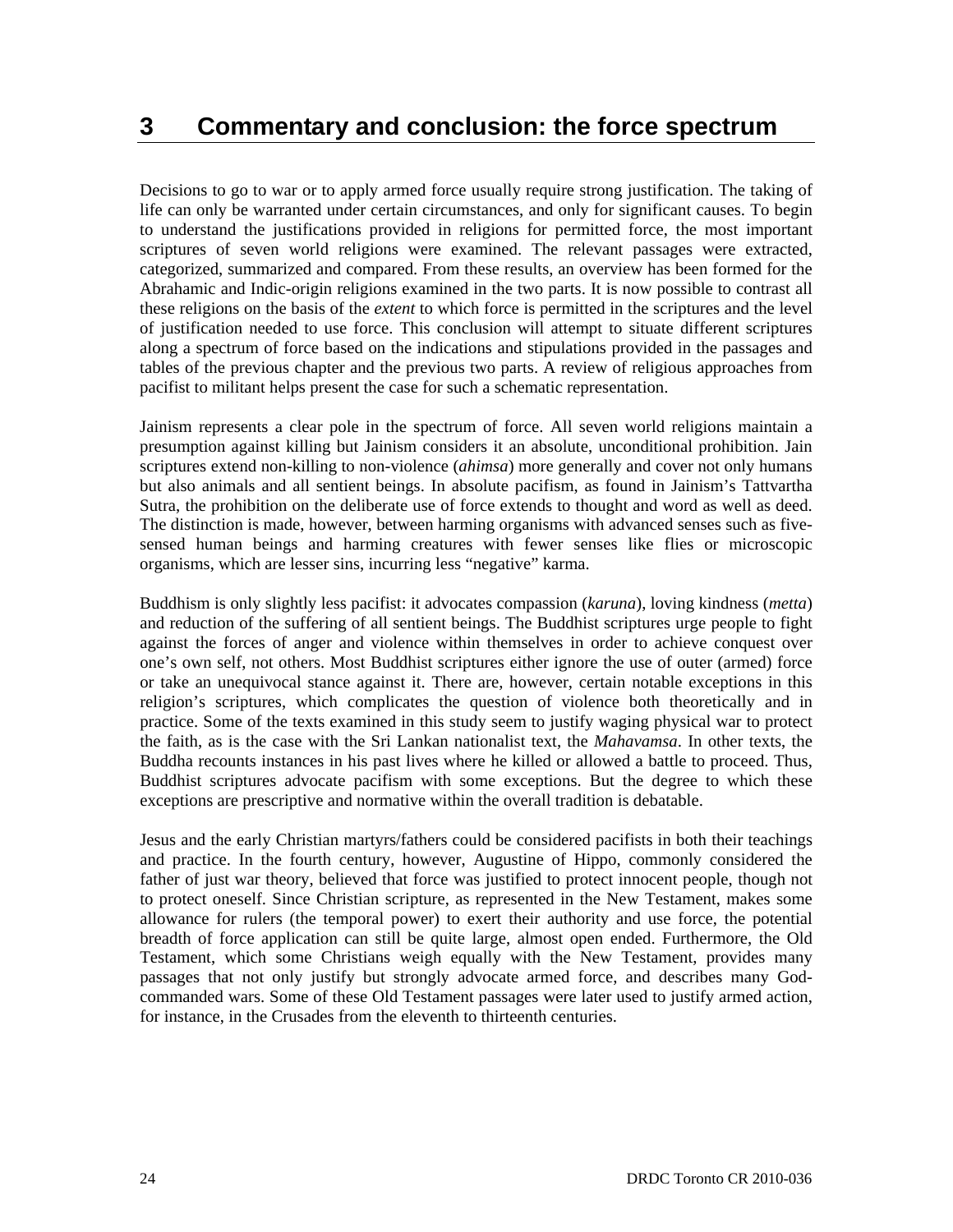Hinduism, like Christianity, comprises a wide range of scriptural approaches to force. The main epics, the Rāmāyaa and the Mahābhārata, which includes the Bhāgavad Gītā, strongly advocate the use of force when the cause is righteous (such as *dharmayuddha* or righteous war*)*, but usually only as a last resort. Other principles also apply. In fact, these two Hindu texts are found to contain all the principles of the just war tradition—a remarkable conclusion, given that they significantly predate Christianity. Nevertheless, some modern Hindus consider the texts as primarily metaphorical. Mahatma Gandhi considered Krishna's call to fight in the Bhāgavad-Gītā as describing the need to fight an individual inner battle, though he did recognize the conventional explanation.[15](#page-36-0) For most of Hinduism's long history, a hereditary caste of warriors, *kshatriyas*, existed to protect the innocent and to uphold order. Their code of conduct is clearly outlined and illustrated in the epic scriptures, including their strong sense of self-sacrifice in battle. On the extreme militant end of Hindu scriptures, however, certain *shastras* (texts providing principles and guidelines) advocate use of force for narrow self-interest, making the strategist Kautilya, author of the Arthaśāstra and the Nitiśāstra, appear as an Indian Machiavelli.

Sikhism is based on the Gurū Granth Sāhib, which disparages the use of force in favour of the force of love. Guru Nanak, the founder of Sikhism and primary author of the religion's most sacred text, rarely considered the use of armed force. As later Sikhs fought against Mughal attacks, their Gurus provided ample justifications for the use of outer force. The tenth Sikh Guru, Guru Gobind Singh, strongly promoted armed force in defence of religion and even took up arms on the battlefield before being "martyred" together with all four of his children. His more militant writings can be found in his Dasam Granth, though the place of this sacred text is disputed as a legitimate part of Sikh canonical scripture.

Judaism also possesses a range of scriptures from the more pacific, including the mystical Kabbalah, to the more force-reliant and militant, such as the Tanakh. The Torah, the first five books of the Tanakh and the most authoritative scripture in Judaism, gives explicit instructions on how to wage war, as illustrated in Deuteronomy 20. The Tanakh is also filled with Godcommanded wars and stories of massacres committed by all parties. Still, the vision of a world at peace is emphasized in specific epistles, including in the Book of Isaiah.

Islam's holiest book, the Qur'ān, is considered by most Muslims to be an infallible text when read in Arabic. Many read it to allow killing for just cause, which includes the protection of religion and the fight against oppression. Like other religions, it has provisions on how to wage war, as well as when to wage war. Other sacred texts, like the various Hadiths and the Sunnah, interpret and describe Mohammed's words and deeds in a more pacific or a more militant direction. For instance, the instruction to wage *jihad akbar* (the greater jihad) is about fighting against the forces of aggression within oneself. Other passages declare the glory of Mohammed's fighting skills. As in other religions, Islam provides guidance in its scriptures through the examples of its great religious figures as well as by explicit rules.

<span id="page-36-0"></span><sup>&</sup>lt;sup>15</sup> In the introduction of his Gujarati translation of the *Gita*, Gandhi wrote, "Let it be granted that according to the *Gita* it is possible that warfare is consistent with renunciation of fruit [of action]." And also: "If he [the warrior Arjuna] left the battle, the Pandava army would be simply annihilated. What, then, would be the plight of their wives and children?…Arjuna, therefore, had no choice but to fight." Gandhi, Mohandas K., *The Bhagavad Gita According to Gandhi*, John Strohmeier (ed.), Berkeley Hills Books, Berkeley 2000, p.34.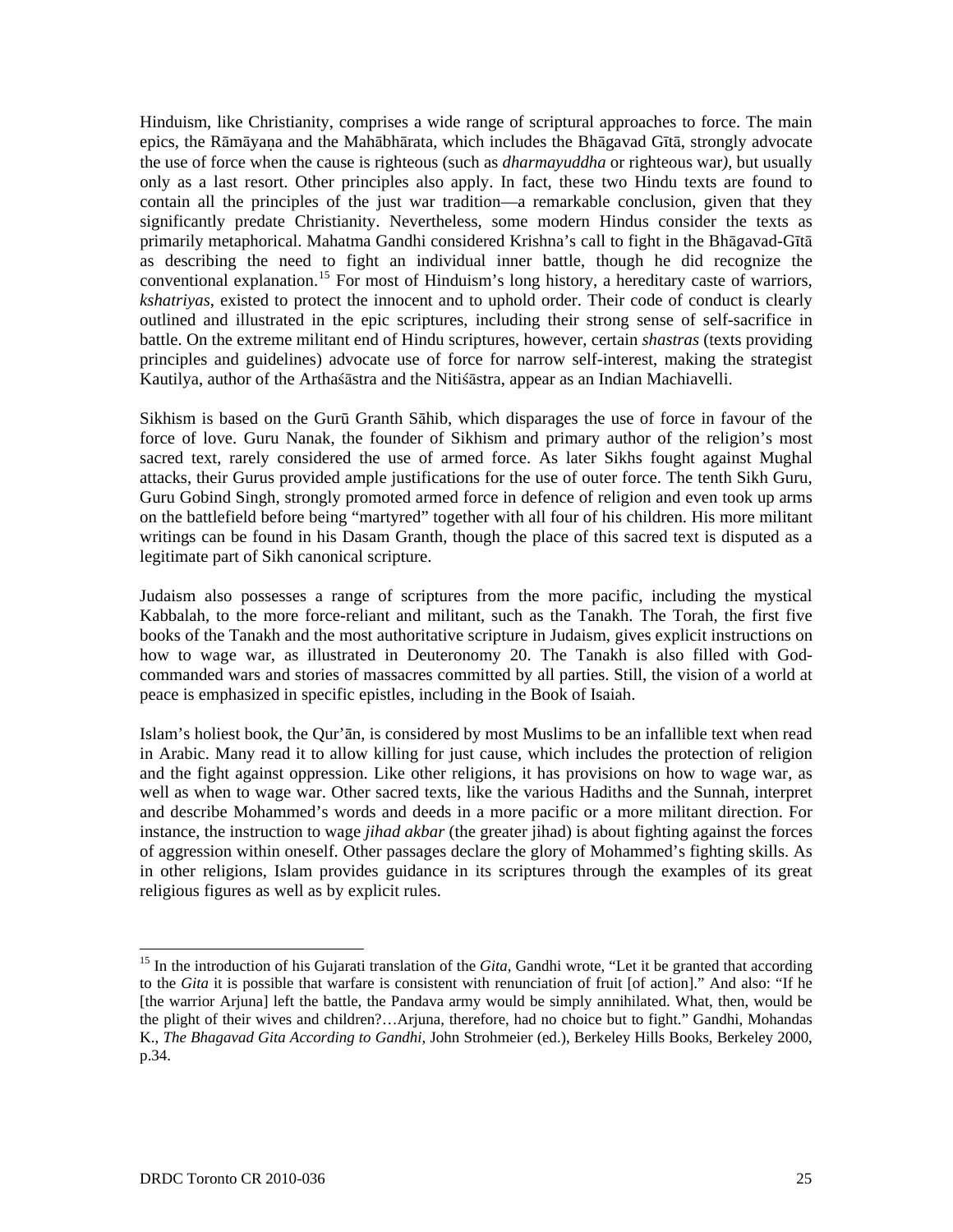To further determine the approach to force, the scriptures were reviewed to find passages that were deemed to be the most pacific and most militant in each. These are identified in Table 3.1. This "bracketing" of the approaches within each scripture helps give a sense of the span within the scripture and the relation to other scriptures.

| <b>Religion</b>                                           | <b>Pacific Quotation</b>                                                                                                                                                                                                                                                            | <b>Militant Quotation</b>                                                                                                                                                                                                                                                                                                                                                                                                                                                                                          |  |
|-----------------------------------------------------------|-------------------------------------------------------------------------------------------------------------------------------------------------------------------------------------------------------------------------------------------------------------------------------------|--------------------------------------------------------------------------------------------------------------------------------------------------------------------------------------------------------------------------------------------------------------------------------------------------------------------------------------------------------------------------------------------------------------------------------------------------------------------------------------------------------------------|--|
| <b>Buddhism</b><br>(Dhammapada)                           | Not insulting, not harming,<br>restraint according to the<br>Fundamental Moral Code  this is<br>the Teaching of the Buddhas.<br>(2.14.185)                                                                                                                                          | Though one should conquer a thousand<br>times a thousand men in battle, he who<br>conquers his own self, is the greatest of all<br>conquerors. Self-conquest is, indeed, far<br>greater than the conquest of all other<br>folks. (2.8.103-4)                                                                                                                                                                                                                                                                       |  |
| <b>Christianity</b><br>(New)<br>$Testament$ <sup>17</sup> | I [Jesus] tell you, do not resist an<br>evil person. If someone strikes you<br>on the right cheek, turn to him the<br>other also. (Matt. 5:39)<br>"Put your sword back in its place,"<br>Jesus said to him, "for all who<br>draw the sword will die by the<br>sword." (Matt. 26:52) | he that hath no sword, let him sell his<br>garment, and buy one.  And they said,<br>Lord, behold, here are two swords. And<br>he [Jesus] said unto them, it is enough.<br>(Luke 22:36, 38)<br>[The ruler] beareth not the sword in vain:<br>for he is the minister of God, a revenger<br>to execute wrath upon him that doeth evil.<br>$(Rom. 13:3-4)$                                                                                                                                                             |  |
| <b>Hinduism</b><br>(Bhāgavad-<br>$G\bar{t}t\bar{a}$ )     | self-control  non-violence<br>freedom from anger; compassion<br>for all living entities  these<br>transcendental qualities, O son of<br>Bharata, belong to godly men<br>endowed with divine nature. (16:1-<br>3)                                                                    | Considering your specific duty as a<br>kshatriya [warrior] you should know that<br>there is no better engagement for you than<br>fighting on religious principles (2:31)<br>dishonor is worse than death. (2:34)<br>By your nature, you will have to be<br>engaged in warfare. (18:59)  courage in<br>battle and leadership are the natural<br>qualities of work for the kshatriyas. (18:43)<br>you should not grieve for the body<br>$(2:25)$ the soldiers are already put to<br>death by My arrangement. (11:34) |  |
| <b>Islam</b><br>$(Qur\ddot{a}n)$                          | But if the enemy incline towards<br>peace, do thou (also) incline<br>towards peace, and trust in Allah<br>(8:61, Yusafali)                                                                                                                                                          | Fight those who believe not in Allah nor<br>the Last Day, nor hold that forbidden<br>which hath been forbidden by Allah and<br>His Messenger, nor acknowledge the<br>religion of Truth, (even if they are) of the                                                                                                                                                                                                                                                                                                  |  |

*Table 3.1: Pacific and militant quotes from a principal scripture of each world religion[16](#page-37-0)*

<span id="page-37-1"></span><span id="page-37-0"></span><sup>&</sup>lt;sup>16</sup> These are deemed to be among the most pacific and most militant in the scripture <sup>17</sup> For *Old Testament* quotes, see under Judaism (*Tanakh*).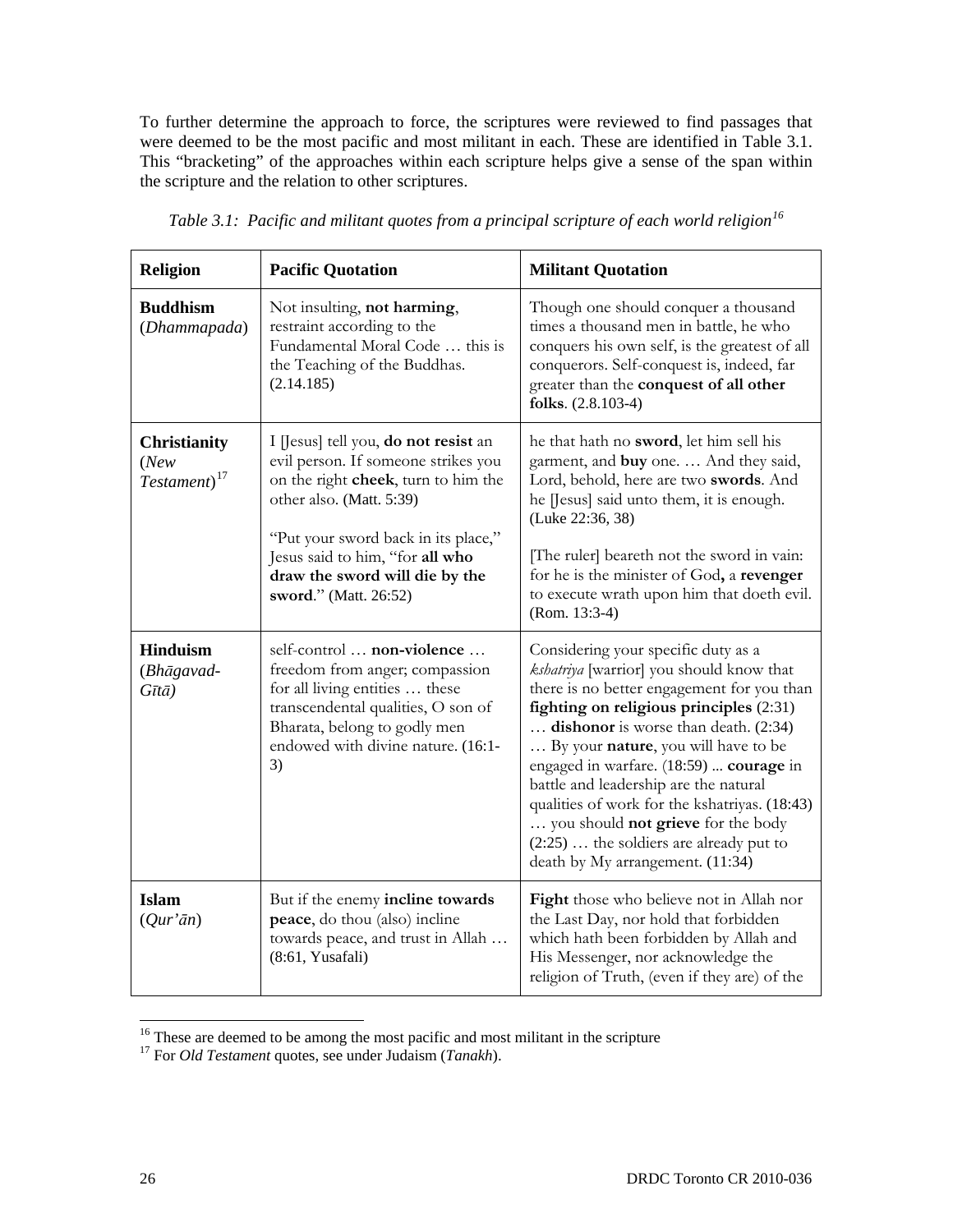|                                          |                                                                                                                                                                                                                                                                                                                                                                                                                                                | People of the Book, until they pay the<br>Jizya [tribute] with willing submission,<br>and feel themselves subdued. (9:29)                                                                                                                                                                                                                                                            |
|------------------------------------------|------------------------------------------------------------------------------------------------------------------------------------------------------------------------------------------------------------------------------------------------------------------------------------------------------------------------------------------------------------------------------------------------------------------------------------------------|--------------------------------------------------------------------------------------------------------------------------------------------------------------------------------------------------------------------------------------------------------------------------------------------------------------------------------------------------------------------------------------|
| <b>Jainism</b><br>(Tattvartha<br>Sutra)  | <b>Benevolence</b> towards all living<br>beings  compassion and<br>sympathy for the afflicted, and<br>tolerance towards the insolent and<br>ill-behaved are the right sentiments.<br>(Ch. 7)                                                                                                                                                                                                                                                   | <b>Excessive infliction</b> of injury or pain<br>(domestic works) and excessive<br>attachment cause the influx of karma<br>which leads to life in the infernal regions.<br>(Ch 6)                                                                                                                                                                                                    |
| <b>Judaism</b><br>(Tanakh)               | They shall beat their swords into<br>plowshares and their spears into<br>pruninghooks: Nation shall not take<br>up sword against nation;<br>they shall never again know war.<br>(Isaiah 2:4)<br>Shun evil and do good, Seek amity<br>and pursue it. (Psalms 34:15)                                                                                                                                                                             | In the towns of the latter peoples,<br>however, which the LORD your God is<br>giving you as a heritage, you shall not let<br>a soul remain alive. (Deuteronomy 20:16)<br>Fair Babylon, you predator, a blessing on<br>him who repays you in kind what you<br>have inflicted on us; a blessing on him<br>who seizes your babies and dashes them<br>against the rocks! (Psalm 137:8-9) |
| <b>Sikhism</b><br>(Gurū Granth<br>Sāhib) | One whose mind is pleased and<br>appeased has no egotistical pride.<br>Violence and greed are forgotten.<br>(1198)<br>Kabeer, it is tyranny to use force;<br>the Lord shall call you to account.<br>(1378) Fareed, do not turn around<br>and strike those who strike you with<br>their fists. Kiss their feet, and return<br>to your own home. (1375)<br>[The Lord] is not won over  by<br>fighting and dying as a warrior in<br>battle.(1237) | The death of <b>brave heroes</b> is blessed, if it<br>is approved by God. (579)<br>He alone is known as a spiritual hero, who<br>fights in defence of religion. He may be<br>cut apart, piece by piece, but he never<br>leaves the field of battle. (1105) [Note:<br>likely metaphorical meaning                                                                                     |

These passages give a sense of the various approaches in the scriptures. Along with the tables and passages analysed previously, it is possible to envisage the placement of the scriptures along a line of force. The proposed force spectrum, drawn schematically in Figure 3.1, ranges from absolute pacifism to extreme militancy. This study cannot presume that any one extreme or approach is correct or better than another, or that a particular place in the spectrum is more or less moral or justified. But the approach does allow for a subjective mapping and comparison of religious scriptures.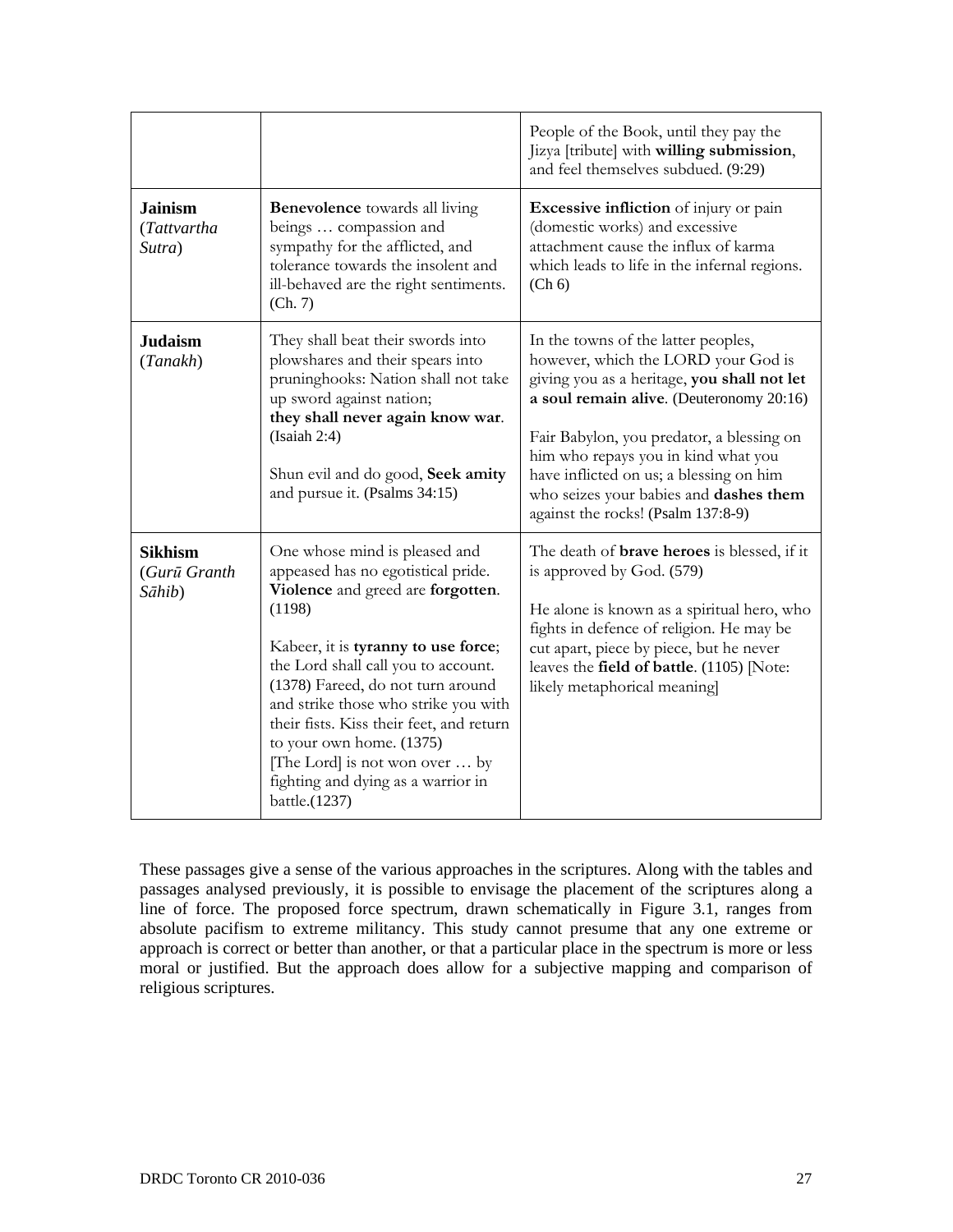| <b>Absolute Pacifist</b>                                  | <b>Oualified</b><br><b>Pacifist</b>                                                                                 | <b>Restricted force</b>                                                                                                     | <b>Militant</b>                                                                                                          | <b>Extreme militant</b>                                                                                                 |
|-----------------------------------------------------------|---------------------------------------------------------------------------------------------------------------------|-----------------------------------------------------------------------------------------------------------------------------|--------------------------------------------------------------------------------------------------------------------------|-------------------------------------------------------------------------------------------------------------------------|
| No force justified<br>by anyone under<br>any circumstance | Force only under<br>extreme circumstances<br>for certain people<br>only, and with a<br>rigorous approval<br>process | Minimal or limited force<br>applied only by certain<br>professions (or castes) in a<br>prescribed range of<br>circumstances | Heavy/strong<br>(deadly) force can be<br>applied by a wide<br>range of individuals<br>or groups with some<br>limitations | Heavy/strong<br>(deadly) force can<br>be applied by a wide<br>range of individuals<br>or groups with few<br>limitations |

#### *Increasing acceptance of armed force*

#### *Figure 3.1: Possible positions along the force spectrum*

In Figure 3.2, I have attempted to locate religious scriptures along the force spectrum presented in Figure 3.1. Figure 3.2 is my subjective assessment of the degree to which a religious scripture accepts or advocates the utility of armed force overall. The scriptures are drawn from the seven religions examined in the earlier reports. The more a particular scripture justifies the resort to force, the further to the right I have placed it on the spectrum. As in Figure 3.1, on the extreme left is absolute pacifism, in which no force can ever be justified, and on the extreme right is uninhibited aggression, where no religious or other constraints apply. No scripture justifies this extreme right position. Most religions reject both extremes and reside in between. Within each religion there is usually a range of scriptural approaches, as indicated by the length of the line representing each religion.

In the paragraphs that follow the figure, I endeavor to explain why I have located the various scriptures where I have, though it is important to note at the outset that this mapping exercise is based on the author's best judgment after having read and studied the various scriptures as well as the pertinent literature on the just war traditions. The mappings shown in Figure 3.2, however, are not based on a set of social scientific methods that could necessarily be replicated by other teams of researchers, although such methods could conceivably (and perhaps profitably) be developed in future work.

The subjective assessment is based on:

- the framework provided in Figure 3.1 for the spectrum of force;
- the passages analysed in the previous parts and the previous section, especially the results of a search for the most pacific and militant quotes, listed in Table 3.1;
- how each religious scripture justifies the use of force, and the conditions it places on force through the answers to the basic questions (six Ws) shown in the previous chapter;
- the relative positions of the scriptures within each religion and between religions.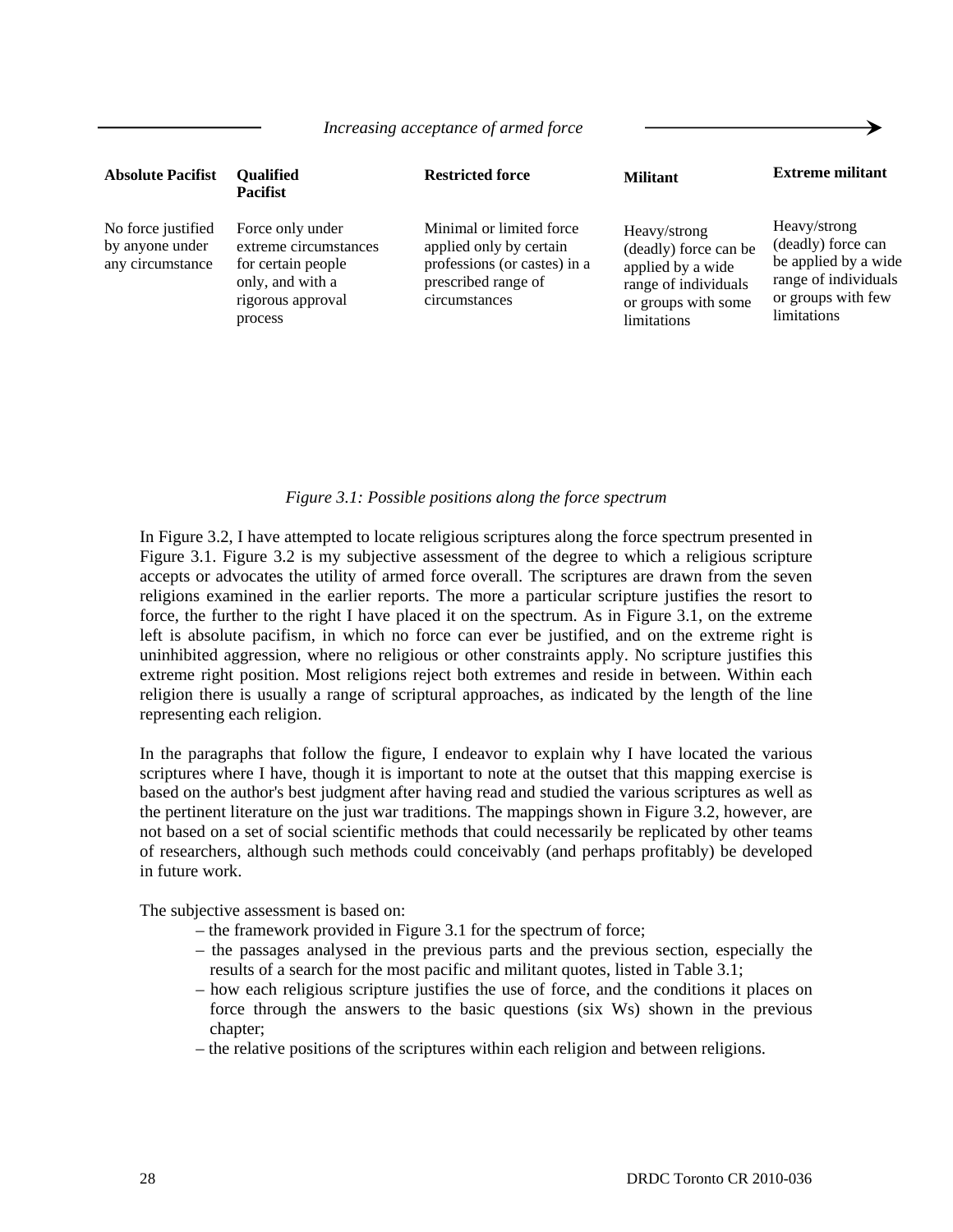*Increasing acceptance of armed force* 

#### **Jainism**

– Tattvartha sutra

#### **Buddhism**

– Dhammapada – Cakkavattisihanada Sutta – Edicts of Ashoka – Mahaparinirvana Sutra – Mahavamsa

#### **Christianity**

– New Testament (not incl. Book of Revelation) – Old Testament



– Selected Hadiths/Sunnah – Qur'*ā*n – Selected Hadiths/Sunnah

#### *Figure 3.2: The utility of armed force: a spectral interpretation of scriptures from seven world religions*

The positioning of Jain scriptures on the far left of the spectrum in Figure 3.2 is hardly debatable, given the religion's unequivocal stance of absolute pacifism, which is extended to all sentient beings. Buddhism has a longer bar starting slightly further to the right, given that it goes from pacifism in human interactions to endorsing moderate use of force in extreme circumstances, e.g., the protection of the religion in the Mahavamsa. Christianity has a large span (perhaps the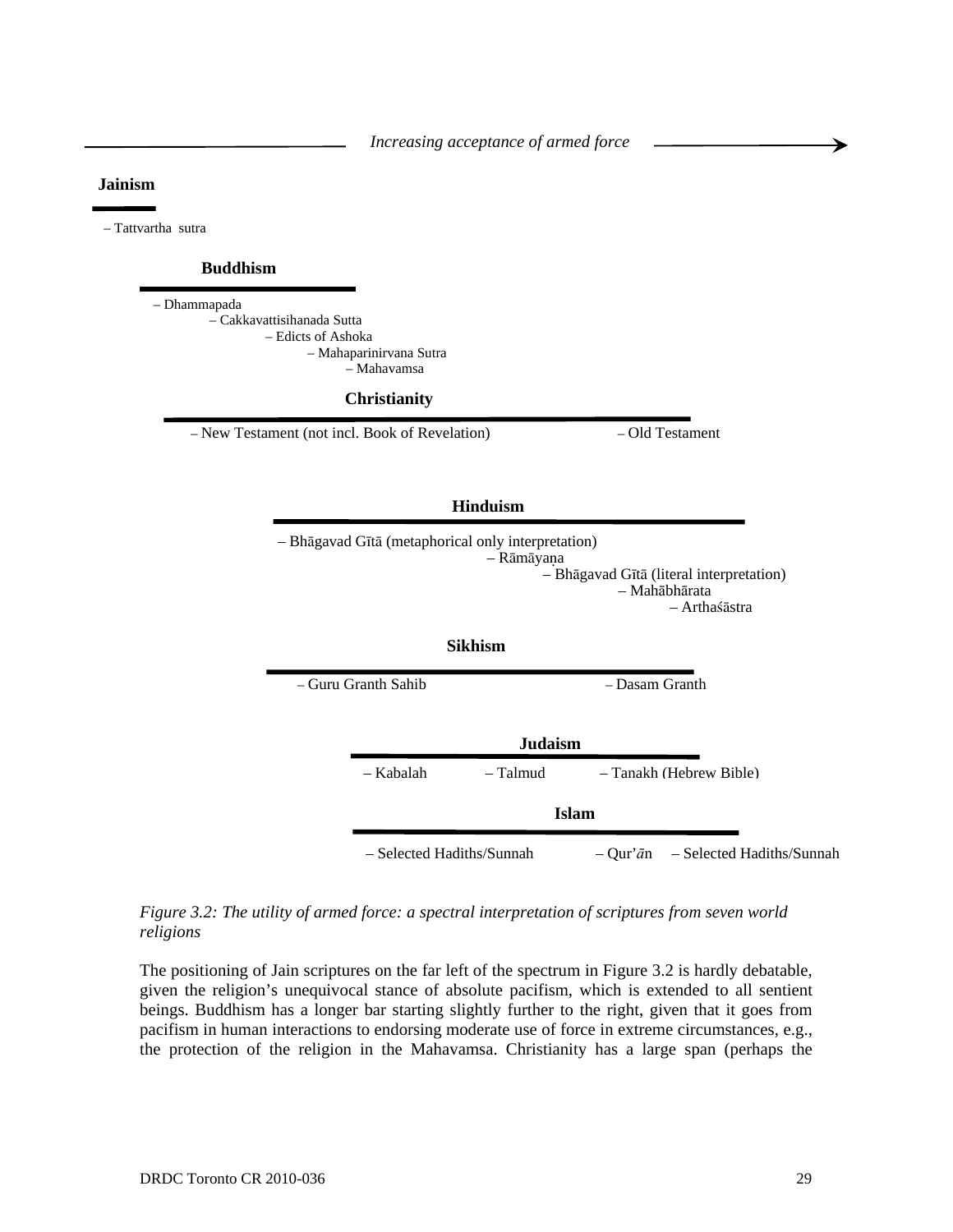largest), given the diametrically contrasting approaches taken in the Old and New Testaments on the issue of armed force. Hinduism also has a large span. Many of its epic scriptures, including the Rāmāyaā and the Mahābhārata, describe battles and warriors in glorious terms. Furthermore, scriptures advocating pure pacifism hardly exist in Hinduism, except if one reads certain scriptures metaphorically, as Mahatma Gandhi did the Bhagavad Gītā. The Arthaśāstra, one of the Hinduism's relevant texts, would be considered a staunch *realpolitik* text in modern terms. It goes so far as to advocate assassination and invasion as a means to increase political power.

Sikhism has a polarized spectrum. The Gurū Granth Sāhib, Sikhism's main scripture does not deal significantly with armed force. It advocates winning the inner battle within oneself, not fighting an outer one against an external enemy. But it cannot be said to be a pacifist text because it does not make explicit the necessity of non-violence. It gravitates towards peace, outer as well as inner. By constrast, Sikhism's disputed Dasam Granth exhibits a clear advocacy for the use of armed force ("the sword") for a number of causes.

Judaism's Tanakh is located on the same position of the spectrum as Christianity's Old Testament because it is virtually the same text, having served as the basis for the first (and larger) part of the Christian Bible. The Talmudic interpretation of the Tanakh tends to be more pacific than the Tanakh itself, in large part because the conditions to make war did not exist in the same way during the period of Talmudic writers. The mystical Kabala is hard to locate in a spectrum because of its extensive use of symbolism but it is not militant in any fashion.

The Qur'ān, which adopts a similar approach as the Tanakh, is similarly positioned. The Qur'an explicitly states the justified causes for fighting, including action against oppression, in defence of the weak and in self-defence. Various Islamic Sunnah and Hadiths can be positioned to the left and right of the Qur'ān. Sufism is a more pacific branch of Islam, but it still adopts the Qur'ān as its central holy text with no other text that rivals the Qur'ān for authority. Those who promote militancy will refer to the more violence-supporting passages in the Qur'ān, the Sunnah and the Hadiths.<sup>[18](#page-41-0)</sup>

Religious scriptures only give one indication, albeit an important one, of the degree to which violence is endorsed in a religion. Given a potentially wide range of interpretations, even a specific scripture can be viewed at different points along the spectrum. For instance, the Bhāgavad-Gītā is ostensibly about removing a warrior's doubts about fighting a battle. But it has been interpreted as an inspiration for purely passive resistance by Mahatma Gandhi. Furthermore, some individuals and schools of thought will selectively use certain passages dealing with the use of force to further their specific objectives. For instance, Pope Urban II's call to crusade against the infidels in the holy lands or Osama bin Laden's call<sup>[19](#page-41-1)</sup> for *jihad* against the West both included passages from their respective scriptures to justify their cause. An analysis of individual interpretations and the range of thought within each religion is beyond the scope of the present work. It is important to note that the nature and frequency of passages in religious scripts does not imply a corresponding degree of violence among the said religion's adherents. Rather this work highlights the scriptural passages that can be used as tools by individuals who seek to justify their actions, be they peaceful or belligerent.

l

<span id="page-41-0"></span> $18$  For a case of scriptural passages being used to support extreme militancy, see part I of this series (Abrahamic Religions) in which the passages used by Osama bin Laden are listed (section 5.2).

<span id="page-41-1"></span><sup>&</sup>lt;sup>19</sup> See Part I, Section 5.1 for specific scriptural passages used.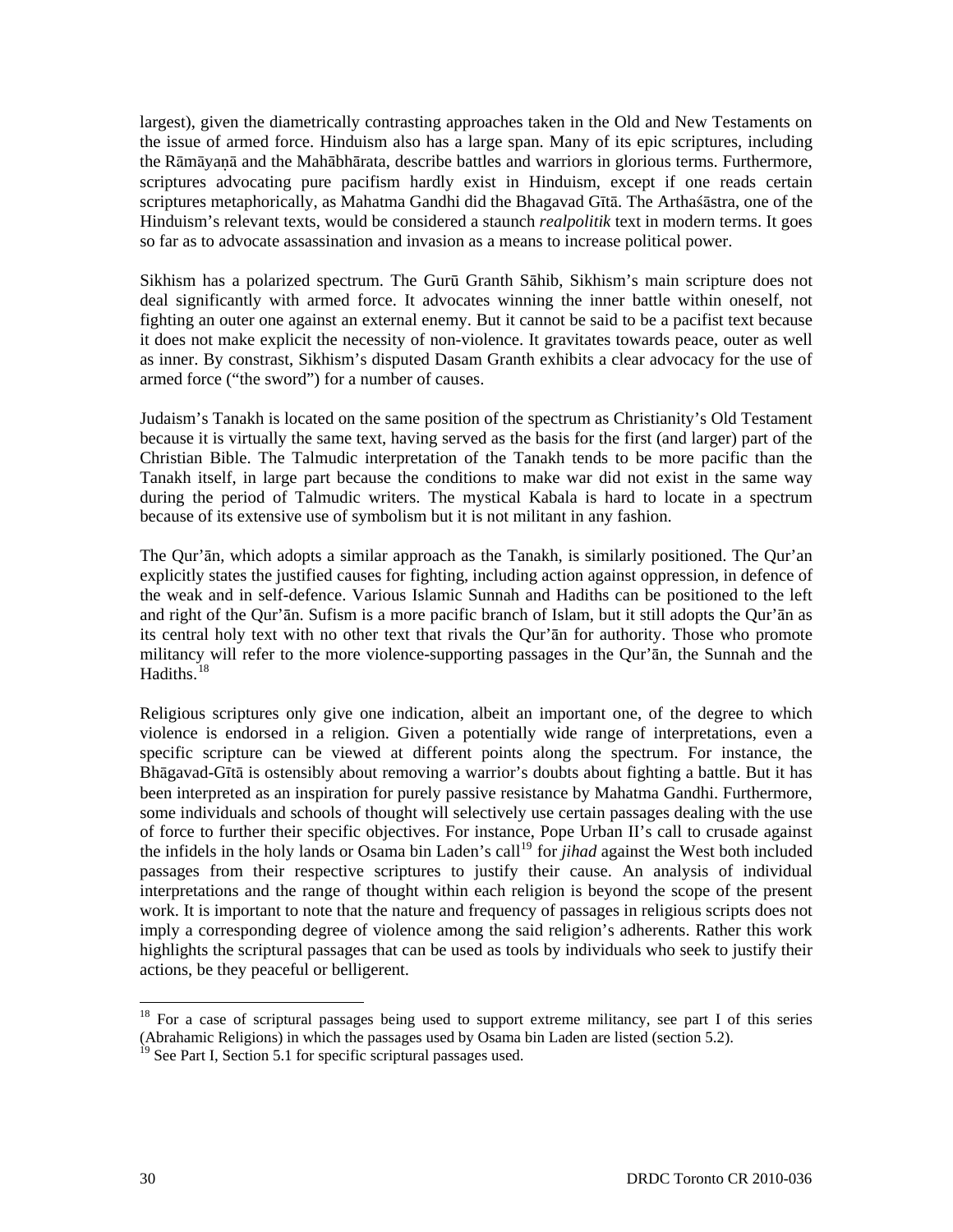The previous chapter has compared the scriptural approaches using fundamental questions (6 Ws) about the use of force: Why (the cause, intent and net benefit)? Who (the authority)? When (last resort)? What (proportionality)? Where (locations)? and hoW (conduct)? It confirmed that the issues raised in just war tradition can be found in most of the other religions. The analysis of passages, both pacific and militant, allowed a comparison among religions and helped in the positioning of the religions on the spectrum of force. Significant commonalities clearly exist among world religions that need to be highlighted such as the holding of life as sacred, the presumption against killing and the quest for peace. Nevertheless significant differences are also noted and contrasted. Both the similarities and the differences should be understood. This is particularly true when analyzing modern conflicts within societies where religious and moral justifications play such an important role. An undertaking of the war/peace approaches in religious scriptures is a first step.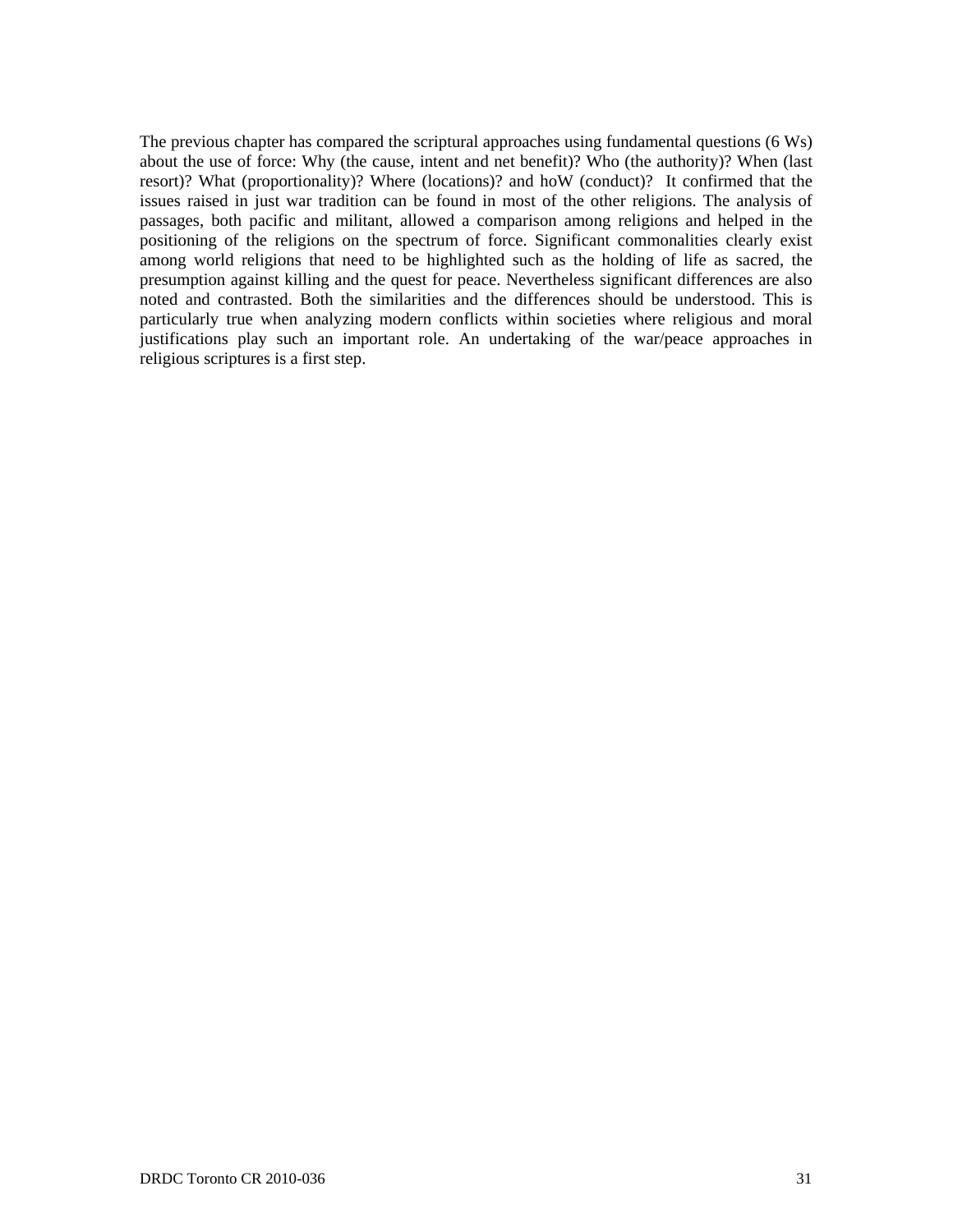# **References**

Adherents. June 20,2009 [www.adherents.com/Religions By Adherents.html](http://www.adherents.com/Religions%20By%20Adherents.html)

Elshtain, J.B. (ed.) (1992). *Just War Theory*. Basil Blackwell Ltd.

Falk, R. (2004). Legality to Legitimacy: The Revival of the Just War Framework. *Harvard International Review,* 26, 40-44.

International Commission on Intervention and State Sovereignty. *The Responsibility to Protect* (Ottawa: International Development Research Centre), [http://www.iciss.ca](http://www.iciss.ca/)

Johnson, J.T. (2004). "From Moral Norm to Criminal Code: The Law of Armed Conflict and the Restraint of Contemporary War." In A. Lang, Jr., A.C. Pierce & J.H. Rosenthal (eds.), *Ethics and the Future of Conflict: Lessons from the 1990s.* New Jersey: Prentice Hall Publishers.

Reichberg, G., Syse, H. &Begby, E. (eds.) (2006). *The Ethics of War: Classic and Contemporary Readings*. Oxford: Blackwell Publishing.

Walzer, M. (1997). *Just and Unjust Wars*. New York: Basic Books.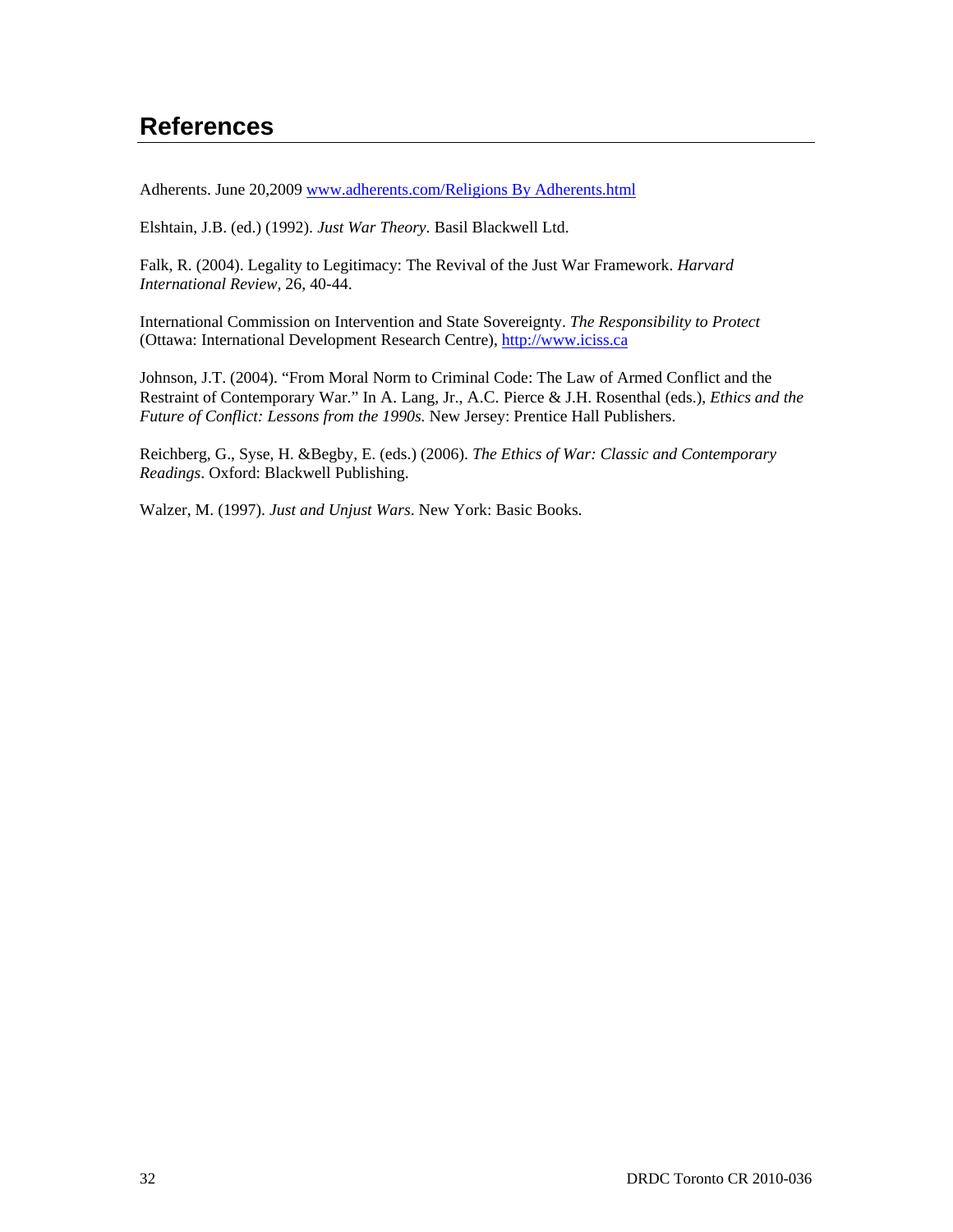# **Distribution list**

Document No.: DRDC - Toronto CR 2010-036

#### **LIST PART 1: Internal Distribution by Centre**

David Mandel, AISffRIG Joe Baranski, DRDC TOR CS Keith Stewart, AIS/SH Mike Tombu AGLITRIG

4 TOTAL LIST PART 1

l

**LIST PART 2: External Distribution by DRDKIM** 

1 Library and Archives Canada

Capt(N) MJ. Barber, D. Int Cap, CDI LCol Patrick Grant, J2 FD, CDI Caroline Wilcox, Chair TAG 5D Barrie Witts, Coordinator TAG 5D Walter Dom, CFC

6 TOTAL LIST PART 2

l

#### **100 TOTAL COPIES REQUIRED**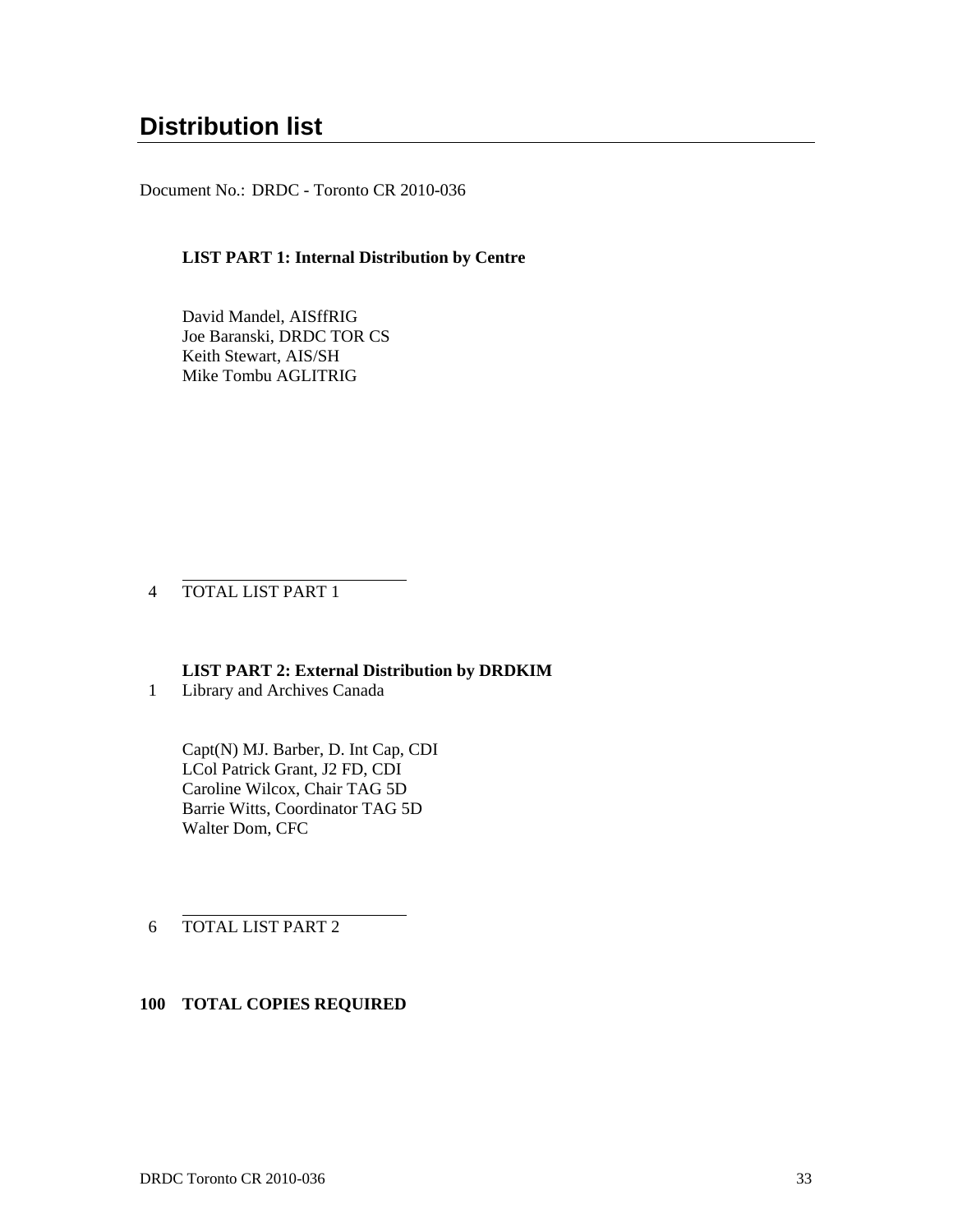### **UNCLASSIFIED**

|     | <b>DOCUMENT CONTROL DATA</b><br>(Security classification of title, body of abstract and indexing annotation must be entered when the overall document is classified)                                                                                                                                          |                                                                                                                                   |                                                                                                                                             |                                               |
|-----|---------------------------------------------------------------------------------------------------------------------------------------------------------------------------------------------------------------------------------------------------------------------------------------------------------------|-----------------------------------------------------------------------------------------------------------------------------------|---------------------------------------------------------------------------------------------------------------------------------------------|-----------------------------------------------|
| 1.  | ORIGINATOR (The name and address of the organization preparing the document.<br>Organizations for whom the document was prepared, e.g. Centre sponsoring a<br>contractor's report, or tasking agency, are entered in section 8.)                                                                              |                                                                                                                                   | 2.<br><b>SECURITY CLASSIFICATION</b><br>(Overall security classification of the document<br>including special warning terms if applicable.) |                                               |
|     | Publishing: DRDC Toronto<br>Performing: DRDC Toronto                                                                                                                                                                                                                                                          |                                                                                                                                   | <b>UNCLASSIFIED</b>                                                                                                                         |                                               |
|     | Monitoring:<br>Contracting:                                                                                                                                                                                                                                                                                   |                                                                                                                                   |                                                                                                                                             |                                               |
| 3.  | TITLE (The complete document title as indicated on the title page. Its classification should be indicated by the appropriate abbreviation (S, C or U)<br>in parentheses after the title.)                                                                                                                     |                                                                                                                                   |                                                                                                                                             |                                               |
|     | The Justifications for War and Peace in World Religions Part III: Comparison of<br>Scriptures from Seven World Religions (U)                                                                                                                                                                                  |                                                                                                                                   |                                                                                                                                             |                                               |
| 4.  | AUTHORS (last name, followed by initials – ranks, titles, etc. not to be used)                                                                                                                                                                                                                                |                                                                                                                                   |                                                                                                                                             |                                               |
|     | A. Walter Dorn                                                                                                                                                                                                                                                                                                |                                                                                                                                   |                                                                                                                                             |                                               |
| 5.  | DATE OF PUBLICATION<br>(Month and year of publication of document.)                                                                                                                                                                                                                                           | 6a. NO. OF PAGES<br>$etc.$ )                                                                                                      | (Total containing information,<br>including Annexes, Appendices,                                                                            | 6b. NO. OF REFS<br>(Total cited in document.) |
|     | March 2010                                                                                                                                                                                                                                                                                                    | 46                                                                                                                                |                                                                                                                                             | 7                                             |
| 7.  | DESCRIPTIVE NOTES (The category of the document, e.g. technical report, technical note or memorandum. If appropriate, enter the type of report,<br>e.g. interim, progress, summary, annual or final. Give the inclusive dates when a specific reporting period is covered.)                                   |                                                                                                                                   |                                                                                                                                             |                                               |
|     | <b>Contract Report</b>                                                                                                                                                                                                                                                                                        |                                                                                                                                   |                                                                                                                                             |                                               |
| 8.  | SPONSORING ACTIVITY (The name of the department project office or laboratory sponsoring the research and development – include address.)<br>Sponsoring:<br>Tasking:                                                                                                                                           |                                                                                                                                   |                                                                                                                                             |                                               |
| 9a. | PROJECT OR GRANT NO. (If appropriate, the applicable research<br>and development project or grant number under which the document<br>was written. Please specify whether project or grant.)                                                                                                                   | 9b. CONTRACT NO. (If appropriate, the applicable number under<br>which the document was written.)                                 |                                                                                                                                             |                                               |
|     | 15dz01                                                                                                                                                                                                                                                                                                        | LPR3541                                                                                                                           |                                                                                                                                             |                                               |
|     | 10a. ORIGINATOR'S DOCUMENT NUMBER (The official document<br>number by which the document is identified by the originating<br>activity. This number must be unique to this document.)                                                                                                                          | 10b. OTHER DOCUMENT NO(s). (Any other numbers which may be<br>assigned this document either by the originator or by the sponsor.) |                                                                                                                                             |                                               |
|     | DRDC CR 2010-036                                                                                                                                                                                                                                                                                              |                                                                                                                                   |                                                                                                                                             |                                               |
|     | 11. DOCUMENT AVAILABILITY (Any limitations on further dissemination of the document, other than those imposed by security classification.)                                                                                                                                                                    |                                                                                                                                   |                                                                                                                                             |                                               |
|     | Unlimited distribution                                                                                                                                                                                                                                                                                        |                                                                                                                                   |                                                                                                                                             |                                               |
|     | 12. DOCUMENT ANNOUNCEMENT (Any limitation to the bibliographic announcement of this document. This will normally correspond to the<br>Document Availability (11). However, where further distribution (beyond the audience specified in (11) is possible, a wider announcement<br>audience may be selected.)) |                                                                                                                                   |                                                                                                                                             |                                               |
|     | Unlimited distribution                                                                                                                                                                                                                                                                                        |                                                                                                                                   |                                                                                                                                             |                                               |

**UNCLASSIFIED**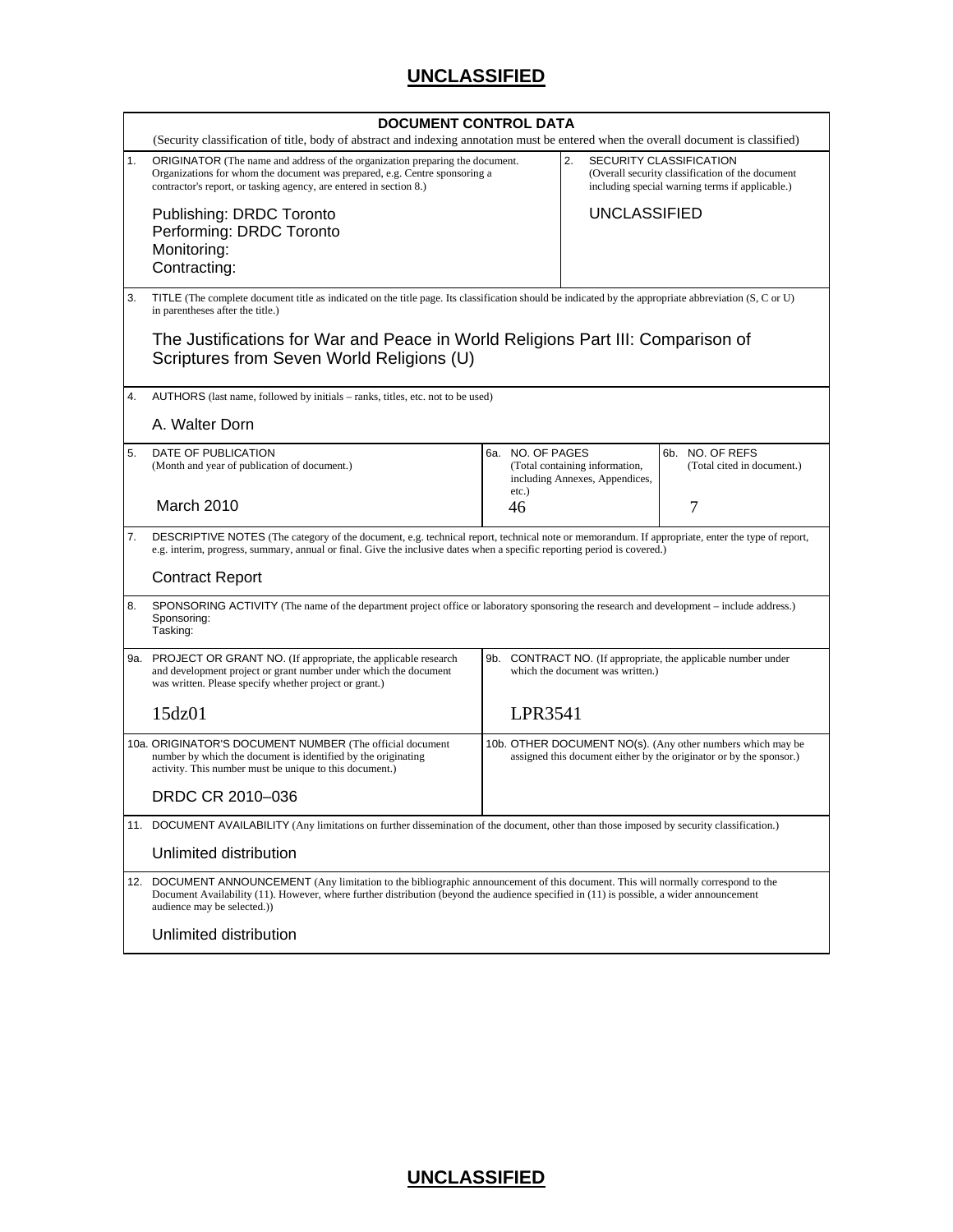### **UNCLASSIFIED**

 13. ABSTRACT (A brief and factual summary of the document. It may also appear elsewhere in the body of the document itself. It is highly desirable that the abstract of classified documents be unclassified. Each paragraph of the abstract shall begin with an indication of the security classification of the information in the paragraph (unless the document itself is unclassified) represented as  $(S)$ ,  $(C)$ ,  $(R)$ , or  $(U)$ . It is not necessary to include here abstracts in both official languages unless the text is bilingual.)

- (U) One of the most important decisions of any nation or armed group is when, if ever, to wage war or apply armed force. Such life−and−death judgements are informed by and sometimes determined by ethical principles and religious beliefs. World religions all provide guidelines on when armed force is justified. Are the permissions and prohibitions similar among religions? The present work seeks to map out the range of religious approaches to armed force, as expressed in the scriptures of the world's largest religions. Though the interpretations of religious scriptures vary considerably, the texts themselves provide a sense of each religion's approach to the important issue. Covering values from absolute pacifism, where armed force is not permissible under any circumstances, to strong militancy, where armed force is readily adopted, this research compiles, compares and contrasts important scriptural passages. Along with the associated DRDC reports, it presents a tour d'horizon, surveying scriptures from seven world religions. The previous reports analysed the three Abrahamic religions (Part I: Christianity, Islam and Judaism) and religions of Indic origin (Part II: Buddhism, Hinduism, Jainism and Sikhism). The important scriptures from each religion were briefly introduced and the relevant verses were extracted, categorized and summarized. This makes possible, in each religion, the juxtaposition of passages justifying the use of force with passages suggesting the opposite. More broadly, a comparison is presented here, in Part III, in both a descriptive and a schematic fashion to illustrate the differences between the scriptures within each religion and the differences between the religions. The religious approaches are compared by examining how they answer basic questions about war: Why? Who? When? Where? What? How? This variance is illustrated in this report by locating religious scriptures along a spectrum of force.
- (U) L'une des plus importantes décisions qu'un pays ou un groupe peut être appelé à prendre, même si ce n'est que rarement, est celle de partir au combat ou de prendre les armes. De telles décisions de vie ou de mort reposent parfois sur des principes éthiques et des croyances religieuses. Toutes les religions du monde définissent des balises pour justifier l'utilisation de la force armée. Les autorisations et les interdictions à cet égard sont−elles les mêmes dans les différentes religions? Le présent document tente de décrire, en se reportant à leurs textes sacrés, comment les plus grandes religions abordent la question de la force armée. Les interprétations des textes sacrés sont très variables, mais les textes à proprement parler contiennent des indications quant à la position de chaque religion par rapport à cet important enjeu. En compilant, comparant et mettant en contraste des passages fondamentaux des textes sacrés, la présente étude a permis de faire ressortir des valeurs fort diversifiées allant du pacifisme absolu qui interdit tout recours à la force armée en toutes circonstances, au militarisme radical qui prone d'emblée l'utilisation de la force armée. À l'instar de rapports connexes de Recherche et développement pour la défense Canada (RDDC), le présent rapport présente un tour d'horizon des textes sacrés de sept religions du monde. Les rapports antérieurs contenaient des analyses des trois religions abrahamiques (Partie I : le christianisme, l'islam et le judaïsme) et de religions d'origine hindoue (Partie II : le bouddhisme, l'hindouisme, le jaïnisme et le sikkhisme). Ces deux premières parties présentaient brièvement les textes sacrés de chaque religion ainsi que les versets pertinents qui en avaient été

### **UNCLASSIFIED**